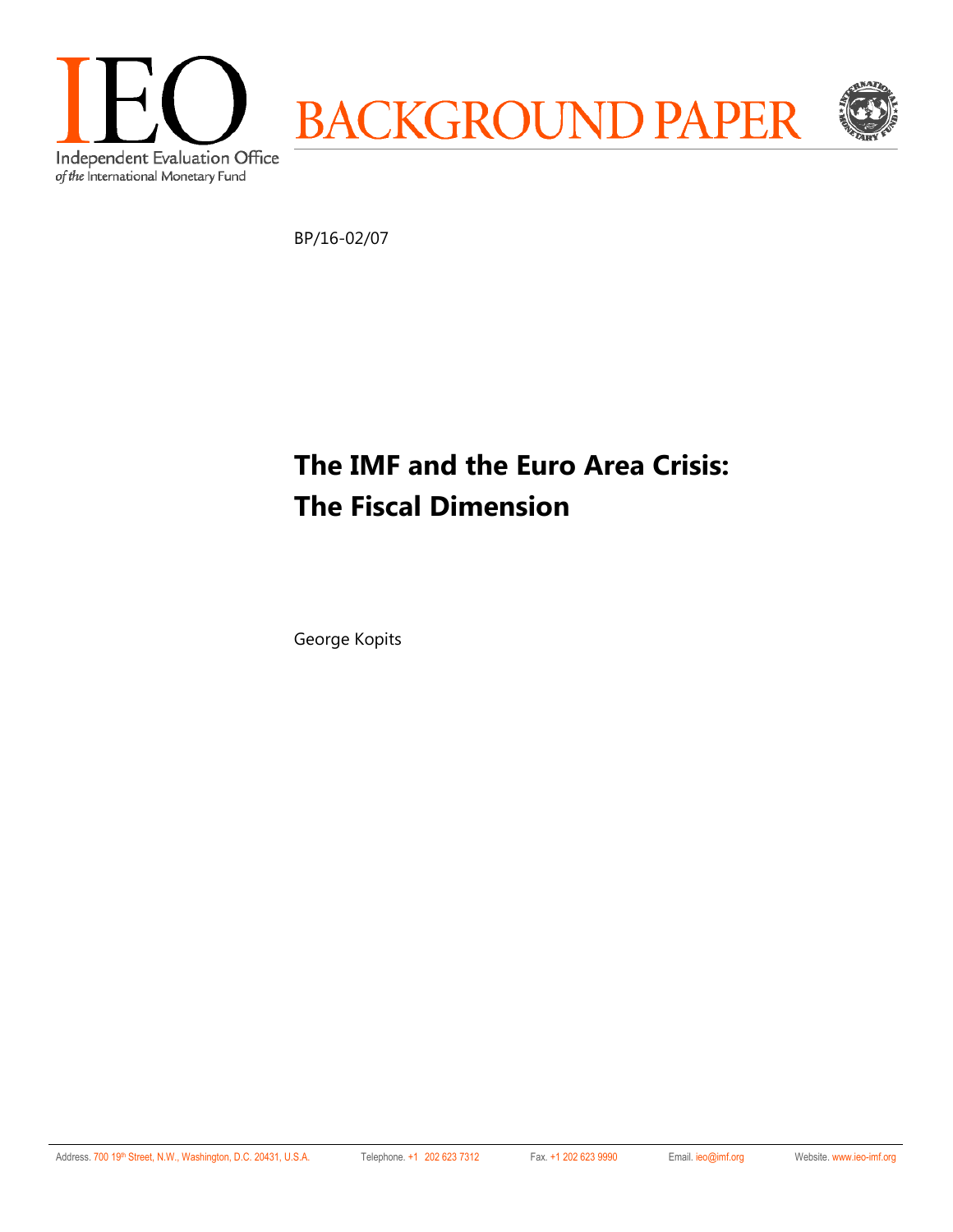## **IEO Background Paper**

Independent Evaluation Office *of the* International Monetary Fund

The IMF and the Euro Area Crisis: The Fiscal Dimension

Prepared by George Kopits

July 8, 2016

IMF pre-crisis fiscal surveillance in the euro area was for the most part not effective, with undue reliance placed on vigilance by EU institutions. Assessments of the fiscal stance, transparency, sustainability and risks in fiscally vulnerable countries were rather superficial and mechanistic. They reflected the prevailing wisdom that external and budget imbalances did not matter and would not lead to a debt crisis in a currency area. However, the fiscal components of the stabilization programs undertaken in Greece, Ireland, and Portugal in 2010–11, and the technical assistance provided to these countries, were broadly appropriate responses to the prevailing circumstances. Major lessons from the programs suggest that financial support should be based on a realistic public debt sustainability analysis and, if necessary, on adequate debt restructuring; fiscal adjustment should avoid an excessively procyclical stance; adjustment should generally have a heavier expenditure than tax component; structural fiscal conditionality, and any supporting technical assistance, should be adequately paced and prioritized; and public outreach and transparency are essential ingredients for a successful adjustment.

The views expressed in this Background Paper are those of the author(s) and do not necessarily represent those of the IEO, the IMF or IMF policy. Background Papers report analyses related to the work of the IEO and are published to elicit comments and to further debate.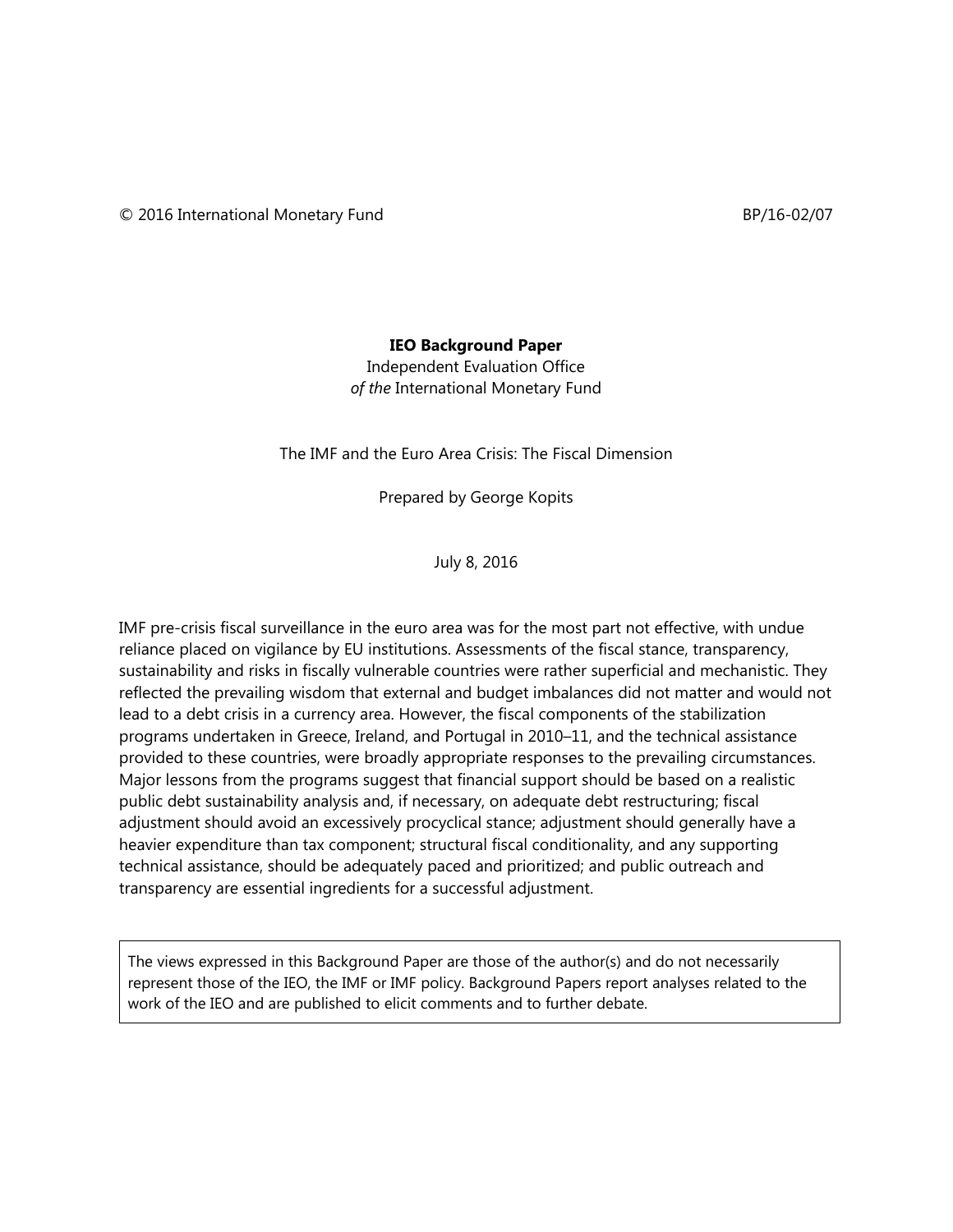| <b>Boxes</b>                                                                         |  |
|--------------------------------------------------------------------------------------|--|
|                                                                                      |  |
|                                                                                      |  |
| <b>Figures</b>                                                                       |  |
| 1. Euro Area Countries: Net Contribution to General Government Balance, 1998-20055   |  |
| 2. Euro Area Countries: General Government Balance and Output Gap, 2000-13 6         |  |
| 3. Euro Area Countries: General Government Balance Forecast Errors, 2000-08 15       |  |
| 4. Greece, Ireland and Portugal: Actual and Projected Public Debt Ratio, 2007-14  23 |  |
| <b>Tables</b>                                                                        |  |
|                                                                                      |  |
|                                                                                      |  |
| <b>Appendix Tables</b>                                                               |  |
| A1. Greece: Structural Fiscal Conditionality under the SBA, May 2010-March 2012 37   |  |
|                                                                                      |  |
| A3. Portugal: Structural Fiscal Conditionality under EFF, June 2011-June 2014 40     |  |
|                                                                                      |  |

## **CONTENTS**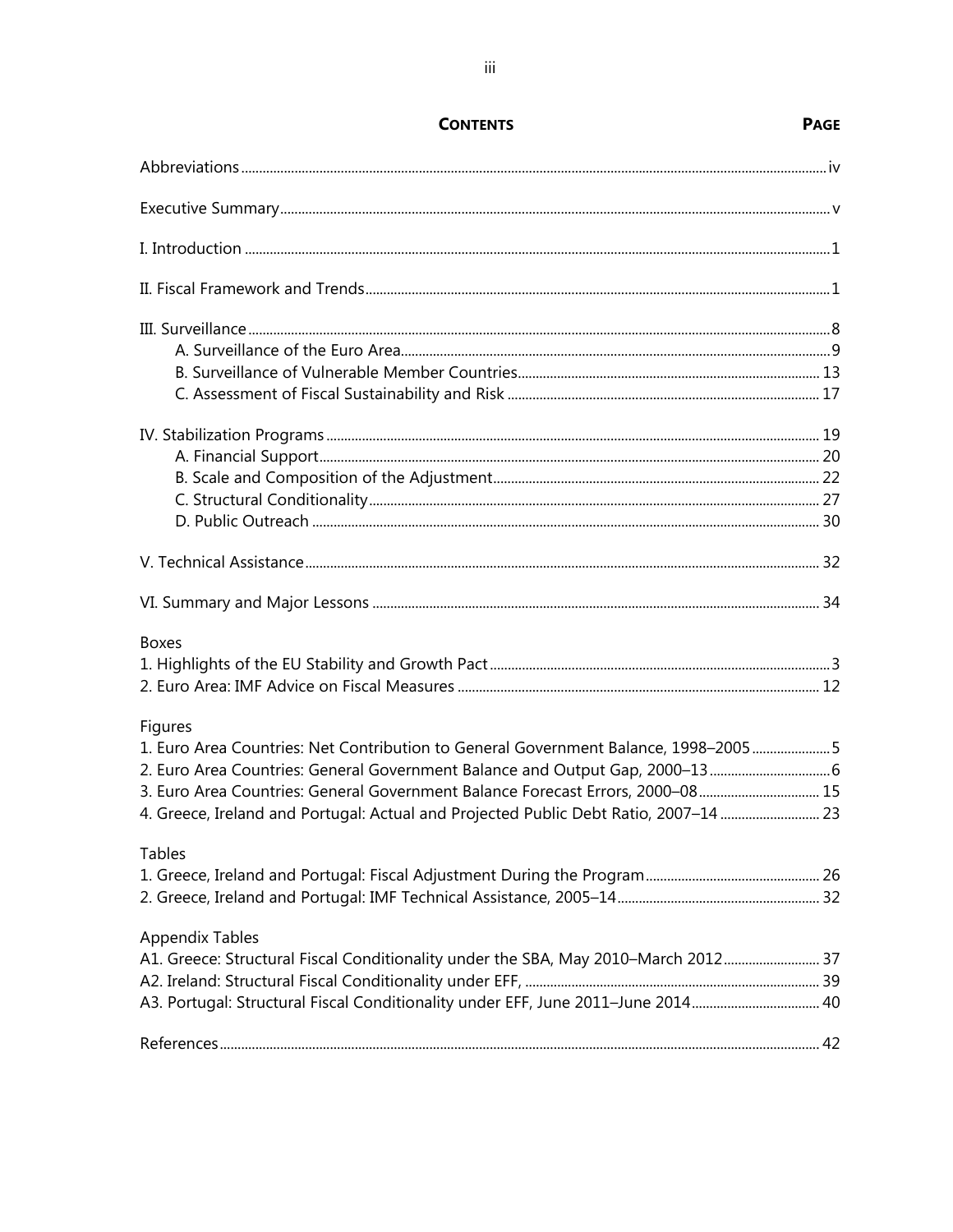#### **ABBREVIATIONS**

| EA            | euro area                                                                   |
|---------------|-----------------------------------------------------------------------------|
| EC            | European Commission                                                         |
| ECB           | European Central Bank                                                       |
| <b>ECOFIN</b> | Economic and Financial Affairs Council (EU)                                 |
| <b>EDP</b>    | Excessive Deficit Procedure (EU)                                            |
| EFF           | Extended Fund Facility (IMF)                                                |
| <b>ELA</b>    | Emergency Liquidity Assistance (EU)                                         |
| <b>EMS</b>    | European Monetary System                                                    |
| EMU           | Economic and Monetary Union (EU)                                            |
| ERM           | exchange rate mechanism                                                     |
| EU            | European Union                                                              |
| <b>EUR</b>    | European Department (IMF)                                                   |
| Eurostat      | Statistical Office of the European Union                                    |
| <b>FAD</b>    | Fiscal Affairs Department (IMF)                                             |
| <b>GDP</b>    | gross domestic product                                                      |
| <b>LTRO</b>   | Long-Term Refinancing Operations                                            |
| <b>MCM</b>    | Monetary and Capital Markets Department (IMF)                               |
| <b>MTO</b>    | medium-term objective                                                       |
| <b>OECD</b>   | Organisation for Economic Co-operation and Development                      |
| OMT           | <b>Outright Monetary Transactions (ECB)</b>                                 |
| <b>PFM</b>    | public financial management                                                 |
| PIT           | personal income tax                                                         |
| <b>PPP</b>    | public-private partnership                                                  |
| <b>RAM</b>    | risk assessment matrix                                                      |
| <b>RES</b>    | Research Department (IMF)                                                   |
| <b>ROSC</b>   | report on the observance of standards and codes                             |
| SBA           | stand-by arrangement (IMF)                                                  |
| SGP           | Stability and Growth Pact (EU)                                              |
| <b>SMP</b>    | Securities Market Program (ECB)                                             |
| SOE           | state-owned enterprise                                                      |
| <b>SPR</b>    | Strategy, Policy, and Review Department (IMF)                               |
| ТA            | technical assistance                                                        |
| <b>TARGET</b> | Trans-European Automated Real-Time Gross Settlement Express Transfer System |
| <b>TFGR</b>   | <b>Task Force for Greece</b>                                                |
| VAT           | value-added tax                                                             |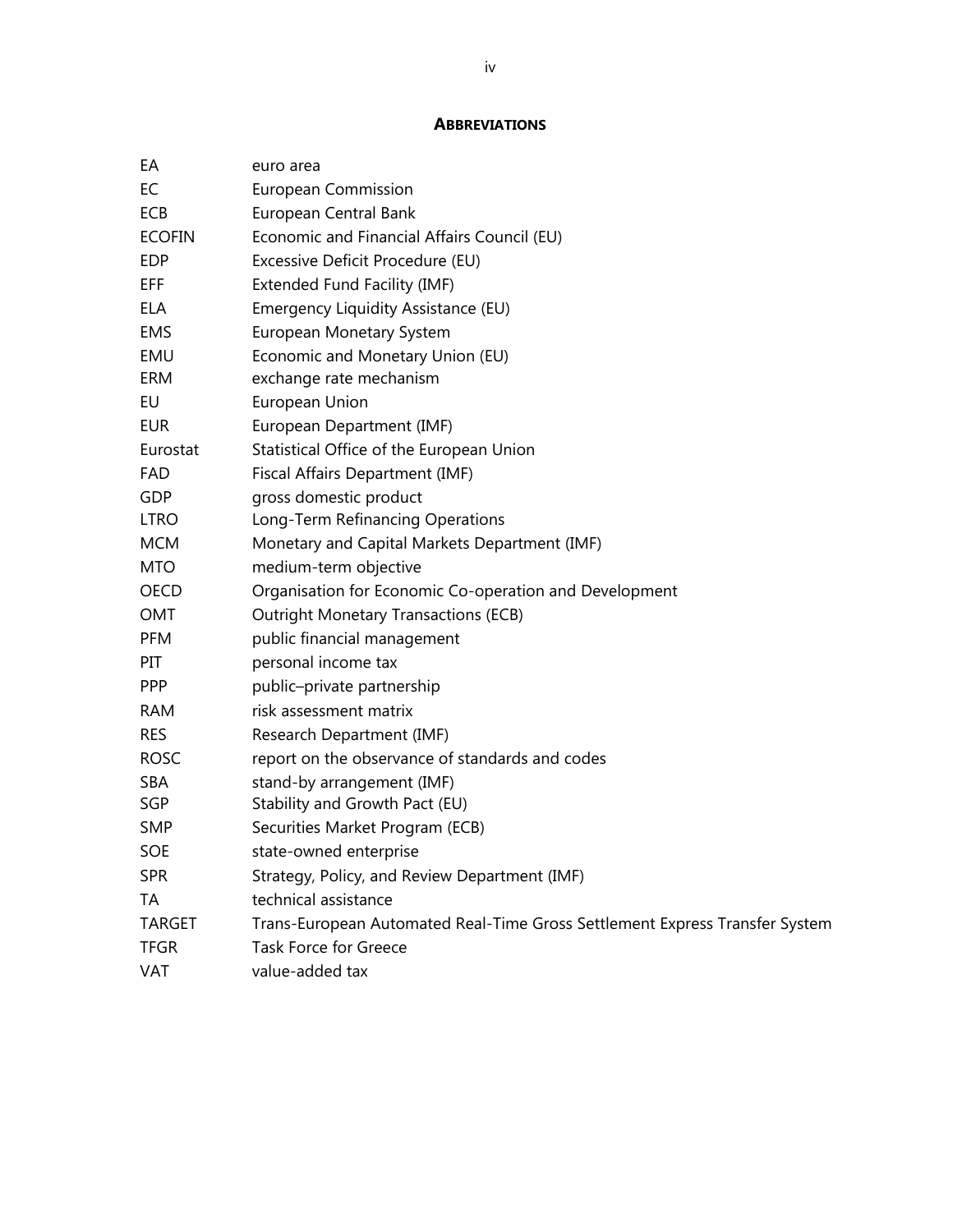#### **EXECUTIVE SUMMARY**

The IMF's pre-crisis fiscal surveillance in the euro area was for the most part not effective, but in the fiscal components of the stabilization programs undertaken in Greece, Ireland, and Portugal in 2010–11, and in the technical assistance it provided to euro area countries on fiscal matters, the Fund in general responded appropriately to the circumstances.

While IMF fiscal advice for the euro area in the aggregate was broadly appropriate, assessments of the fiscal stance, transparency, sustainability, and risks in fiscally vulnerable member countries were rather superficial and mechanistic. They reflected the prevailing wisdom that external and budget imbalances did not matter within the euro area and did not highlight the possibility that fiscal imprudence could lead to a debt crisis in a currency area. The failure to provide a timely and realistic assessment of fiscal sustainability and financing needs imposed a considerable burden on Fund resources and, arguably, enlarged the fiscal adjustment task for the crisis-hit euro area countries, in a situation where the exchange rate could not be used as an adjustment tool and where wages were insufficiently flexible.

The pre-crisis surveillance experience shows that: (i) Fiscal surveillance needs to be applied with uniform rigor and candor across advanced, emerging-market, and developing economies, with full awareness that, under certain conditions, current account deficits driven by persistent government budget deficits or private sector overborrowing, or both, can result in a sudden stop in financing from abroad. (ii) Surveillance should probe the fiscal fundamentals and identify critically any deficit or expansionary procyclical bias and excessive optimism in fiscal forecasts. (iii) Countries that are deemed fiscally vulnerable and are suspected of misreporting information over a prolonged period should be subject to enhanced surveillance. (iv) The Fund staff should employ state-of-the-art techniques for estimating the structural budget balance and assessing fiscal sustainability and risk.

The stabilization programs that the IMF supported in the euro area in 2010–11 were constrained by program countries' membership in a common currency area, stagnant external demand, and financial fragmentation within the euro area, and—in Greece and Portugal—institutional impediments and weak or eroding ownership. These conditions placed an extraordinary burden on fiscal adjustment, institution building, and public communication. The size of the adjustment may have been excessive in Greece and Portugal, where the assumed underlying fiscal multipliers were too small and the automatic stabilizers were prevented from operating during the program. In some programs, the composition of the adjustment emphasized raising tax rates rather than pruning expenditures, and an attempt to correct the balance through growth-supporting structural fiscal conditionality was less than successful—partly for lack of prioritization in the face of institutional impediments.

Lessons from the stabilization programs are that: (i) Financial support should be based on a realistic analysis of the sustainability of public debt and, if necessary, on debt restructuring adequate to bring about fiscal sustainability within a reasonable time horizon. (ii) Fiscal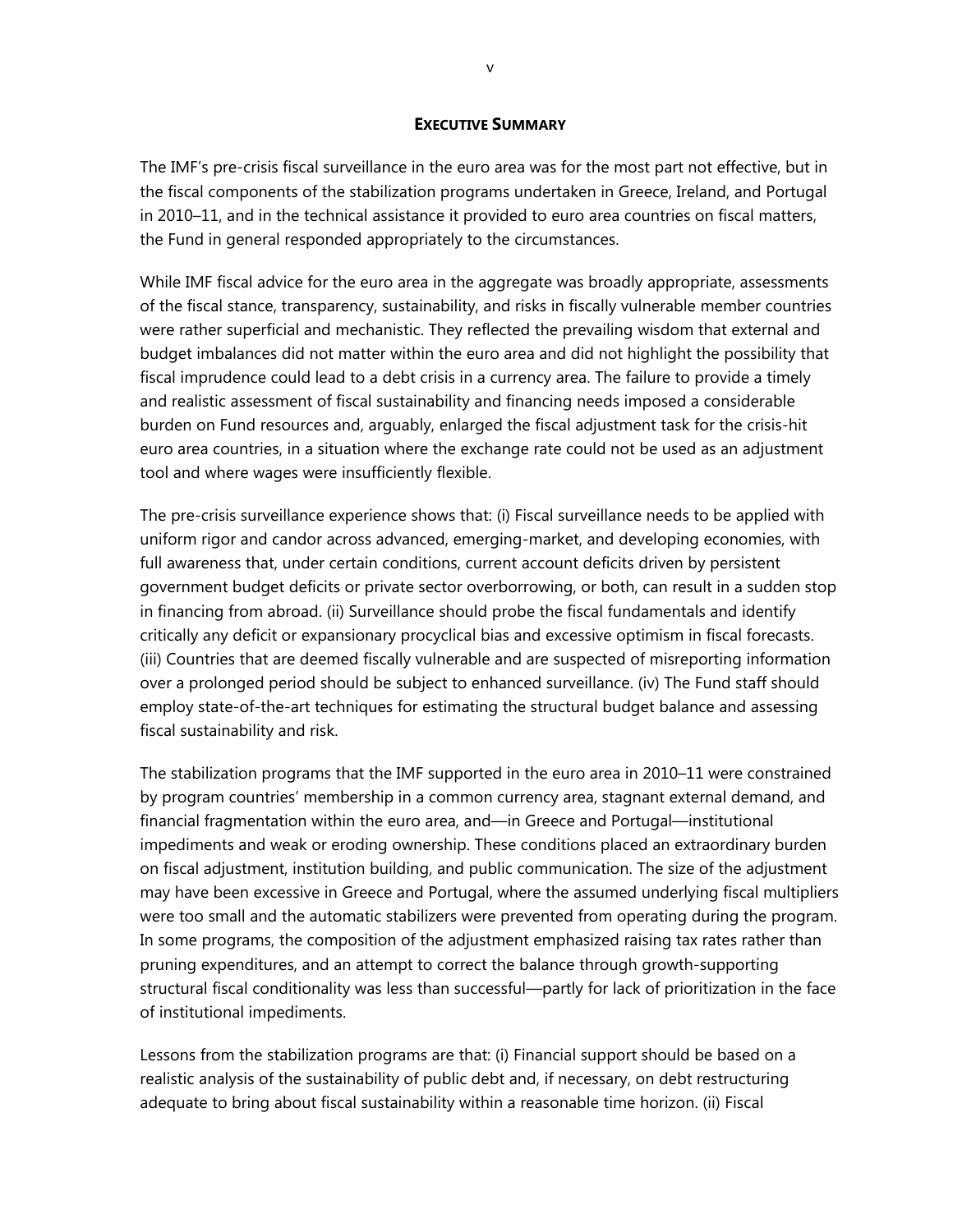adjustment should avoid an excessively procyclical stance; in any event, automatic stabilizers should be permitted to operate in the course of a given program year. (iii) In general, the adjustment should have a heavier expenditure component than tax component, while productive investment outlays and broadening the effective tax base should be favored. (iv) Structural fiscal conditionality, as well as any supporting technical assistance, should be adequately paced and well prioritized, taking into account local implementation capacity as well as institutional and cultural impediments, and spelling out ex ante adequate fallback options in the event that such impediments materialize. (v) Managing an effective and frequent public outreach and promoting transparency are essential ingredients for the success of an adjustment, especially in countries where the authorities' credibility and public support are low or missing.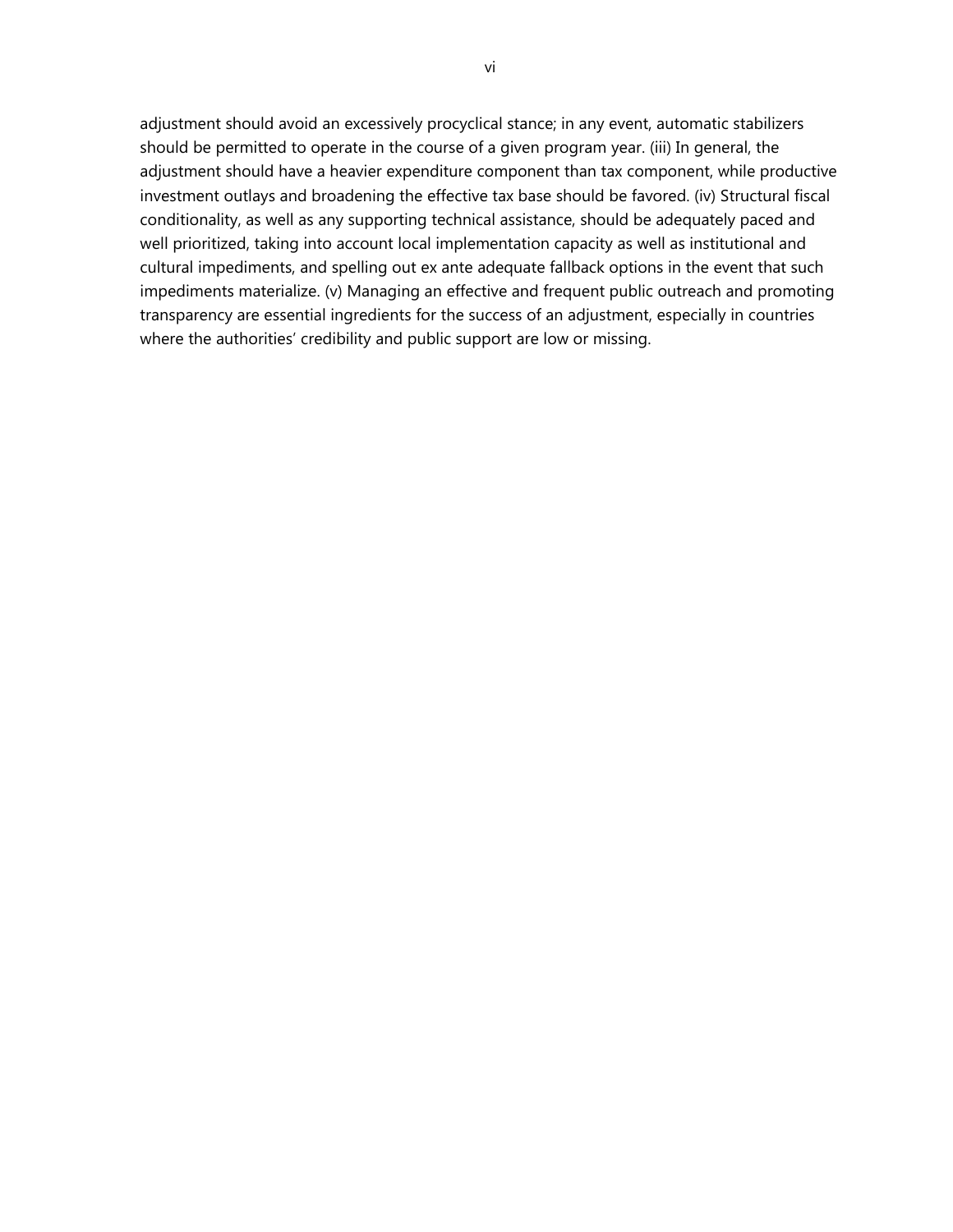## **I. INTRODUCTION**

1. At the end of the last century, a number of sovereign European IMF member states joined voluntarily in a monetary union known as the euro area within the broader European Union (EU), while maintaining essentially a decentralized fiscal policy regime. Each sovereign euro area government retained all membership obligations and rights in the IMF. Thus, from its inception through the recent crisis, euro area members have been subject to IMF surveillance both at the collective area level and at the country level. Equally, they continued to be eligible for IMF financial and technical assistance, as warranted.

2. This paper evaluates the IMF's role with regard to fiscal policy in the euro area, both at the area level and in selected member countries facing vulnerabilities in their public finances, prior to and during the crisis. The evaluation draws on a review of a large number of IMF staff reports and other documents. In addition, a series of interviews was conducted with more than 50 persons, including current and former members of the IMF staff and Executive Board, staff members of the European Commission (including Eurostat), members of the European Central Bank (ECB) staff and Governing Council, and current and former government officials from France, Germany, Greece, Ireland, and Portugal.

3. The paper is organized as follows. Section II provides the background for the rest of the paper. It highlights the key fiscal issues in a common currency area, the fiscal framework that was adopted by the euro area, and fiscal developments that contributed to the crisis. Section III examines IMF surveillance of fiscal policymaking over a broad range of issues: advice on the fiscal framework and policy stance; macro-fiscal projections; and assessments of transparency, public debt sustainability, and fiscal risks. Section IV evaluates the design and implementation of fiscal policy in IMF-supported stabilization programs in Greece, Ireland, and Portugal. The evaluation covers financial support, qualitative and quantitative elements of the fiscal adjustment, including structural conditionality, as well as public communication of the fiscal component of the programs. Section V covers the modalities and outcomes of the technical assistance that the IMF provided, mainly for developing or strengthening sound practices in public financial management, expenditure policies, and tax policy and administration. The final section concludes and distils tentative lessons.

## **II. FISCAL FRAMEWORK AND TRENDS**

4. Fiscal discipline is a necessary condition for a well-functioning common currency area, especially in the absence of labor market flexibility.<sup>1</sup> The basis for this view is that fiscal space, labor mobility, and real-wage flexibility, viewed as shock absorbers, should be able to help offset asymmetric shocks among member countries, unless their economic structure is very similar and

 $<sup>1</sup>$  As illustrated by recent developments in the euro area, the fiscal condition becomes imperative especially in the</sup> absence of effective banking supervision and uniform deposit insurance across member countries, or of an area-wide banking union. In such situations, impaired banks may have to be recapitalized directly or indirectly by the host government, compounding the latter's debt burden.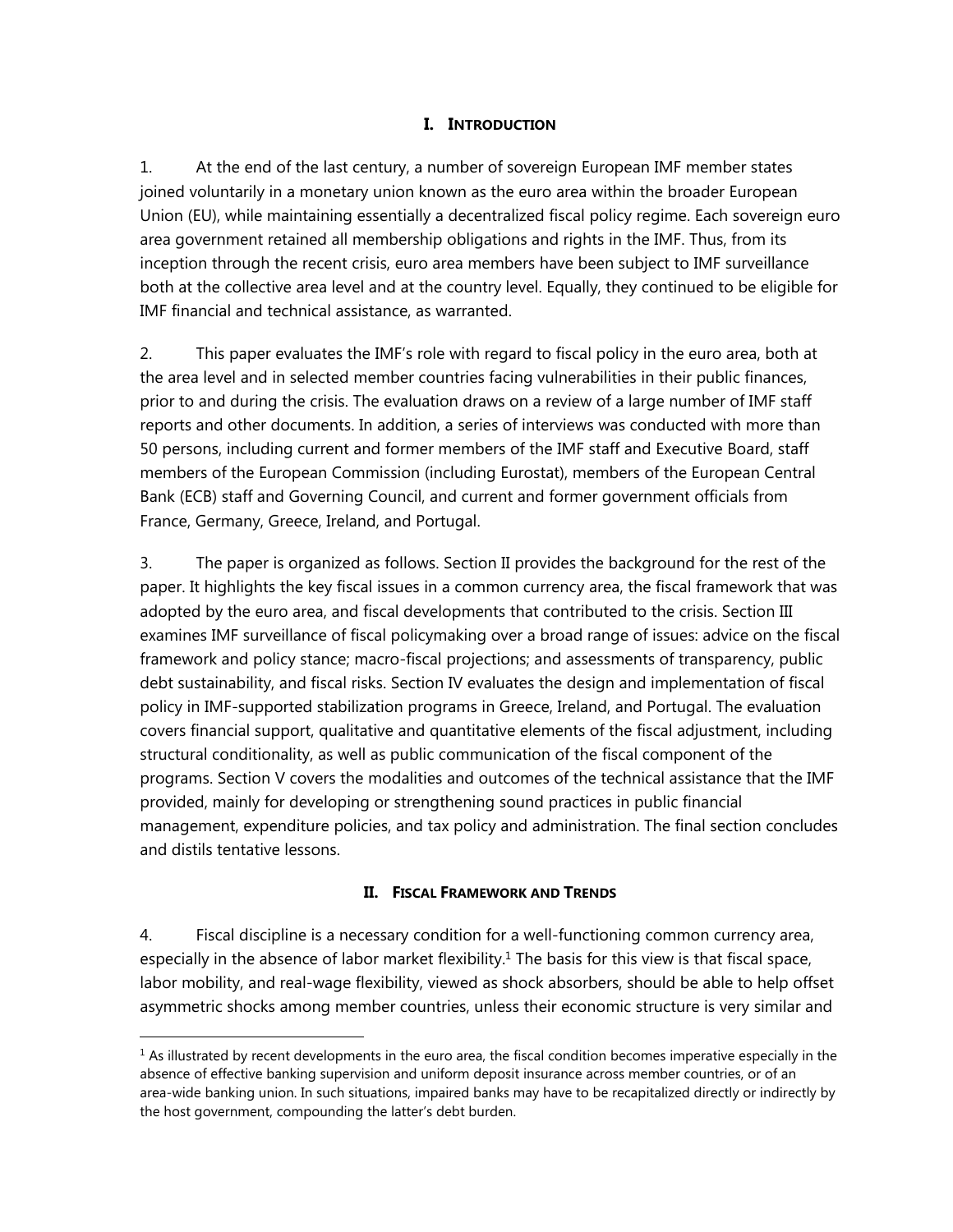they are fully constituted as an optimal currency area. Within a currency union, given inexorably fixed exchange rates—through a single common currency—among participating countries, adjustments among member economies must take place through fiscal and real-wage changes.

5. From the perspective of a federal system, subnational governments retain a greater or lesser degree of fiscal autonomy depending on, among other things, intergovernmental relations that may include various tax-transfer arrangements. To prevent free-rider behavior, subnational governments are typically subject to fiscal rules that limit budget deficits and indebtedness. In addition, subnational fiscal behavior may be constrained by a statutory or implicit no-bailout provision<sup>2</sup>—where the term "bailout" denotes financial assistance without conditionality. Under the no-bailout provision, subnational governments are exposed directly to market pressures, which are reflected in a risk premium on their bonds relative to bonds issued by the national government (as, for example, in Canada, Switzerland, or the United States). By contrast, if subnational governments are shielded by an explicit or implicit nationally guaranteed bailout, the risk premium charged by the markets vanishes and the interest yield on subnational bonds moves perfectly in tandem with the yield on the corresponding national bonds (as happened, for example, in Germany and Spain). In either case, fiscal discipline is usually bolstered with centrallyor self-imposed fiscal rules. Mutatis mutandis, a rules-based fiscal framework is similarly relevant for national governments within a monetary union.

6. In a monetary union of sovereign countries, the need for fiscal discipline is further underscored by nearly full fiscal autonomy and limited wage flexibility. This is the case for the euro area, which is comprised of a diverse group of economies, some of them with a history of fiscal profligacy and burdened by high public indebtedness. In this regard, the crisis of the early 1990s which led to the near-collapse of the exchange rate mechanism (ERM) of the European Monetary System (EMS) could be viewed as a dress rehearsal of the dynamics that would play out if such a crisis were to occur in the euro area. The ERM, initially with a narrow band around a central rate, was to serve as the anchor for macroeconomic policies in participating member states. However, because differences in fiscal and wage behavior and divergent cyclical positions were inconsistent with the constraints of a single monetary policy, the ERM became untenable and the narrow band was abandoned. In the face of the crisis, for EMS member countries with an unsustainable external deficit, the bulk of the correction took place through exchange rate depreciation, rather than through adjustment in nominal wages or fiscal policy. A major lesson from the EMS crisis was that without exchange rate adjustment, and given the downward stickiness of nominal wages for regaining external competitiveness, the adjustment burden would have to fall largely on fiscal policy.

 $<sup>2</sup>$  This point is often overlooked by those who argue that a full-fledged fiscal union is a necessary condition for</sup> approaching an optimal currency area. For instance, in a review of the conditions for an optimal currency area and the evidence on whether the euro area meets these conditions, Pasimeni (2014) omits any mention of the no-bailout provision.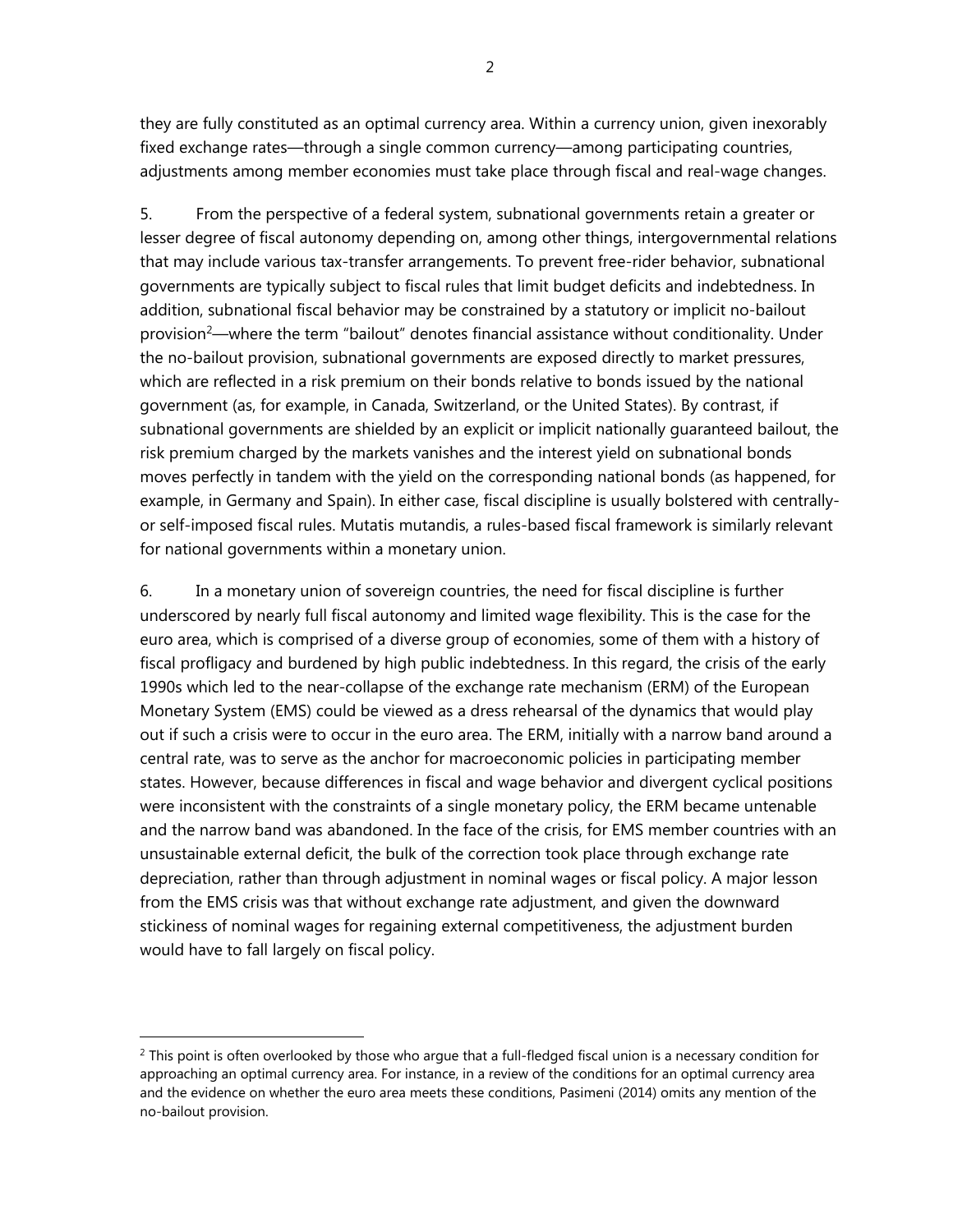7. In view of the critical role of fiscal discipline in a monetary union consisting of divergent economies, the Economic and Monetary Union (EMU), established by the Treaty of Maastricht, envisaged a fiscal framework requiring member countries to abide by a relatively stringent set of fiscal rules while subject to an explicit no-bailout clause (Article 104)—much as in a federal system, as outlined above. Presumably, this clause was intended, on the one hand, to gain support for the monetary union from large hard-currency member countries, and on the other, to ensure that member countries would be exposed to market discipline as an additional safeguard.

8. Under the EMU, details of the fiscal framework were spelled out in the Stability and Growth Pact (SGP), which took effect from 1997 and was revised in 2005, 2011, and 2013 following episodes which revealed its principal shortcoming: namely, weak enforcement (Box 1). In principle, the original design of the fiscal rules enshrined in the Pact was deemed to meet seven out of the eight criteria for good practice endorsed by the IMF: definition, transparency, adequacy, consistency, simplicity, flexibility, and efficiency.<sup>3</sup> The enforceability criterion, however, eventually proved to be the Achilles' heel of the Pact. Indeed, the Pact was undermined by certain practices of the ECB as well as the Economic and Financial Affairs Council (ECOFIN) and its subset of euro area members, the Eurogroup, which was the ultimate arbiter in charge of enforcement through peer pressure.

#### **Box 1. Highlights of the EU Stability and Growth Pact**

The original 1997 statute sets for the general government: (i) a budgetary objective of close-to-balance or surplus, under the preventive arm; (ii) limits for the deficit and gross debt of 3 percent and 60 percent of GDP, respectively, and (iii) an excessive deficit procedure with financial sanctions (0.2 percent of GDP deposit) for noncompliance, under the corrective arm.

The 2005 amendment specifies additionally: a country-specific medium-term objective in structural terms; allowance for possible temporary deviation for structural reforms; and allowance for a possible deadline extension in case of unexpected economic events beyond government control with unfavorable consequences for government finances.

The 2011 amendments (the "Six Pack") provide additionally: a benchmark for budget expenditure to grow in line with potential GDP growth; an annual adjustment of at least 0.5 percent of GDP if debt exceeds the limit or if there is a pronounced risk to debt sustainability; a benchmark for debt reduction if debt exceeds the limit, equivalent to an annual average reduction of 5 percent of the excess over the limit over the economic cycle; further allowance for possible temporary deviations and deadline extensions in case of a severe economic downturn in the euro area or the EU as a whole; and early and gradual activation of sanctions in cases of repeated noncompliance with the excessive deficit procedure.

The 2013 revisions (the "Two Pack" and Fiscal Compact) establish additionally: enhanced European Commission coordination and surveillance of draft budgetary plans of euro area governments, subject to a common timeline, to assess compliance with medium-term objective commitments and with EC recommendations for governments under the excessive deficit procedure; incorporation of key features of the SGP, notably the medium-term objectives, into national legislation; preparation of independent national macroeconomic projections; and independent national fiscal monitoring bodies.

Source: European Commission (2013a, 2013b).

——————————

<sup>&</sup>lt;sup>3</sup> See, for example, Buti and Giudice (2002) for an application of the criteria formulated in Kopits and Symansky (1998) for assessing the EU fiscal rules. These criteria, discussed and endorsed by the IMF Executive Board in 1997, became widely regarded as the guide to good practice for fiscal rules.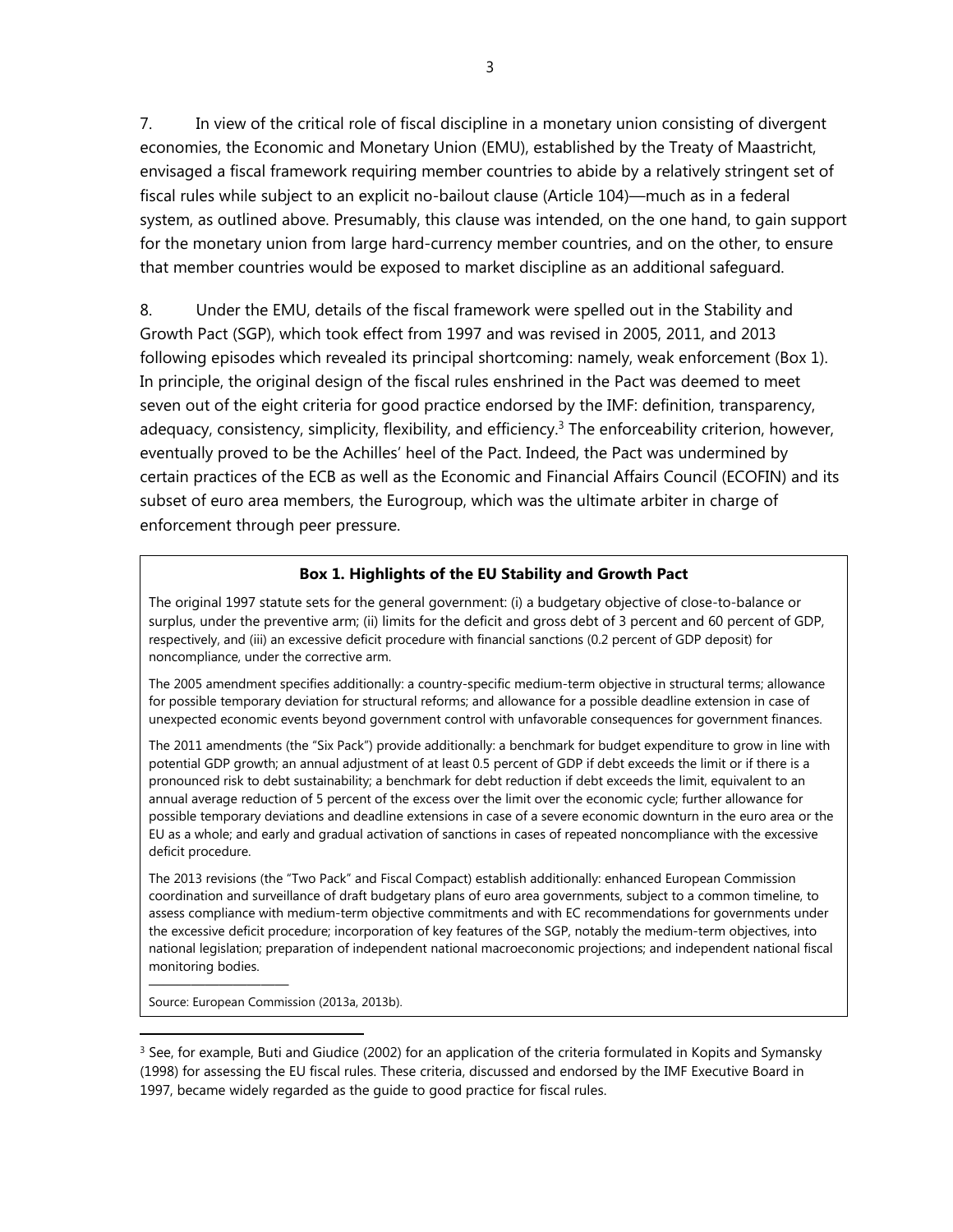9. From the outset, the ECB treated all euro area members' sovereign obligations uniformly as riskless collateral in its open market operations, regardless of significant differences, for example, between Germany and Greece in their public debt-GDP ratios or their ability to generate primary budget surpluses.4 (Eventually, a slight discount on lower credit-rated obligations was introduced.) This practice was in stark, albeit implicit, contradiction of the Maastricht Treaty's no-bailout clause. Interviewees for this evaluation broadly agreed that there was what could be characterized as circular behavior among the ECB, credit rating agencies, and financial markets in assessing all euro area sovereign bonds as prime paper.

10. An additional practice was the accumulation of residual current account imbalances to be offset through the ECB's TARGET settlement system—an integral and necessary component of a common currency area. These imbalances, which were significant and rising sharply from 2007 onward, could, however, turn into an off-budget subsidy in the event of a default. At an extreme, this practice could also be interpreted as a backdoor bailout, without conditionality, in an environment where each state retained fiscal sovereignty.<sup>5</sup>

11. The upshot was that because of the ECB's uniform rating of euro area government bonds, banks and investors seem to have ignored the no-bailout clause and bid up the price of sovereign bonds issued by high-debt member governments to be used as collateral, thus profiting from a small interest yield on those bonds. Largely owing to this ECB practice compounded by the disappearance of exchange rate risk—the risk premium on sovereign bonds vanished and lost any link to economic and fiscal fundamentals in each member country.

12. Similarly, the unavoidable buildup of TARGET claims through mid-2012 may have also eased the pressure on sovereign risk premiums. This effect was compounded by the extension of ECB credits under the Emergency Liquidity Assistance (ELA) program, and by the August 2012 announcement of the Outright Monetary Transactions (OMT) program, which signaled a renewed softening of the no-bailout clause. Not surprisingly, the spreads on vulnerable euro area member government bonds have narrowed markedly since the end of 2012.

13. Over time, governments and markets were lulled into complacency and felt relatively immune to the need to abide by the fiscal rules. As a consequence of the decline in the interest cost, highly-indebted euro area member governments benefited from a windfall gain in their budgets and a corresponding sizable increase in fiscal space. But only a few of them allocated this gain to a reduction in public debt; most others squandered it by increasing primary expenditure (especially on public sector wages) or by cutting taxes. This is illustrated for governments whose interest bill has contracted by more than 1 percent of GDP following the establishment of the EMU (Figure 1). Between 1998 and 2005, Greece, Ireland, Italy, the

 $\overline{a}$ <sup>4</sup> See the analysis by Buiter and Sibert (2006).

<sup>&</sup>lt;sup>5</sup> See Sinn (2014) for an extensive documentation of this practice. From a monetary history perspective, Bordo (2014) argues that the euro area would have collapsed in the absence of TARGET.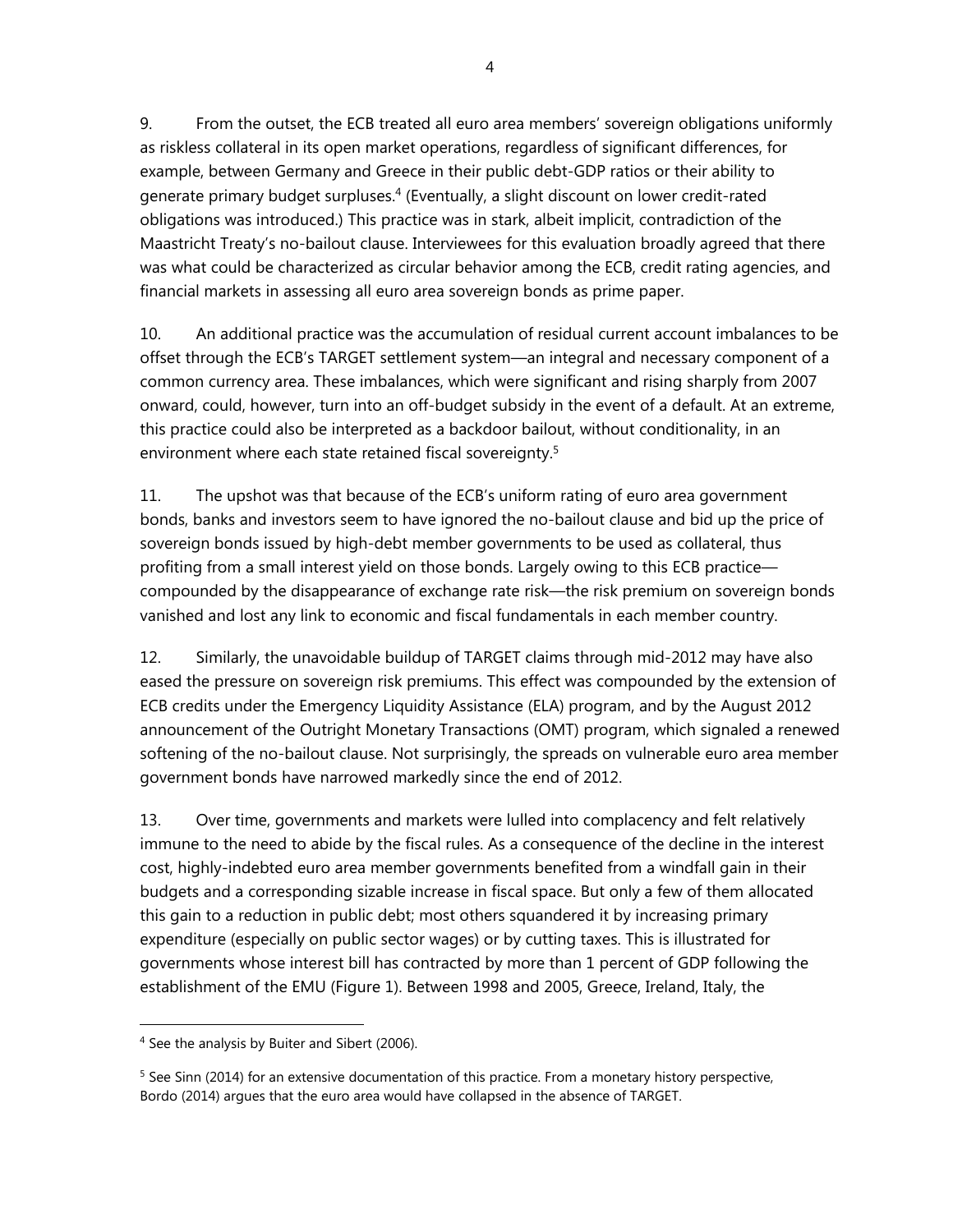Netherlands, and Portugal allocated their interest savings to finance additional outlays or tax cuts. By contrast, in Belgium, Finland, and Spain, the interest saving was fully reflected in a reduced budget deficit.



14. Unlike the nominal stringency of the deficit rule, the Pact did not stipulate sanctions for insufficient surpluses during an upswing in economic activity. At most, the Commission applied moral suasion in member countries to adopt a countercyclical contractionary fiscal stance to help offset the upswing, as in the case of Ireland in the early 2000s. This apparent asymmetry of the Pact failed to prevent some euro area members from pursuing a procyclical fiscal expansion during the so-called Great Moderation. The fiscal expansion was reflected by structural deficits, in excess of headline deficits (or a surplus in the case of Ireland), when the output gap was mostly in positive territory or zero (Figure 2). Thus measured, admittedly in hindsight, the expansionary stance is evident in Greece, Ireland, Italy, and Portugal over much of the past decade.

15. The deficit and procyclical biases were reinforced in 2004 by the demonstration effect of the failure of the Council and the Eurogroup to enforce sanctions against France and Germany, the largest member countries, under the EDP for violating the deficit ceiling—effectively ignoring the Commission's November 2003 recommendation to place these countries under enhanced surveillance. This event remained a testament to an essential defect of the peer review mechanism as practiced in the Council. Arguably, it caused irreparable damage to the credibility of the Pact, encouraging frequent breaches of the fiscal criteria by euro area member governments. Frequently, member governments failed to observe the deficit ceiling and the mandatory decline in the debt ratio to the prescribed ceiling, as well as the ensuing EDP, and were not sanctioned.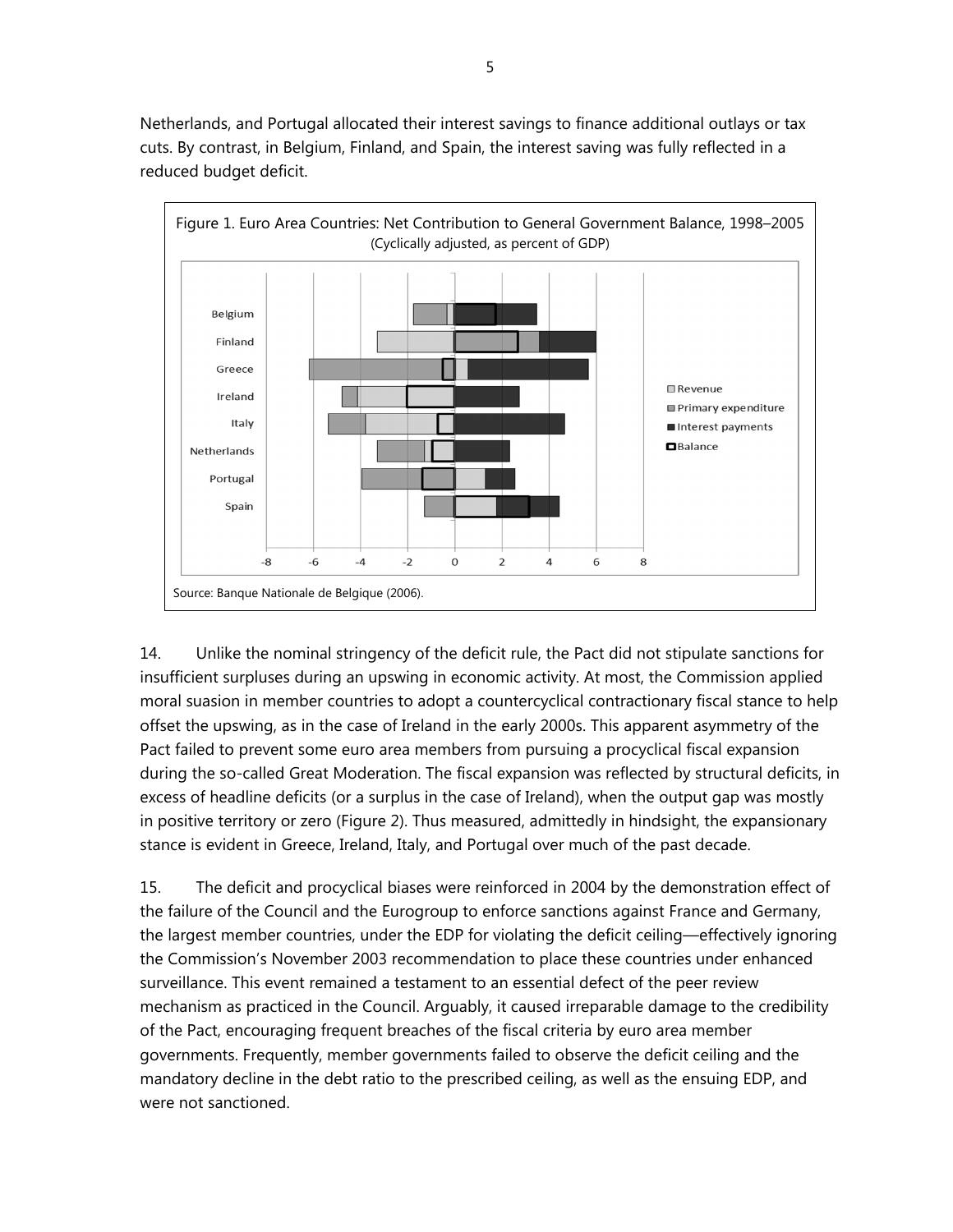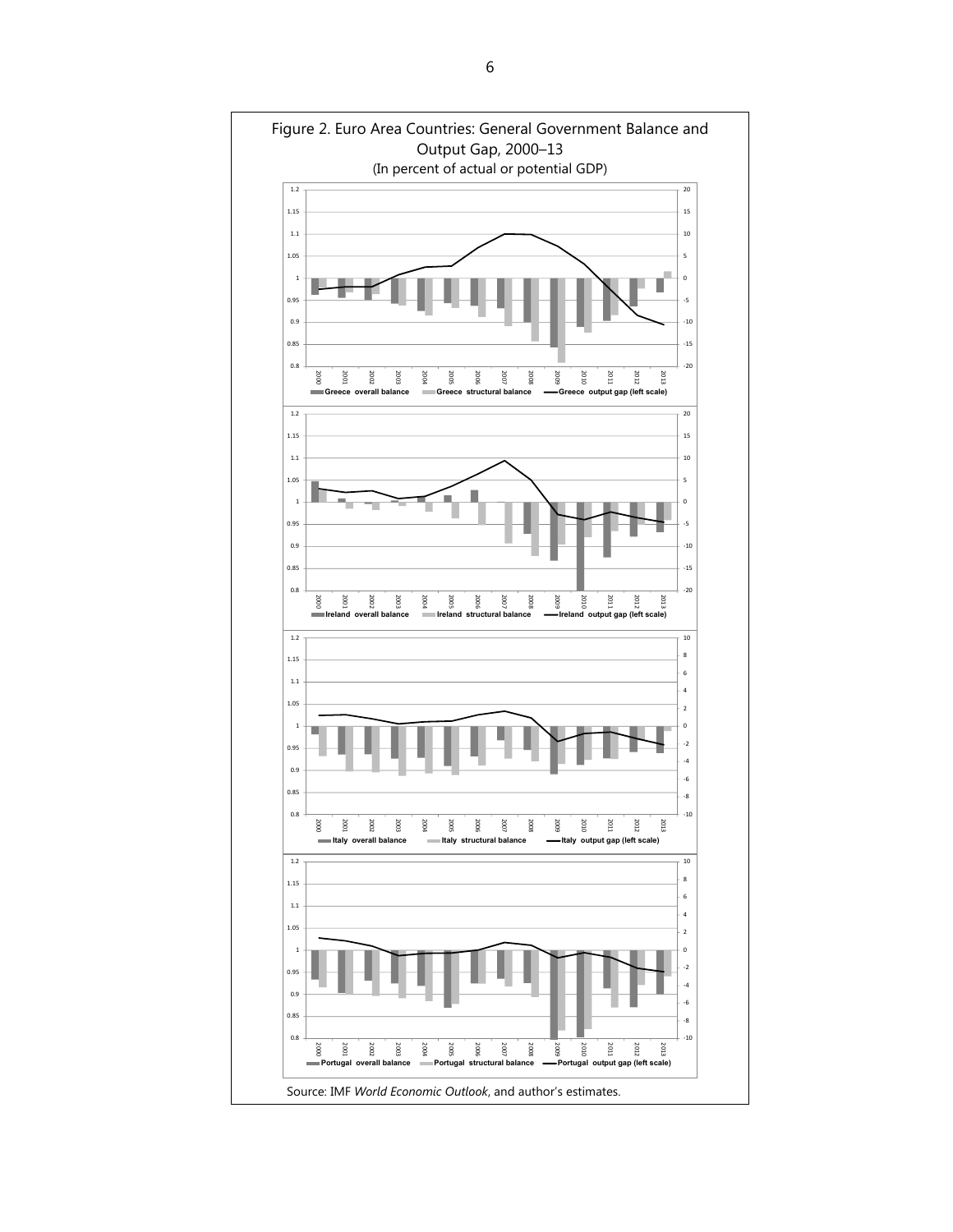16. In a further manifestation of deficit bias, some countries tried to avert a breach of the deficit ceiling with stopgap policy measures (the first example was Italy's introduction of a refundable income-tax surcharge, to qualify for entry to the euro area) and accumulation of contingent liabilities (for instance, in the form of public–private partnership projects in Portugal) that showed up in future deficits. In some cases, creative accounting practices and misreporting by governments<sup>6</sup> occurred with tacit consent by the EU authorities. For the most part, this behavior can be explained by pressure on governments to meet the fiscal reference values, including through various forms of repressed deficits, as predicted by Goodhart's law.<sup>7</sup>

17. Failure to enforce the EDP was accompanied by an optimistic bias in medium-term macro-fiscal projections<sup>8</sup> of a number of euro area member governments in yearly stability programs submitted to the EC. These programs were seen by some governments as fulfilling a reporting obligation that could soon be forgotten—a symptom of time inconsistency—rather than as a binding commitment to undertake budgetary measures that would lead to realization of the projected outcome. In some instances, notably in France and Germany in 2004, promises made by governments to exit the EDP became an elusive policy goal that was not subject to accountability and enforcement through prescribed sanctions.

18. In sum, several deficiencies in the enforcement of the fiscal framework have led to continued fiscal profligacy in a number of euro area countries that can be traced to before the introduction of the euro. These deficiencies reflect a significant deficit bias, procyclical expansionary bias, optimistic bias, and time inconsistency, particularly in the fiscally most vulnerable countries, namely, Greece, Italy, and Portugal.

19. Revisions of the Stability and Growth Pact in 2005, 2011, and 2013, intended to correct these deficiencies, have been subject to criticism by policy analysts. In principle, the allowance for structural reform measures in determining compliance with the rules, the emphasis on the structural balance or surplus, instead of the balance or surplus over the cycle; the introduction of benchmarks for expenditure growth; and the adoption of a numerical yearly reduction in the debt ratio are steps intended to strengthen the fiscal rules. In practice, the difficulty of measuring these metrics in real time can render them ineffectual.<sup>9</sup> More generally, the increased complexity

<sup>&</sup>lt;sup>6</sup> Creative accounting included cash-based recording of expenditure, off-budget transactions, and non-reporting of losses of certain state-owned enterprises. Alt, Lassen, and Wehner (2014) provide documentation and analysis of such practices.

 $7$  According to Charles Goodhart, a numerical indicator (such as a monetary aggregate target or a budget deficit ceiling) ceases to be reliable once it is declared an official policy target or rule. Along similar lines, Summers (2013) observed that a budget deficit that is repressed artificially has perverse consequences—much as does inflation repressed through price controls.

<sup>8</sup> See Frankel and Schreger (2013).

 $9$  See real-time estimates of the structural balance for a large number of countries in Ley and Misch (2013).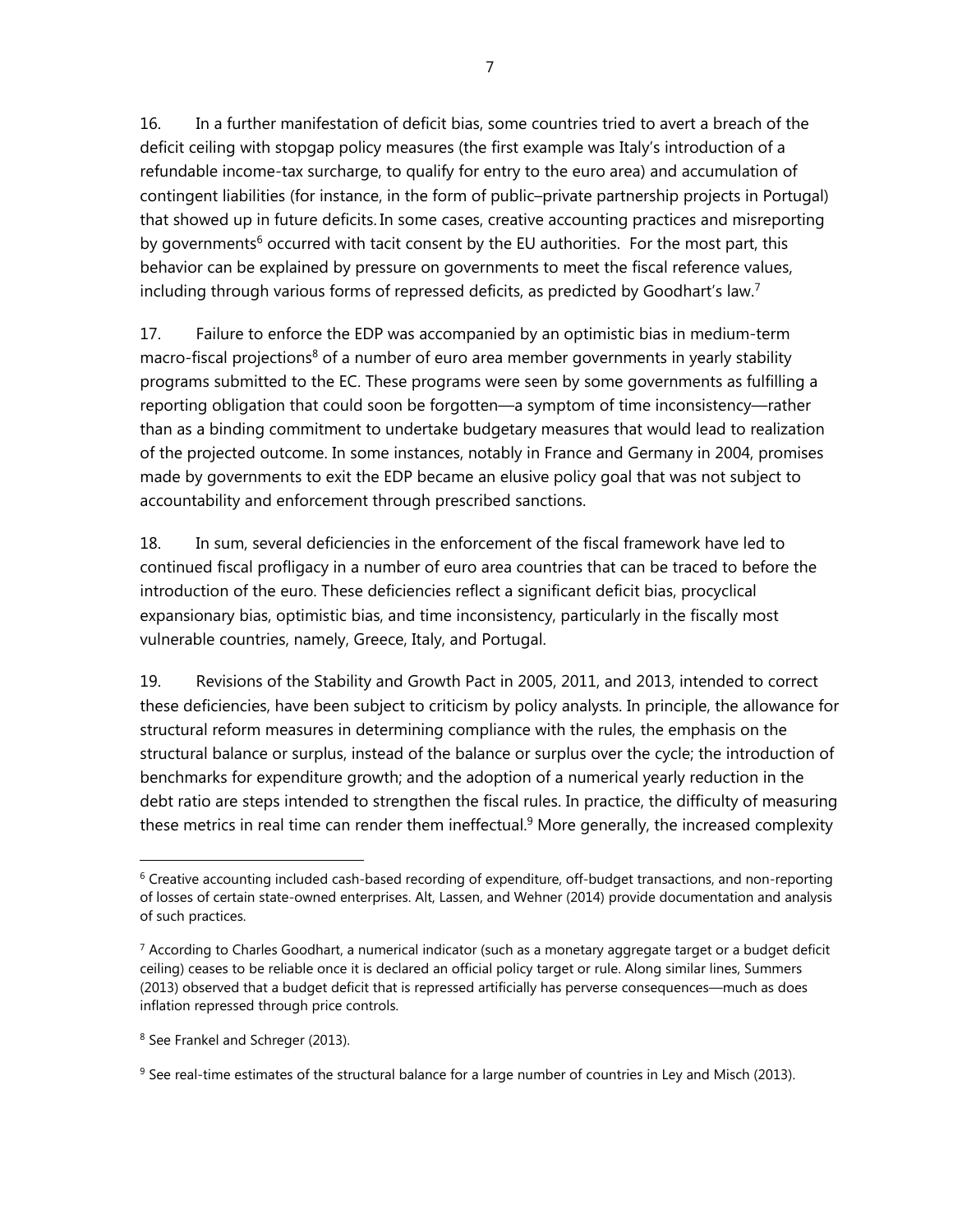of the rules<sup>10</sup> poses a major challenge for policymaking and for monitoring and enforcing compliance with the revised fiscal framework.<sup>11</sup>

## **III. SURVEILLANCE**

20. Responsibility for monitoring compliance with the EU fiscal framework rests primarily with the EC as regards member country policies and with Eurostat as regards public finance accounts and statistics. The Council (and the Eurogroup within it), however, is the sole authority for enforcing the framework, pursuant to the Treaty and the Pact.

21. The surveillance function of the IMF overlaps with, but in no way substitutes for, the mandate of the Commission. IMF surveillance over public finances focuses principally on their consequences for each member's external balance and, ultimately, for the stability of the international monetary system. Thus, in the case of the euro area, whereas IMF surveillance is supposed to oversee and promote fiscal discipline and public debt sustainability in each member country, EC surveillance is limited to observance of the fiscal framework per se, which is seen as paramount to preserving the integrity of the common currency area. To this effect, the IMF has held yearly consultations under Article IV not only with each euro area member government but also, since 1999, with the EC and the ECB.

22. On the basis of the discussion in Section II above, the track record of some euro area member countries points to a number of deficiencies that would have merited close attention in IMF surveillance: a pronounced deficit bias, expansionary procyclicality, optimistic bias, and timeinconsistency. The combination of these deficiencies could have been expected to lead not only to a problem of unsustainable public debt, but also to widening fiscal and external imbalances (if the fiscal dissaving was not offset with private saving), exposing these countries to a fat-tail sovereign risk that would be captured by financial markets only with a considerable recognition lag.

23. This leads to a number of basic questions in evaluating the IMF's surveillance of euro area fiscal policies. Did the IMF take a backseat to (or rely excessively on) the Commission and Eurostat in monitoring fiscal policies in the euro area? Did the Fund deploy adequate staff resources to conduct oversight of fiscal policymaking in the euro area? In light of the heightened importance of fiscal policy as an adjustment tool under a fixed exchange rate regime, did IMF advice identify and focus on the fiscally vulnerable economies in the euro area and, more generally, on the underlying inconsistencies and weaknesses in the enforcement of the EU-wide framework? Was IMF advice supported by in-depth analysis, as well as by sufficiently forceful,

 $10$  Recent publications of the European Commission (2013a, 2013b) are intended to help navigate through the maze of rules, regulations, and practices, which currently underlie the SGP.

<sup>&</sup>lt;sup>11</sup> For a critical evaluation, see Barnes, Davidsson, and Rawdanowicz (2012), and Koester, Mohl, and van Riet (2012).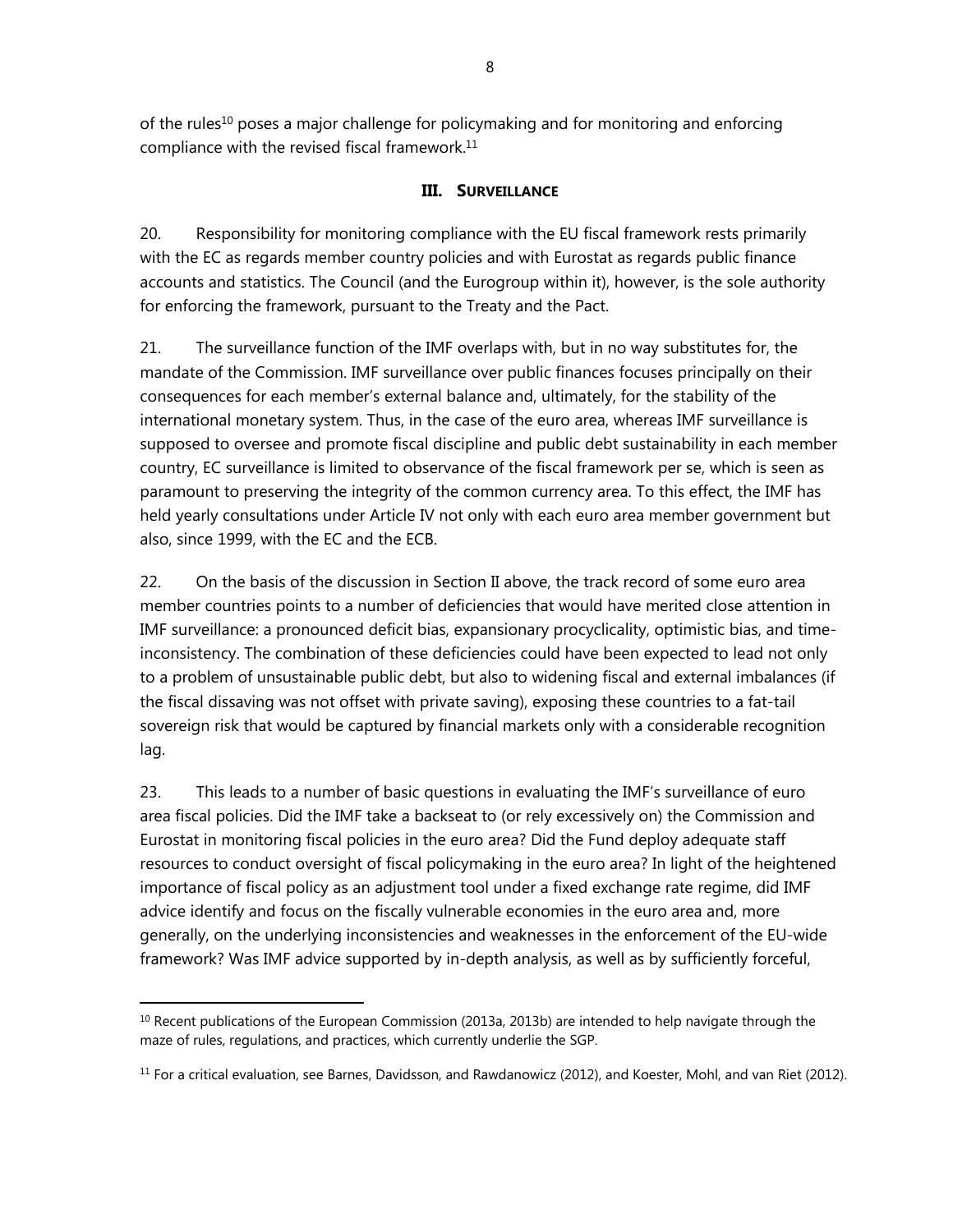timely, and well-communicated warnings? More specifically, was the IMF sufficiently thorough and candid in evaluating the transparency and veracity of public accounts, projections, and reporting practices; in assessing public debt sustainability; and in monitoring fiscal risks?

24. As a preface to addressing these questions, it should be noted that from the inception of the euro area, the prevailing groupthink in academic circles<sup>12</sup> and among public officials<sup>13</sup> was that current account deficits—and as a corollary, government budget deficits—do not matter within a currency union. As confirmed in interviews with current and former senior euro area officials, not only the EC and ECB but the IMF as well subscribed to the view that a sudden stop of capital inflows to countries experiencing increasing external deficits was practically inconceivable within the euro area. The Fund's attitude, $14$  remarkable insofar as the Fund was the institution with the most experience in dealing with balance-of-payments crises, was summed up in an external report on IMF surveillance: "Rather than fully exploiting its comparative advantage, based on its international experience, the IMF fell victim to a 'Europe is different' mindset" (Pisani-Ferry, Sapir, and Wolff, 2011).

25. By and large, in the fiscal area, the IMF and EU institutions operated in tandem as regards diagnostic and policy recommendations, with very few exceptions concerning specific euro area member countries. Following the onset of the crisis, however, the three institutions established cooperation under the so-called troika arrangement with the objective of jointly designing, overseeing, and supporting adjustment programs launched in member countries.

## **A. Surveillance of the Euro Area**

26. Broadly speaking, the quality of IMF surveillance of fiscal policy for the euro area as a whole, conducted mainly through Article IV consultations, was on balance appropriate. While treating the euro area common currency area—the outcome of a collective political action by participating governments—as a given, IMF staff did on several occasions weigh the advantages and disadvantages of the euro area and flag challenges in the enforcement of the fiscal framework.15

 $12$  Perhaps the best known theoretical analysis of this hypothesis can be found in Blanchard and Giavazzi (2002).

 $<sup>13</sup>$  In 2000, the then-Governor of the Bank of Portugal expressed succinctly the prevalent view: "Without a</sup> currency of our own, we shall never again face the balance of payments problems of the past. There is no macroeconomic monetary problem and no restrictive measures need to be taken for balance of payments reasons. No one analyses the macro size of the external account of the [state of] Mississippi or of any other region belonging to a large monetary union" (Constancio, 2000).

<sup>&</sup>lt;sup>14</sup> As an exception, prior to the adoption of the euro, the Fund's Executive Board discussed the modality and conditions of a hypothetical use of Fund resources by a euro area member country in case of balance of payments need; see IMF (1998).

<sup>&</sup>lt;sup>15</sup> For example, the Fund staff observed that "crux of the SGP problem was not so much designing 'optimal' but rather 'enforceable' fiscal rules. The SGP's basic design... remains broadly appropriate" IMF (2004: 29).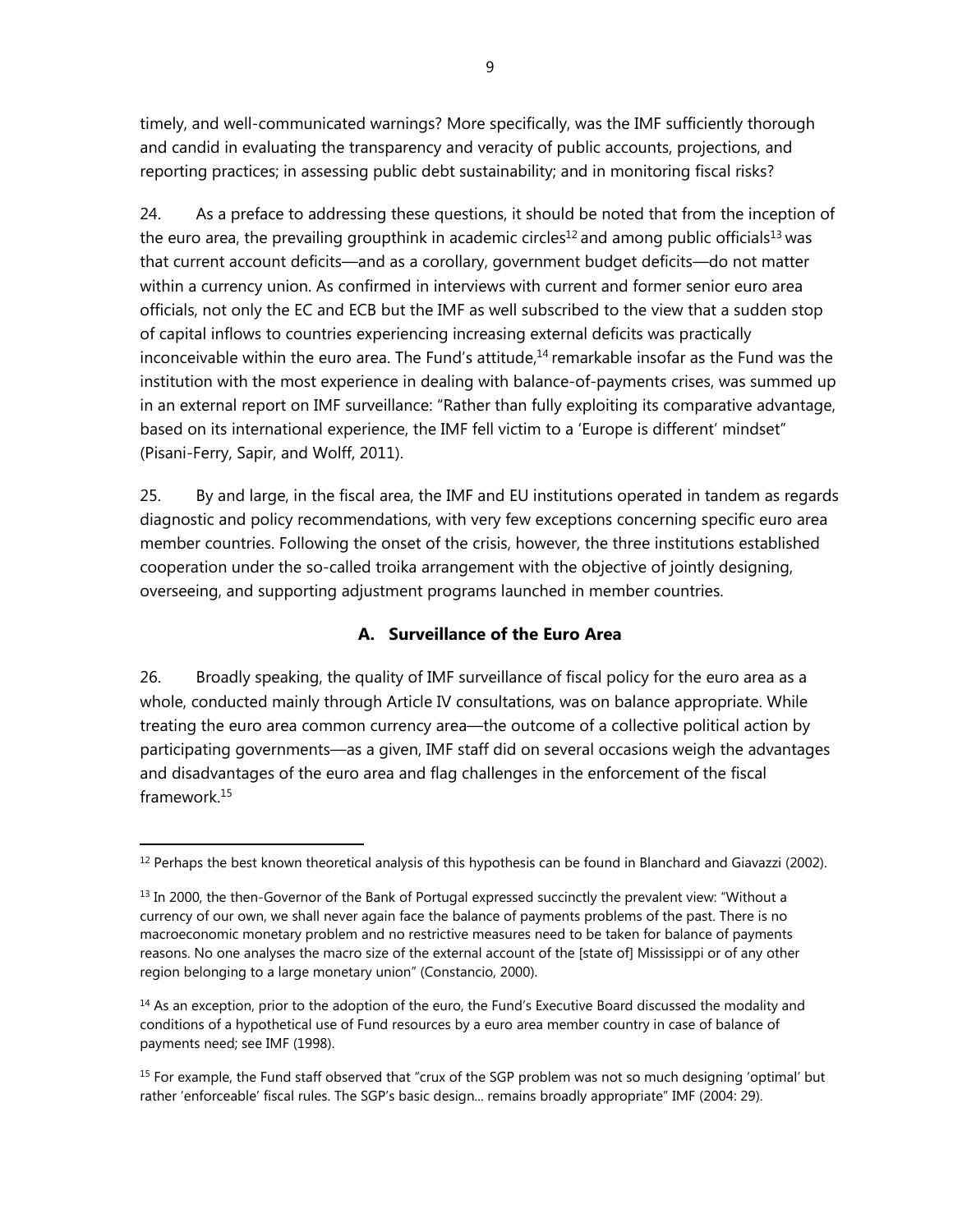27. Although there was no formal arrangement between the IMF and the ECB and EC, it seems to have been implicitly understood that IMF surveillance would support the EU institutions in their oversight responsibilities insofar as the EC and ECB staffs had limited operational experience in monitoring macro-fiscal policymaking—both institutions' analytical capacity in the fiscal area notwithstanding. Accordingly, Fund staff appeared at times to have felt that the primary responsibility for oversight was with EU institutions not only concerning compliance with the SGP, but also regarding overall fiscal performance. This was particularly the case with regard to monitoring the accuracy of national and public sector accounts of EU member countries, which was deemed to be under the tutelage of Eurostat.

28. According to IMF staff members interviewed, bilateral Fund surveillance of the euro area in the pre-crisis and crisis periods, particularly in the fiscal area, was limited in two aspects. First, partly as a result of staff downsizing, the European Department (EUR) experienced considerable turnover, especially at senior staff level, including the position of EUR director. This contributed to some loss in operational continuity and in institutional memory. Second, surveillance and program work was carried out for the most part by EUR and the Strategy, Policy, and Review Department (SPR), with only occasional input from the other departments.<sup>16</sup> This was especially the case when it came to application of up-to-date analytical tools for measuring the structural balance and for assessing fiscal risk—the latter being an area where the Fiscal Affairs (FAD), Monetary and Capital Markets (MCM), and Research Departments (RES) had developed substantial expertise. In all, FAD input was rather limited: reviews and comments on fiscal issues in draft Board papers on advanced economies in general and euro area members in particular were sporadic, and FAD staff participation in area department missions was rare.<sup>17</sup>

29. A review of IMF Article IV staff reports since 1999 suggests that, while supportive of the initial design features of the SGP, the Fund was critical of the lack of sufficient national ownership and lax enforcement of the Pact and of the reforms to it that were introduced in 2005 and 2012.18 However, the IMF could have been far more forceful in highlighting some of the deepseated inconsistencies in the application of Treaty obligations, which began at the outset and damaged the credibility of both the Treaty and the Council, and created moral hazard for member governments and financial markets.

<sup>&</sup>lt;sup>16</sup> This seems to have been symptomatic of the silo behavior and mentality prevailing in the Fund, observed in IEO (2011).

<sup>&</sup>lt;sup>17</sup> Routine FAD review of draft staff reports on advanced economies tapered off over the past decade and was formally discontinued—resumed only after the crisis—through an interdepartmental accord in 2010 in the interest of saving staff resources.

 $18$  On several occasions, the Fund explored ways to improve the architecture and implementation of the SGP. Most recently, the staff proposed establishing a closer fiscal union for the euro area to prevent crises; see Allard and others (2013).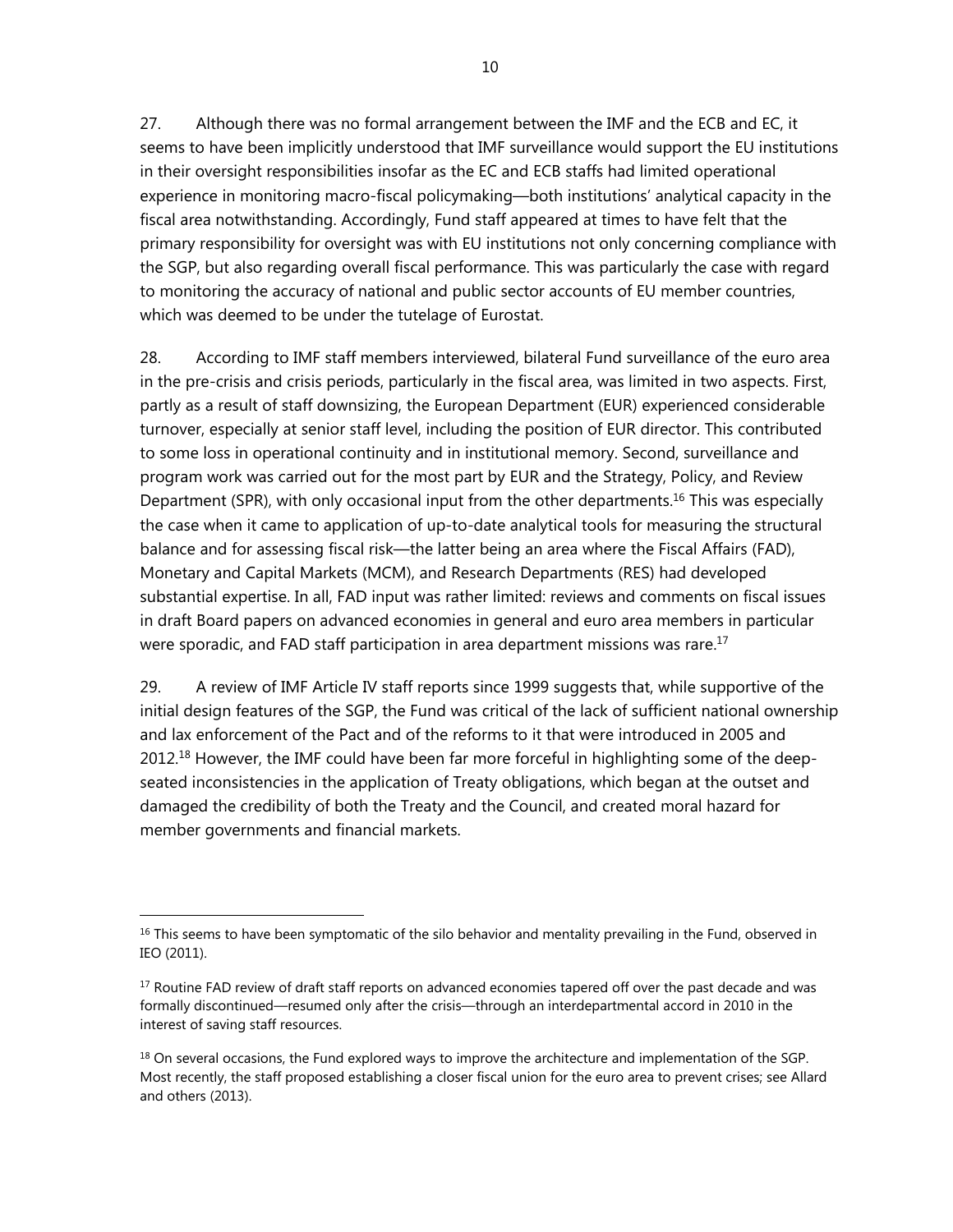30. A major inconsistency was the failure by the Council to levy sanctions on governments that ignored the EDP, especially France and Germany in 2003. This negligence had a lasting demonstration effect on other member governments' fiscal behavior. Fund staff simply observed that "France and Germany—traditional bastions of fiscal discipline in the euro area—showed little inclination to live up to their commitments to achieve underlying balance" and that "the Council decided to hold the EDP against France and Germany in abeyance" IMF (2004: 27–28).

31. Another inconsistency was the ECB's uniform treatment of euro area sovereign bonds as collateral, which could be viewed as de facto disregard for the no-bailout clause. The only, rather belated and oblique, reference to such practice this evaluation could find was in the staff report for the 2011 Article IV consultation on euro area policies, which noted that, "The crisis has changed a basic paradigm of the euro area, namely, that all sovereign debt of euro area member countries is equal" (IMF, 2011a: 12). In the event, it would have been useful if the IMF had raised a critical voice on this practice publicly and in a timely fashion.

32. On the positive side, the IMF did reiterate repeatedly the importance of complying with, and converging to, the euro area reference values on public deficits and debt. From 2002 through 2008, it consistently recommended an annual fiscal adjustment of 0.5 percent of GDP (net of temporary measures and allowance for automatic stabilizers) for euro area governments that had exceeded the reference values.<sup>19</sup> Also appropriate was the Fund's recommendation for improving fiscal governance by translating key features of the fiscal framework to the national level and adapting them to local needs. Equally, calls for reforming public pensions and healthcare schemes to ensure fiscal sustainability were timely in view of rapid population aging in most European countries.

33. A selection of the IMF's major policy recommendations in the fiscal area reveals that their quality and relevance seem rather uneven (Box 2). For example, despite their possible conceptual appeal, the suggested introduction of a financial activities tax and a limited form of common eurobonds or bills would have benefited from elaboration of specifics and tradeoffs. Somewhat controversial was the IMF's advocacy of a discretionary fiscal stimulus to counter the adverse impact of the financial crisis on the real economy. Although this recommendation was carefully nuanced in terms of composition and timing, fiscal stimulus as a cure for what was seen as a recession—a novel initiative from the Fund—was questionable for fiscally vulnerable countries that faced mounting public indebtedness and were reluctant to undertake structural reforms.<sup>20</sup>

 $\overline{a}$  $<sup>19</sup>$  In 2002, the recommendation was directed to the three largest euro area member countries (France, Germany,</sup> and Italy), but from 2003 onward it was extended to all euro area members that did not meet the "close-tobalance or surplus" requirement.

 $^{20}$  For example, Tanzi (2013) compared this advice to prescribing steroids, for symptomatic relief, to a patient suffering from a serious illness. IEO (2014) observed that the IMF did not sufficiently tailor its macroeconomic advice to fit individual country circumstances.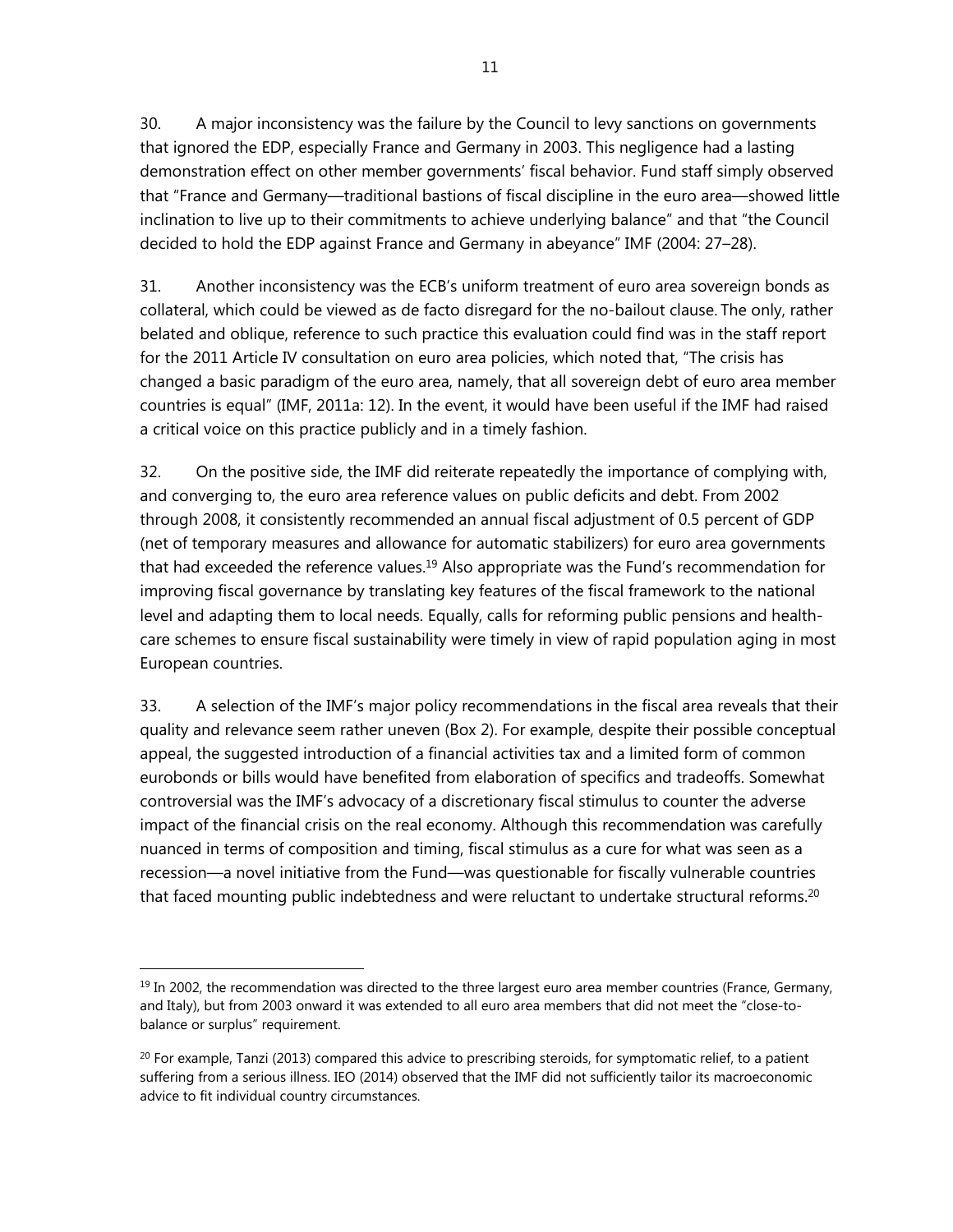#### **Box 2. Euro Area: IMF Advice on Fiscal Measures**

"The staff continues to subscribe to the standard that countries with weak underlying positions take ex ante discretionary fiscal policy actions to achieve a  $\frac{1}{2}$  percent of GDP a year of structural consolidation measures.... Budgets in 2004 need to look hard at achieving longer-term goals, eschewing tax increases or one-off measures in favor of multiyear actions to curb current spending, especially on transfers and public sector employment, thereby fostering sustainability and creating room for necessary tax cuts over time" IMF (2003: 32).

"In the staff's view, popular dissatisfaction pointed to the need … for strengthening or establishing independent, nonpartisan fiscal councils [to] assess policies, provide more forward-looking perspectives, help rally popular support for adjustment, better identify policy failures, and mark up reputation costs" IMF (2005: 25).

"…tax policy should not be used to hamper adjustment to rising energy and food prices. Looking further ahead, stronger national fiscal rules and domestic governance mechanisms could help achieve more predictable and efficient fiscal policies in countries that struggle with relatively high public deficits and debt" IMF (2008: 22).

"While fiscal policy will need to continue to support economic activity in 2010, it is essential to embed short-term actions in credible medium-term consolidation programs to address solvency concerns…. The composition of the fiscal stimulus is seen to be as critical as its size, and coordination is essential. The key is to ensure that fiscal incentives boost activity over the relevant time frame, while seeking lasting benefits to productive capacity. The length and severity of the downturn justify greater weight on investment projects that typically have long lags but bring substantial longerterm benefits. Tax cuts, on the contrary, could be implemented quickly, but are likely to have more modest impact" IMF (2009b: 5, 21).

"… fiscal adjustment plans need to be strengthened considerably. They should focus structural expenditure cuts on distortive and ineffective programs, such as the elimination of certain price and production subsidies, and a shift from universal to targeted social transfers which would preserve spending by low income earners, while boosting confidence in the return to sustainable spending patterns. Ambitious entitlement reforms—such as measures aimed at increasing the effective retirement age—are essential to deliver large credibility gains at a lesser cost in terms of short-term growth [sic]. In contrast, across-the-board cuts in investment programs should be avoided. In some countries, comprehensive tax reforms should aim at broadening the tax base, reducing distortions and improving compliance. In this respect, the coordinated introduction of a Financial Activities Tax would be helpful" IMF (2010b: 13).

"The directive on national fiscal frameworks will encourage prudent national fiscal behavior…. The directive could be made more effective by requiring systematic disclosure of information on state-owned corporations and public-private partnerships, spelling out good practices for fiscal rules, escape clauses and budget controls, and extending the list of fiscal risks beyond contingent liabilities. Other critical elements of budgetary frameworks such as budgetary unity and the need for a top-down sequence in budget preparation would be most welcome" IMF (2011a: 18).

"Introduction of a limited form of common debt with appropriate governance safeguards can provide an intermediate step towards fiscal integration and risk sharing. Such debt securities [sic] could, at first, be restricted to shorter maturities and small size and be conditional on more centralized control... Common bonds/bills financing could, for instance, be used to provide the backstops for the common frameworks within the banking union" IMF (2012a: 26).

"Over the medium term, ideas to simplify and strengthen fiscal governance framework should be explored. Consideration should be given to a more parsimonious framework with a single objective and an economically operational lever. The credibility of the rules would be enhanced by much stronger enforcement mechanisms. Boosting the ability of the center to fund public infrastructure projects—such as cross-border investments in transportation, communications and energy networks—would help lay the foundations for sustained growth" IMF (2014b: 25).

34. Overall, the intensity of surveillance and exhortations by the Fund (and the EU) appeared to be driven to a large extent by market pressures. On the fiscal front, the Fund seemed complacent in the initial years of the euro area as sovereign risk premiums narrowed and then vanished, but this attitude turned into alarm when financial markets experienced turbulence, reflected in the gyrations of the sovereign risk premium. Instead, the Fund's surveillance should have addressed the fundamentals of fiscal policy long before market sentiment deteriorated,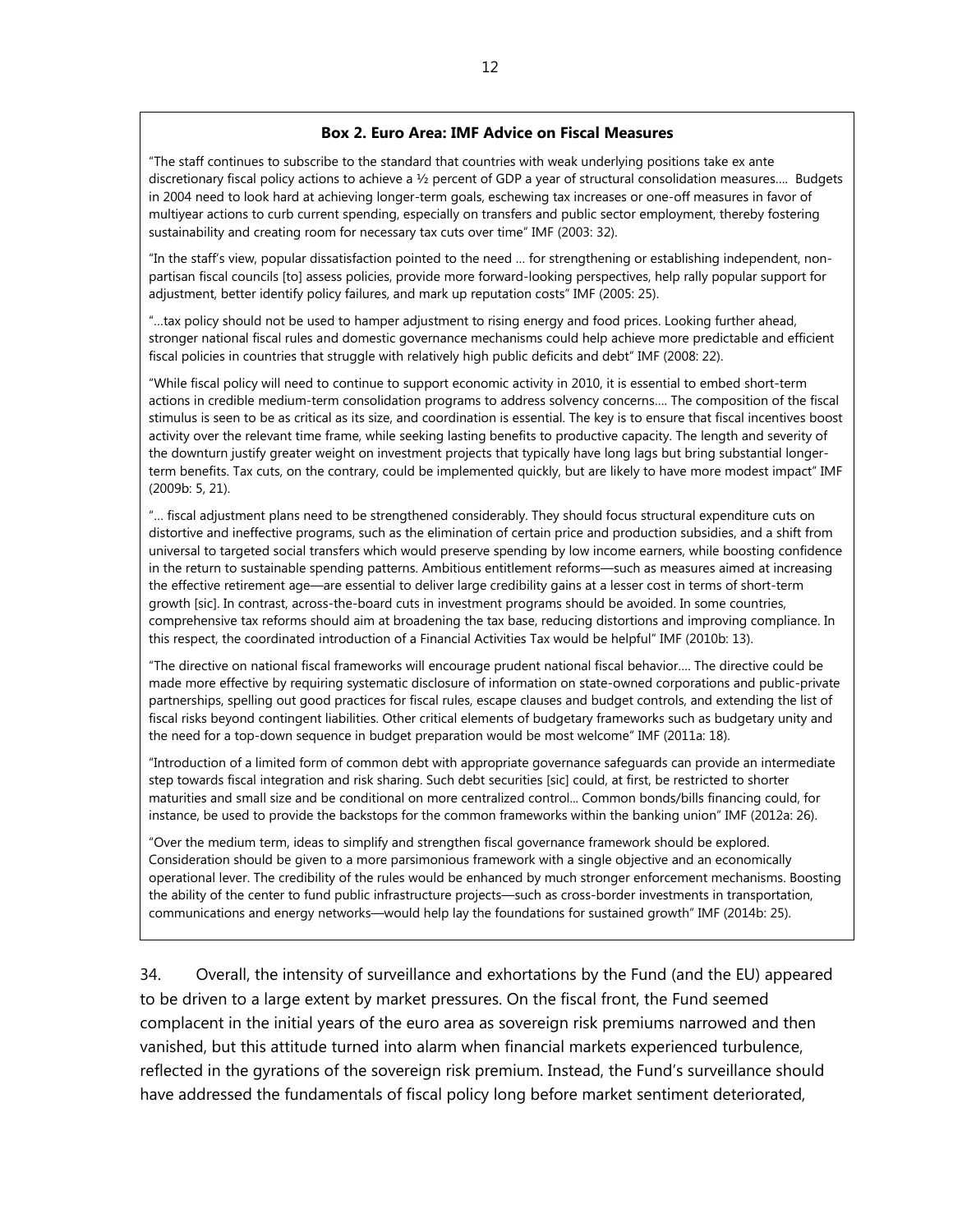with a view to preventing a possible shift from an apparently good equilibrium to a bad one—as viewed from a multiple-equilibrium perspective.21

## **B. Surveillance of Vulnerable Member Countries**

35. Although staff reports on euro area policies made occasional references to member country policies, for the most part they tended to downplay individual country vulnerabilities via aggregation for the euro area as a whole. Surveillance of individual member countries, mainly through Article IV consultations held yearly with the national authorities, was rather superficial. In particular, the Fund could have exercised much more intense monitoring of highly-indebted governments that had a trail of fiscal problems and exhibited a deficit bias almost continuously up to the financial crisis. On this basis, countries that entered the euro area with public debt barely meeting the EMU reference values, such as Greece, Italy, and Portugal, deserved special attention from the very start of euro membership.<sup>22</sup>

36. For starters, the Fund could have questioned the suitability of some fiscally vulnerable countries for euro membership.<sup>23</sup> Its failure to do so seems to have been largely prompted by political sensitivities. In particular, there was sufficient evidence to argue that Greece was not ready to join the euro area—not only on the grounds of insufficient real economic convergence (given its markedly lower income level and different economic structure relative to the other euro area members), but also because of foreseeable difficulties in complying with the requirements of the fiscal framework given its past record of fiscal profligacy.

37. In addition, in the early years of the euro area, the Fund missed the opportunity to critically assess member countries that failed to allocate a significant portion of their windfall gains from lower interest costs to a reduction in public debt and concomitantly create fiscal space for countercyclical action in the event of an economic downturn.

38. Although the surge in economic activity over the past decade may have been difficult to detect while it was happening, in the wake of a brief downturn at the outset, the Fund could have paid more attention to the procyclical fiscal expansion that fiscally vulnerable euro area countries were pursuing. In general, however, despite occasional references to the structural budget balance, discussions with the authorities focused mostly on the headline balance. In retrospect, the expansionary stance was evident not only in Greece, Italy, and Portugal, but also in Ireland which eventually also became fiscally vulnerable. In all these countries, the structural deficit

 $21$  An explanation and test of this shift in the euro area can be found in De Grauwe and Ji (2013).

 $^{22}$  In Italy, the deficit reference value was met with recourse to various creative accounting maneuvers, including introduction of a tax surcharge that was reimbursed following euro area accession. See Spaventa and Chiorazzo (2000) and Reviglio (2001). In the case of Greece, it was discovered several years later that the deficit reference value was reached through gross misrepresentation of fiscal data—discussed below.

 $23$  This view, especially with regard to Greece, was shared by IMF staff and Board members alike who were interviewed for this evaluation.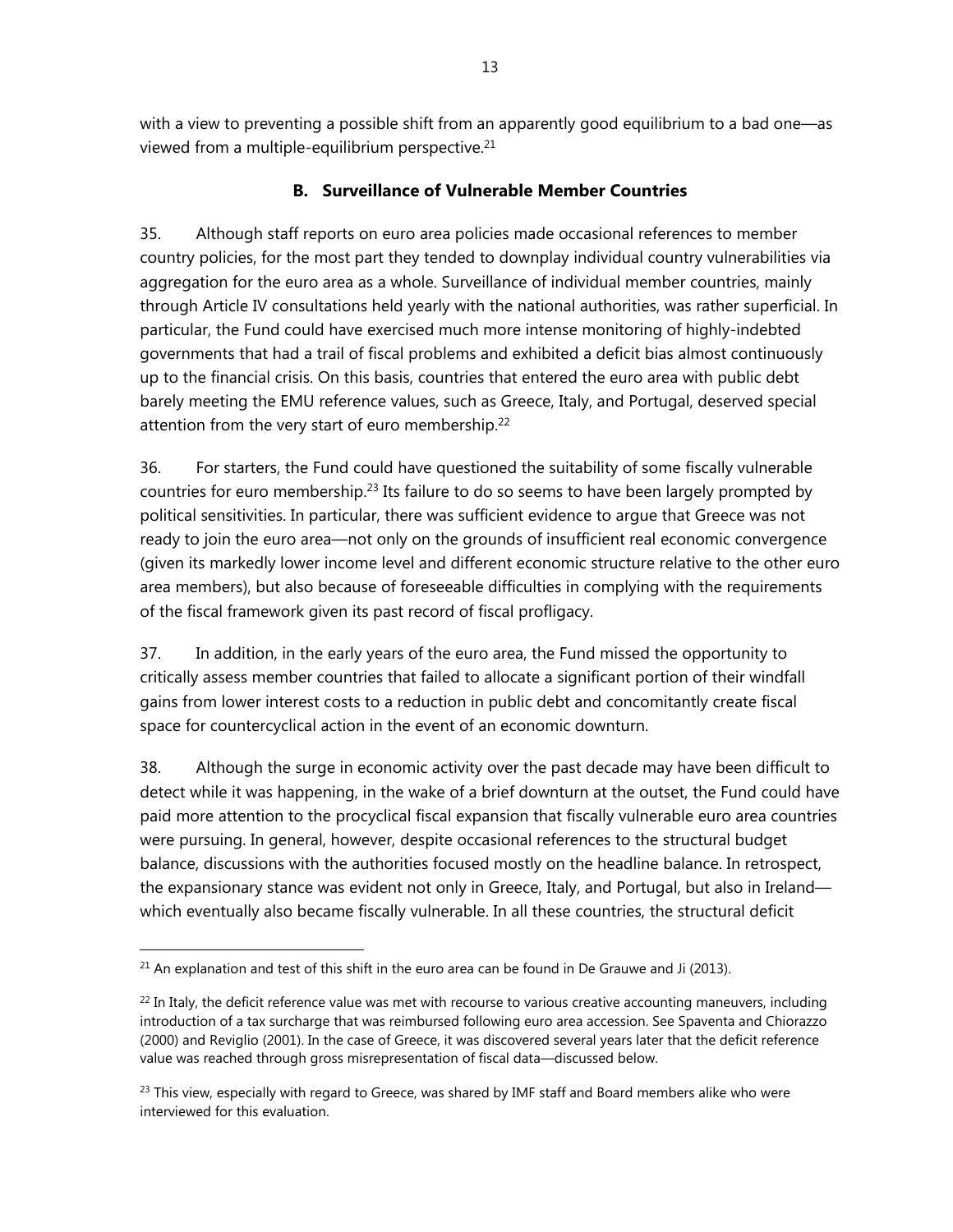increasingly exceeded the headline deficit against the backdrop of a rising output gap—evidence of a procyclical fiscal expansion and a positive fiscal impulse, which was most pronounced in Greece and Ireland (Figure 2 above).

39. Ireland and Spain stand apart from the other countries in the sense that the root cause of their sizable macroeconomic imbalances was a financial bubble, manifest mainly in a jump in real estate asset prices. The bubble fed a seemingly favorable revenue performance that masked a significant structural deficit that was not readily observable. The boom in tax revenue encouraged these countries to embark on a procyclical increase in expenditure on wages and pension benefits, as well as tax subsidies.<sup>24</sup>

40. This problem was particularly pronounced in Ireland, where, contrary to ECOFIN's concern about the expansionary stance, the Fund staff downplayed the issue in view of a headline budget surplus in 2001.<sup>25</sup> Since the beginning of the past decade the staff had expressed misgivings about the evolving real estate boom underlying the strong economic growth but, based on standard EC estimates of the output gap and structural balance, as well as the low recorded public debt ratio, considered that the fiscal accounts were broadly in equilibrium. It was only in 2009 that the staff reversed its view—based on a methodological shift, already available a number of years earlier, which revealed a change in the 2006 structural balance from a small surplus to a deficit of 7 percent of GDP<sup>26</sup>—and alerted the authorities about the need for a drastic fiscal consolidation.

41. In the case of Spain, the effect of the financial bubble on fiscal performance was more difficult to detect, for it was reflected primarily in a rise in subnational government revenue from fees charged on construction and development permits, and only to a lesser extent in capital gains from the surge of real estate prices and a resulting rise in income tax revenue. In all, the damage to the financial system and to the public sector accounts was milder, more gradual, and better managed than in Ireland.

42. As noted above, the conduct of macro-fiscal policies in euro area countries was further beset by a strong optimistic bias in the budgetary projections that were incorporated in these countries' annual medium-term stability programs submitted to the EC. However, the projections prepared by the IMF and reported in the *World Economic Outlook* since 1999 for Greece, Ireland,

<sup>&</sup>lt;sup>24</sup> This policy stance was best summarized in a quote from former Irish Finance Minister McCreevy (2002): "When I have it I'll spend it. When I don't I won't."

 $25$  In a rare display of difference in views in EU and IMF surveillance, Fund staff stated that "... the rising budget surplus fed public desires for additional tax cuts and spending increases. Shaped by these circumstances, the 2002 Budget gave rise to an opinion by the European Council in February critical of the procyclical fiscal stance. Subsequent indicators point to a welcome slowing of the economy, however, reducing the potential risks from the fiscal stimulus" (IMF, 2001a).

 $^{26}$  IMF (2009a) adopted the approach reported in Kanda (2010), along the lines developed much earlier by Jaeger and Schuknecht (2004). In essence, the revised estimate of the structural balance sought to incorporate the ongoing asset price boom in the calculation of the underlying output gap.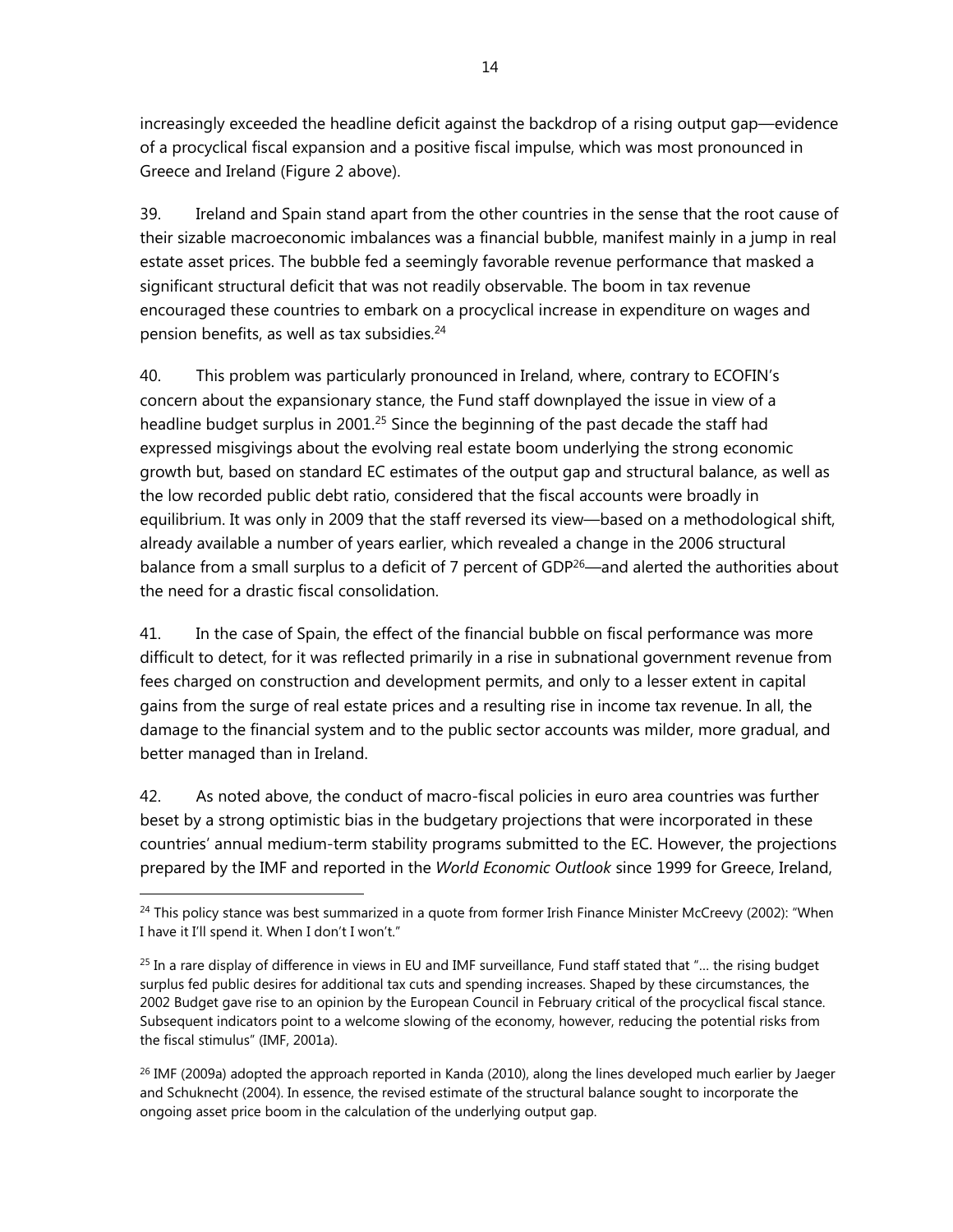Italy, and Portugal exceeded the actual balance by a significant margin. By contrast, the projections for the euro area as a whole tracked consistently the actual balance (Figure 3). These projections can be interpreted as representing official IMF endorsement of the optimistic bias of several fiscally vulnerable euro area members.



43. There are several explanations for the optimistic bias. One of them is simply optimistic projections of key underlying macroeconomic variables (especially output and interest rates). Another consists of optimistic assumptions on spending control or effective tax elasticities. The third is time-inconsistency in the implementation of the policy measures promised by these member governments to achieve the medium-term objective in compliance with the statutory limit on the budget deficit under the Pact.

44. In Greece, weak fiscal performance was further aggravated by gross misreporting of national and public sector accounts.<sup>27</sup> The main sources of understatement of deficits were incomplete coverage of the losses of hundreds of public pension funds and state-owned enterprises, and unreported military outlays. This was largely attributable to data manipulation

<sup>&</sup>lt;sup>27</sup> According to IMF staff members interviewed, the Greek authorities were usually evasive when asked about the gaps and inconsistencies in fiscal statistics, claiming that they had provided all the required information to Eurostat. (After the disclosure of the first misreporting, EUR staff had contacts with Eurostat at the desk level.) However, according to a senior Eurostat official, the data that the agency received from Greece were not in a form that could be used for verification. Moreover, neither the Council nor the Eurogroup had granted authority to Eurostat to investigate primary data sources to verify the information provided by the Greek government, even after the misreporting in 2004.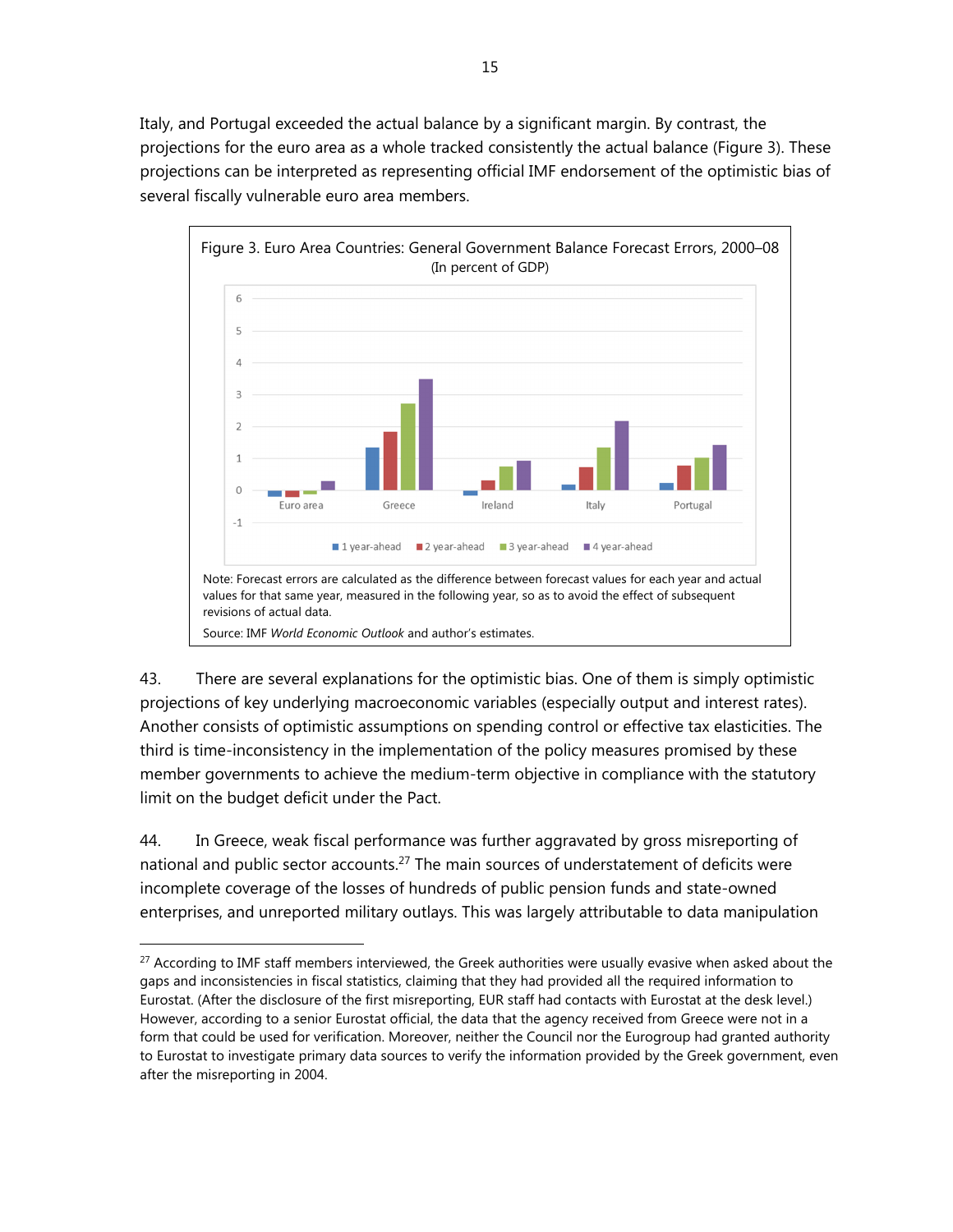under political influence—exacerbated by a culture of opacity and promoted by certain legal constraints<sup>28</sup>—to meet the budget deficit reference value, first, to qualify for entry in the euro area and then, to demonstrate compliance with the Pact. On two occasions, following elections in 2004 and late 2009, the Greek authorities revealed that general government deficits and debt had been understated by a sizable margin. On the first occasion, the understatement facilitated Greece's entry into the euro area. On the second, the revelation spooked financial markets and caused a jump in the sovereign risk premium, which in turn—together with the authorities' failure to take corrective action—resulted in a sudden stop in capital inflows the following year.

45. During much of the past decade, Fund staff expressed far less concern about the reliability of Greece's fiscal accounts than was warranted. The IMF's fiscal transparency report for Greece went as far as to declare that the country "in recent years has made progress in meeting requirements of the fiscal transparency code…. At the central government level, Greek budget processes give assurances of integrity about fiscal data through independent audit and recently strengthened statistical reporting" (IMF, 2006). Within the Fund, senior staff and management paid scant attention to repeated warnings by staff teams about the dismal condition of Greece's public sector accounts, according to staff members who were interviewed for this evaluation. It was only in 2009 that the Fund (and the EC) openly criticized the quality of Greek fiscal statistics for the first time; and in 2010 that the IMF found Greece in breach of members' reporting obligations under Article VIII, Section 5, of the Articles of Agreement—a decision that could have been made several years earlier.

46. The IMF, with the support of EU institutions, could have stepped up the monitoring of public finances in the vulnerable economies by shortening the Article IV consultation cycle before the onset of the crisis. Indeed, there was a strong case for applying enhanced surveillance to some of the fiscally vulnerable euro area members, particularly Greece, given the unreliability of its fiscal data. Enhanced surveillance was only considered briefly with regard to Italy in late 2011,<sup>29</sup> in response to market pressure and the ECB's threat of suspending transfers under emergency liquidity assistance. Support for higher-frequency and more in-depth surveillance by the Fund would have been most helpful coming from EU institutions, especially Eurostat, which operated with considerable lags in rendering an opinion on government statistics and

<sup>&</sup>lt;sup>28</sup> In Greece, revelation of data or information by a public official is prosecutable under legal restrictions that inhibit transparency in the public sector. A case in point is the prosecution of the former head of the Greek statistical authority ELSTAT for disclosing government data to official international institutions.

 $^{29}$  According to Leipold (2011), in the wake of the G20 meeting in Cannes, the Fund was instructed to conduct quarterly staff visits to monitor the implementation of measures promised by the Italian government. The proposed enhanced surveillance was abandoned three months after the public announcement, following the succession of the Berlusconi government by the Monti government.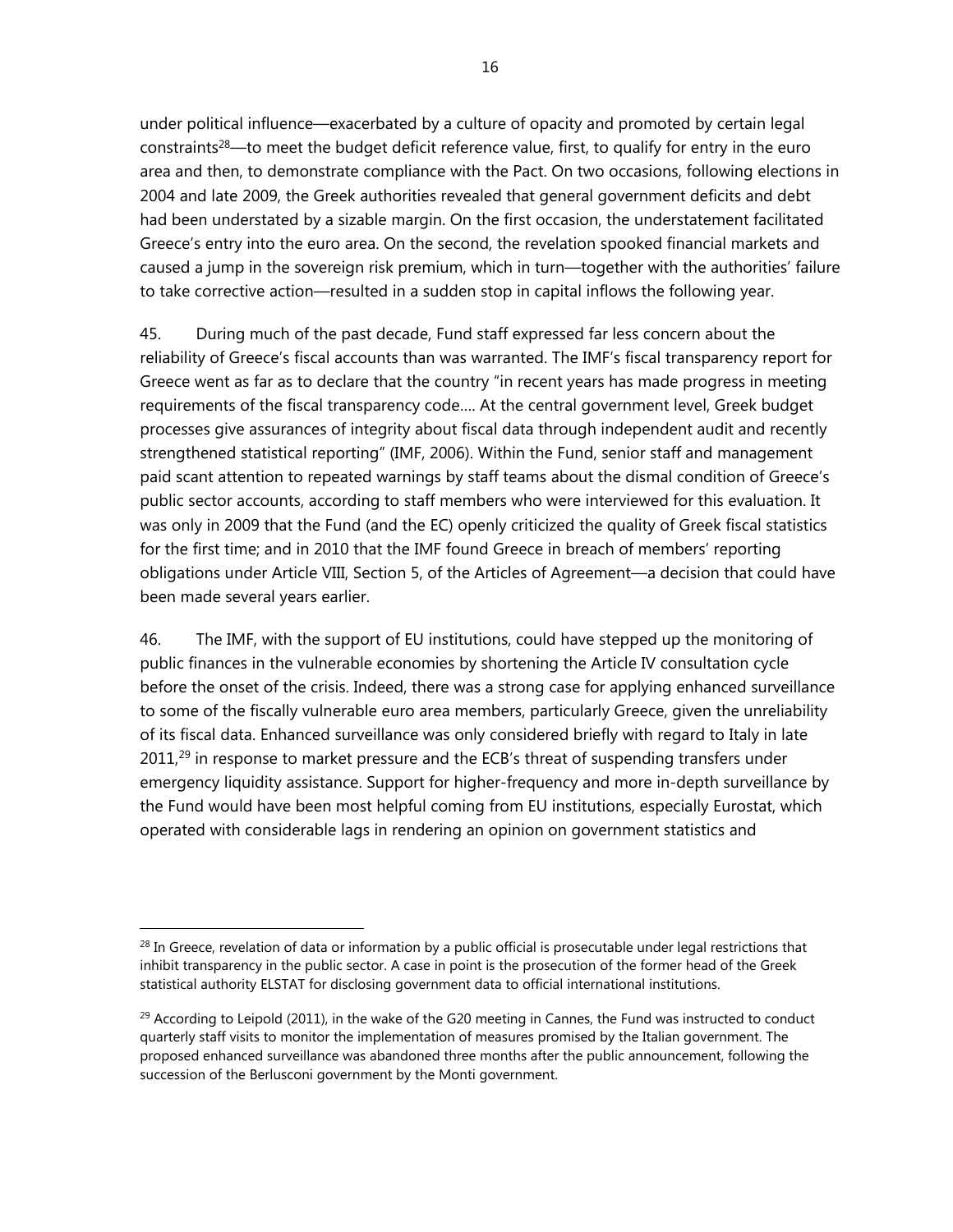overlooked well-known loopholes in the measurement of general government balance and debt.30

47. At the onset of the recession in 2009, the Fund recommended that euro area member governments, among others, undertake a discretionary fiscal stimulus of some 2 percent of GDP as a countercyclical move. This advice—though qualified for certain vulnerable economies with scant or no fiscal space—was welcomed by political leaders in some of these countries. In Portugal and Spain, the recommended stimulus, adopted in the run-up to elections, was deemed ill-timed and ill-advised, given the already sizable fiscal imbalance.<sup>31</sup> In both countries, the resulting overall deficit reached 10 percent of GDP, equivalent to an impulse of about 5 percentage points from the preceding year in structural terms.

48. As part of its surveillance of macro-fiscal policies, far more positive were the IMF's frequently voiced recommendations of specific structural reform measures intended to regain or strengthen medium- to long-term debt sustainability in vulnerable euro area members. The following areas were most often singled out for reform or improvement: fiscal governance; tax policy and administration; public financial management, including expenditure control; public pensions; and state-owned enterprises. In some cases, the Fund formulated recommendations on the basis of technical assistance provided by FAD staff—as discussed in Section V below.

## **C. Assessment of Fiscal Sustainability and Risk**

49. In order to evaluate the Fund's role in trying to avert a crisis, it is necessary to examine its efforts in assessing the sustainability of, and risks facing, the member country's public finances.<sup>32</sup> A critical component of surveillance consists of helping anticipate and communicate in a timely manner the probable impact of shocks on public finances, and to advise the government on steps to mitigate or neutralize the impact of such shocks. Ultimately, insofar as feasible, the objective should be to alert the authorities as to the country's vulnerability to a so-called fat-tail risk of outright default.

50. Since the early 2000s, for the most part, Fund staff reports have included a debt sustainability analysis consisting of a quantitative scenario of the public debt-to-GDP ratio over a medium-term horizon, in which the underlying drivers and macroeconomic assumptions are not

<sup>&</sup>lt;sup>30</sup> A notable example is the exclusion from government deficit- and debt- data of losses incurred by state-owned enterprises where more than one half of revenue originates outside the public sector—unless recapitalized with an equity transfer by the government.

<sup>&</sup>lt;sup>31</sup> See, for example, Dhar (2014).

 $32$  This task is an integral part of Fund surveillance, as noted by the IEO, insofar as it "consists of monitoring the global economy and that of member countries to help head off risks to international monetary and financial stability, alert member countries to potential risks and vulnerabilities, and advise them of needed policy adjustments" (IEO, 2011).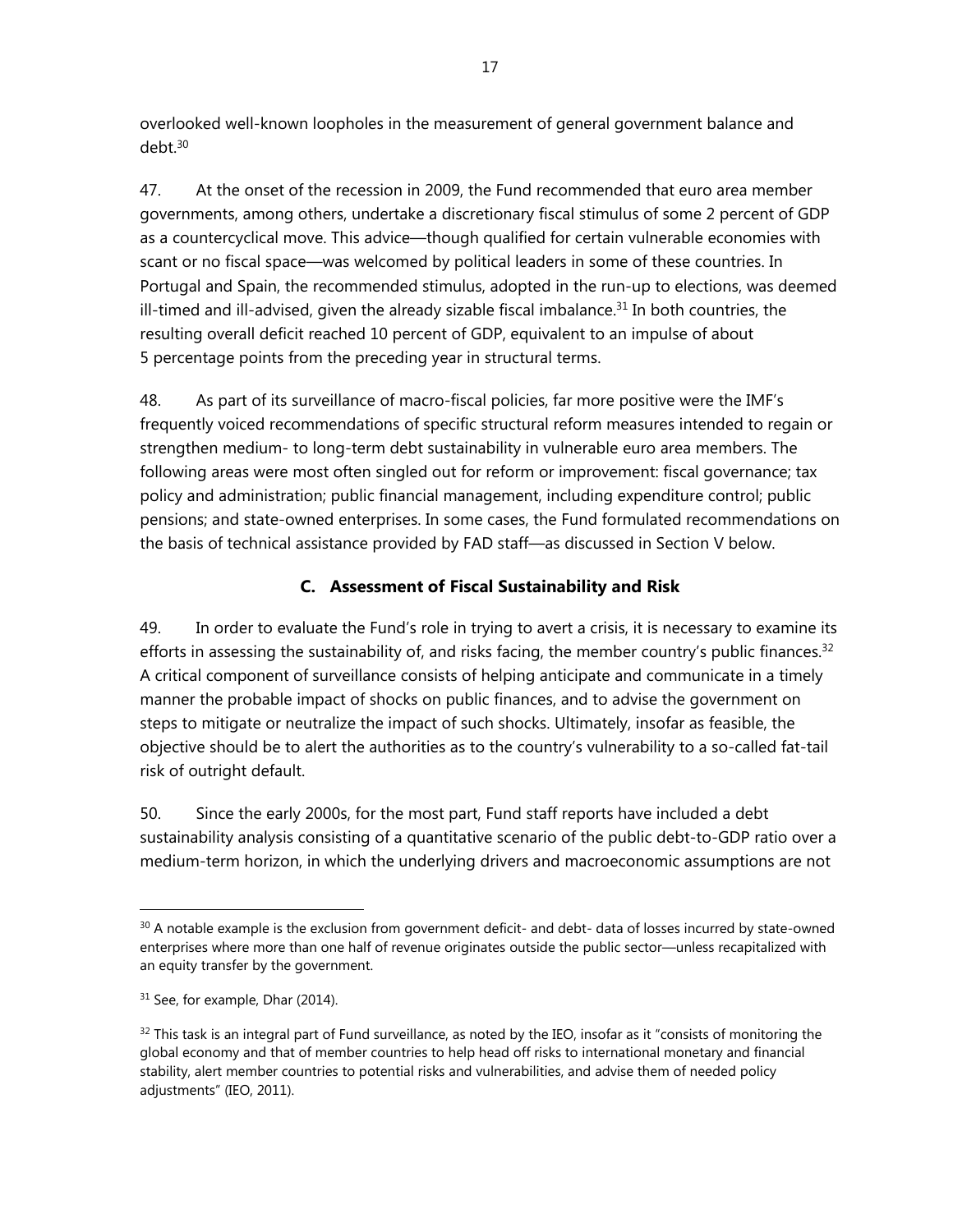always fully stated. In addition to a baseline scenario, the reports provide an illustrative chart showing deviations from the baseline under an assumed change in the growth rate, interest rate, exchange rate, and realization of contingent liabilities. This basic template has been applied in most Article IV consultations with member countries, and its coverage was recently expanded to include an assessment of debt structure and liquidity issues.<sup>33</sup> (Obviously, for euro area members, no exchange rate change was simulated.) It is noteworthy, however, that from 2005 through 2008, Article IV staff reports for Greece did not include a public debt sustainability analysis.

51. Given the arbitrary character and methodological limitations of the template, efforts have been under way for more than a decade in the Fund to develop more realistic and objective methods of sustainability-cum-risk assessment, drawing on macroeconomic and financial analysis.<sup>34</sup> In some variants, these initiatives sought to incorporate stochastic methods in the intertemporal public sector balance sheet, incorporating the government's exposure to contingent liabilities. Such methods were available for application to vulnerable euro area countries but they were ignored in the ongoing policy dialogue between the Fund and the national authorities in assessing fiscal risk. Instead of applying improved debt sustainability analysis, Fund staff continued to rely on the template, even during the crisis.

52. An exception to the substandard approach to risk assessment was the staff's estimate of the intertemporal balance sheet of Greece's public sector in 2009, which was calculated in terms of the present value of the future stream of major assets and liabilities, including contingent liabilities, in addition to a comprehensive accounting balance sheet (IMF, 2009c). This exercise, without apparent traction in the Article IV consultation discussion and subsequently abandoned—reportedly at the request of the authorities—served to illustrate Greece's sizable fiscal insolvency about half a year before the loss of access to financial markets. Ideally, such an exercise could have been supplemented with a value-at-risk analysis, developed much earlier by Fund staff. 35

53. The debt sustainability analysis template was supplemented effective 2013 with a socalled risk assessment matrix (RAM) summarizing the staff's subjective view of the likelihood of specified shocks and their impact on the economic and financial performance of the euro area. Against the RAM's advantage of communicating results in non-technical terms, however, are its

<sup>&</sup>lt;sup>33</sup> For the initial template and its modification, see IMF (2002, 2011b, respectively).

<sup>34</sup> Kopits (2014b) provides a review of the literature, as well as the results of a recent OECD survey of country practices as regards specific, general, and systemic fiscal risks.

<sup>&</sup>lt;sup>35</sup> The estimate of negative net worth of the public sector for Greece (totaling nearly 400 percent of GDP even before correcting the data for misreporting!), however, was so large that it obviated the application of a formal value-at-risk analysis, developed by Barnhill and Kopits (2003), to calculate fat-tail risks.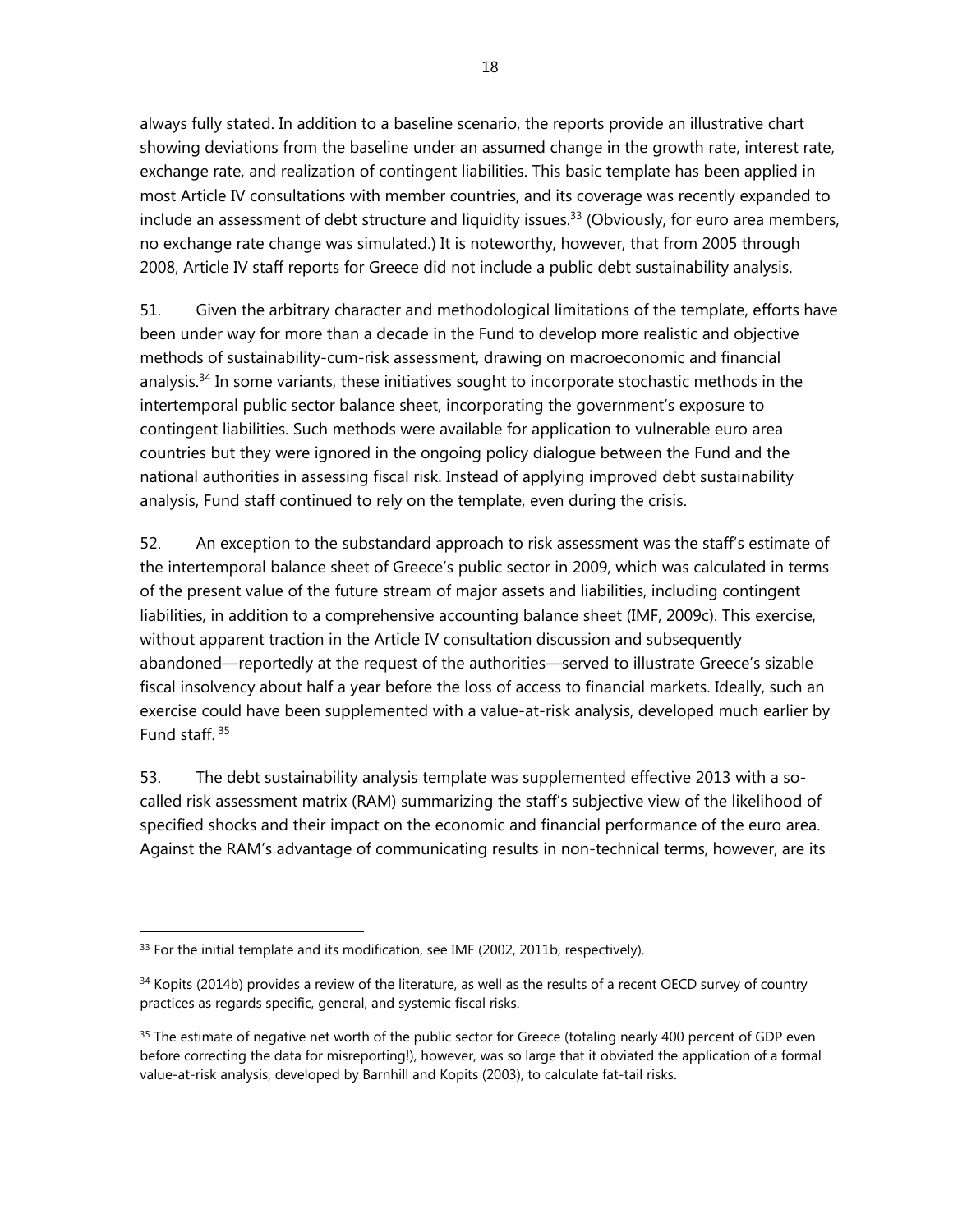obvious shortcomings as a numerical indicator of fiscal risk.<sup>36</sup> Equally, fiscal risk narratives in the IMF's multilateral surveillance vehicles, including the *Fiscal Monitor*, cannot compensate for the absence of regular and comprehensive risk assessments in the context of annual Article IV consultations with specific countries or groups of countries. In addition, an internal "vulnerability exercise" for advanced economies, undertaken by the staff at regular intervals since 2012, is of limited value insofar as the resulting assessments are not disclosed to the national authorities or to the general public.<sup>37</sup> In recent pilot assessments of fiscal transparency, however, the potential loss from specific fiscal risks involving tax measures, expenditure programs, and contingent liabilities was estimated for Ireland and Portugal.<sup>38</sup>

#### **IV. STABILIZATION PROGRAMS**

54. The IMF-supported programs under scrutiny in this evaluation are: the initial three-year Stand-by Arrangement (SBA) for Greece (cancelled after two years); a three-year arrangement under the Extended Fund Facility (EFF) for Ireland; and a three-year Extended Arrangement for Portugal. The subsequent three-year Extended Arrangement for Greece falls outside the scope of the evaluation.

55. Typically, when a country suffers a sudden stop in market financing of sovereign paper—as experienced by Greece, Ireland, and Portugal in 2010–11—the loss of liquidity must be offset by financing from various (mostly external) official and private sources. If the country is concurrently in default (or near default) of its obligations, the insolvency is remedied with public debt restructuring, usually in the form of a rescheduling of existing liabilities and in some cases accompanied by debt relief (so-called haircut) on those liabilities. An orderly process had been developed over the years prior to 2010 in which financing, including debt restructuring, became an integral part of the negotiation and design of any IMF-supported SBA or Extended Arrangement.

56. More generally, financing is one of three pillars of a fiscal stabilization program; the other two pillars are macro-fiscal adjustment and structural fiscal measures. The relative weight of each pillar depends on a number of factors, including the supply of funding, public debt sustainability, the size of the gross financing need, the extent of tax and budget distortions (with a direct or indirect bearing on the external position), and the availability of non-fiscal instruments, notably the exchange rate. These pillars are examined in turn in the following sections.

 $36$  Staff views on the likelihood of specified shocks were classified as "low" for less than 10 percent probability, "medium" for 10–30 percent probability, and "high" for greater than 30 percent probability. For a critical discussion of the RAM, see Robinson (2014).

 $37$  Such confidential treatment is questionable, for example, in the case of bank stress tests conducted by major central banks.

<sup>38</sup> See IMF (2013c, 2014c).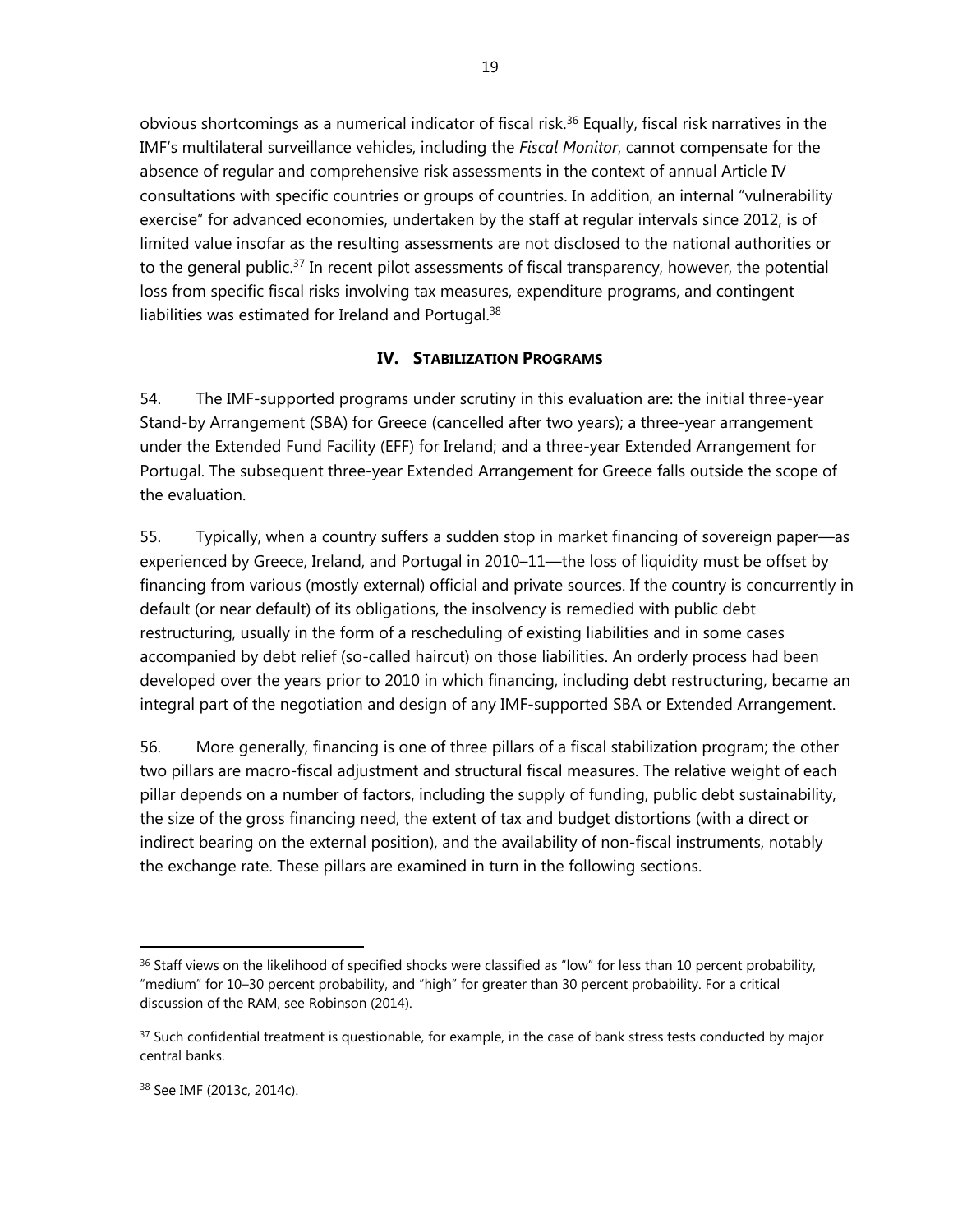## **A. Financial Support**

57. In the early phase of the crisis, as financial markets were spooked by developments in the vulnerable euro area member countries and by the initial resistance of supranational institutions to provide stop-gap financing, sovereign risk premiums jumped and kept rising in these countries. However, the upward pressure on spreads began to abate under the effect of multiple ECB facilities that provided indirect financing to governments mainly through the banking system.<sup>39</sup> In addition to the steady buildup of TARGET claims, the ECB (or the Eurosystem) began to extend refinancing credit through Long-Term Refinancing Operations (LTROs), credits under Emergency Liquidity Assistance (ELA), and purchases of government bonds through the Securities Market Program (SMP). But it was not until 2012, with the announcement of the Outright Monetary Transactions (OMT) program by the ECB, accompanied by a Greek debt restructuring, that spreads on vulnerable euro area member government bonds narrowed markedly, as the markets interpreted these steps as a renewed relaxation of the no-bailout clause.40 Thus, in an approach that was rather unusual in a sovereign financial rescue operation, the ECB became the principal channel of financing for vulnerable EU member countries during much of the euro crisis.

58. In comparison to past crisis episodes in other countries, the adjustment programs introduced in Greece, Ireland, and Portugal can be characterized as among the most complex; they belong to a category of their own in a number of aspects, including the financing pillar. Following loss of access to financial markets in the first half of 2010, Greece became the first case where it was incumbent on the EU institutions and the IMF, possibly with the cooperation of private creditors and in negotiation with the national authorities, to consider various forms and magnitudes of financing. Unlike in previous crises, a major challenge emerged for the various parties—occasionally operating with conflicting interests—to put together a financing package without recourse to debt restructuring.

59. Many outside observers in the academic and banking communities, as well as within the Fund (including some members of the Executive Board), expressed serious skepticism about the exclusion of debt restructuring for Greece,<sup>41</sup> and to a lesser extent for Ireland and Portugal. They pointed to a convincing prima facie case based on the sharp jump in the public debt ratio—by nearly one half in Greece and Portugal and a quadrupling in Ireland, between 2007 and 2009 which had resulted mainly from the erosion in the effective tax base (due to the significant contraction of output), and to a much lesser degree, from recapitalization of the banking system

 $39$  Sinn (2014) offers a thorough analysis of excessive reliance on these facilities and their implications.

 $40$  Arguably, these and other forms of EU financial assistance can be justified if a member state faces "difficulties or is seriously threatened with severe difficulties caused by exceptional occurrences beyond its control," under Article 103a of the Treaty, in effect overriding the no-bailout clause in Article 104.

 $41$  See the list of critical commentators in IMF (2013b).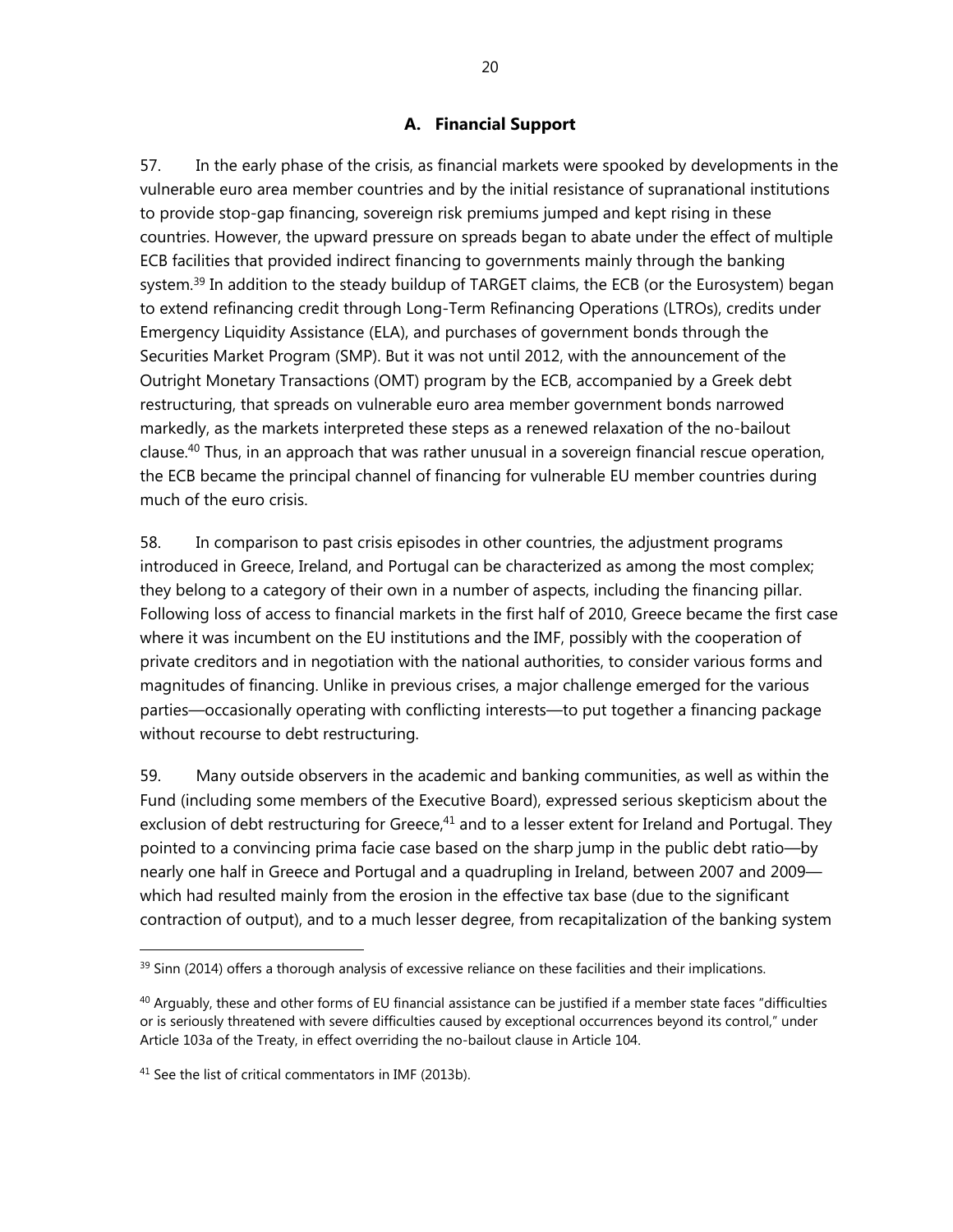(due to the surge in impaired banking assets). $42$  The general case for debt restructuring was further strengthened by fresh evidence on the growth-depressing effect of public debt ratios approaching 100 percent.<sup>43</sup>

60. Nevertheless, from the outset and well into the program period, the EC and ECB resisted any form of debt restructuring, as did the crisis-hit euro area governments. The EU institutions and their major member governments were opposed to debt restructuring, apparently in order to enforce the no-bailout provision and to protect their banks' balance sheets.<sup>44</sup> The IMF, partly because of fear of contagion to its members, went along with this position.<sup>45</sup>

61. The programs that were approved for Greece, Ireland, and Portugal were constrained by the availability of official balance of payments support to euro area member governments on the scale required in each case. Thus the IMF was persuaded to lend amounts far in excess of country limits expressed in terms of membership quota—in fact, without precedent in its history—by invoking the exceptional access criterion. Initially, EC financing could be provided only by diverting some funds from earmarked windows and by drawing on the newly created European Financial Stability Facility and European Financial Stabilization Mechanism, which was succeeded in 2012 by the European Stability Mechanism as a permanent firewall for euro area members facing financial difficulties. But as sovereign risk premiums continued to spike for the vulnerable countries in the course of 2011, a relatively generous debt restructuring agreement with private sector involvement—defined as voluntary, to avoid declaring a formal default by a euro area economy—was approved for Greece the following year. These steps, along with significant backdoor ECB financing, helped bring about a temporary decline in sovereign bond spreads.

62. In part to justify granting Greece exceptional access to IMF resources, the Fund had to satisfy itself on several criteria, including a high probability that public debt was sustainable over the medium term. Given prevailing uncertainties regarding debt sustainability, the IMF sought to bolster the case for exceptional access by invoking the newly devised criterion of a "high risk of international spillover effects."46 In an attempt to show that over time Greece's public debt would be sustainable, the Fund prepared a medium-term baseline debt scenario on the basis of what its own ex post evaluation would later acknowledge were excessively optimistic macro-fiscal

 $42$  Even in Ireland, bank recapitalization was estimated to have totaled less than one fourth of the increase in public debt according to Donovan and Murphy (2013) and about two fifths according to Fund staff.

 $43$  See Reinhart and Rogoff (2009). Their results were subsequently corroborated by Cecchetti and others (2011).

<sup>&</sup>lt;sup>44</sup> This was corroborated in interviews with former Fund executive directors.

<sup>&</sup>lt;sup>45</sup> See Kincaid (2016) and Schadler (2016).

<sup>&</sup>lt;sup>46</sup> On the Fund's Greek rescue operation, including insights into the inter-institutional and interpersonal dynamics, see a comprehensive discussion by Schadler (2013).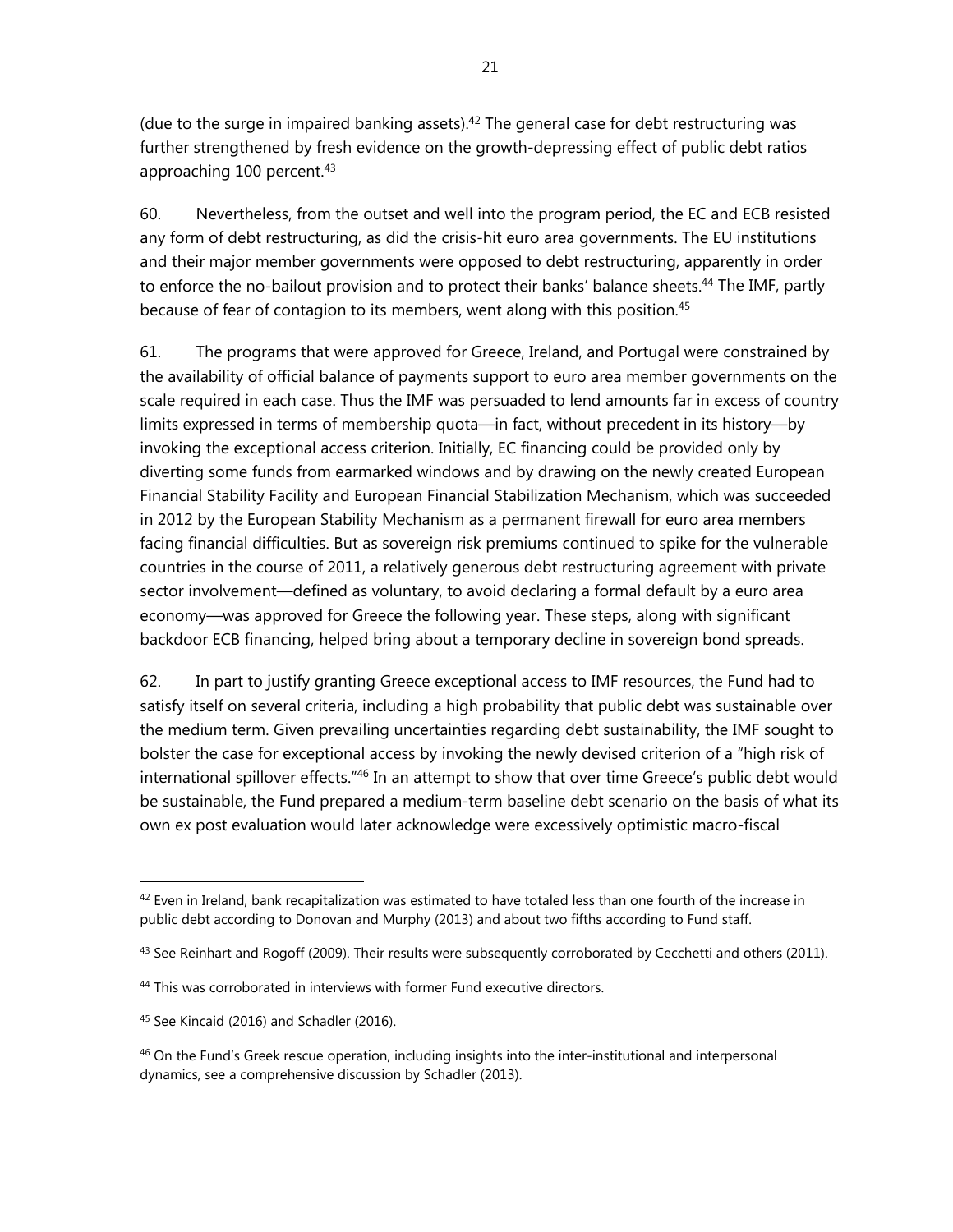assumptions.<sup>47</sup> A similar exercise was repeated at the beginning of each of the other two programs as well, though underpinned by relatively more realistic assumptions.

63. In both Greece and Portugal, the actual trajectory of the public debt ratio was significantly higher than projected—rescaled to incorporate data revisions—under the initial programs (Figure 4). Even with the 2012 debt restructuring, Greece's public debt exceeded the projected stock by a wide margin by 2013. By contrast, by the end of the adjustment program, Ireland's debt ratio had actually been contained below the projected ratio on an apparently sustainable path.

## **B. Scale and Composition of the Adjustment**

64. The IMF-supported stabilization programs that were launched in May 2010 in Greece, in December 2010 in Ireland, and in May 2011 in Portugal were unique in several respects. First, these programs were constrained by a common currency, limited nominal wage flexibility (though with some slowdown in wage growth during the programs), and low inflation. As noted above, these constraints imposed an extraordinary adjustment burden on fiscal policy. Second, the programs were undertaken in the face of stagnant external demand and financial fragmentation, which acted as impediments to export performance and capital inflows, respectively. And third, the program required unprecedented support and tutelage—both in scale and coordination—from the IMF, the EC, and ECB, which became known as the troika. This posed a singular operational challenge for all three institutions.<sup>48</sup>

65. Internally, the three programs differed in two important respects: the degree of local ownership and institutional constraints. These factors had important implications for the design and implementation of the fiscal components of the adjustment, for the credibility of the authorities' policy commitments, and ultimately, for the outcome of the adjustment effort.

66. In Ireland, from the outset of the crisis, there was strong and widespread local ownership of the adjustment effort, which the government had launched before the arrival of the troika. Indeed, the authorities reacted with conviction in the face of an extraordinary rise in the budget deficit to more than 30 percent of GDP and in the public debt ratio by nearly 100 percent—twothirds stemming from the fall in tax revenue due to the collapse of asset values and one third from the recapitalization of the banking sector.

 $47$  Specifically, the underlying assumptions included a relatively rapid resumption of growth and a turnaround in the primary balance from deficit to surplus over the scenario period, all on the strength of structural reform measures assumed to be launched during the program; see IMF (2010a, 2013b).

<sup>&</sup>lt;sup>48</sup> According to several current and former staff interviewees, communication was sporadic not only among the troika participants, but also within the Fund.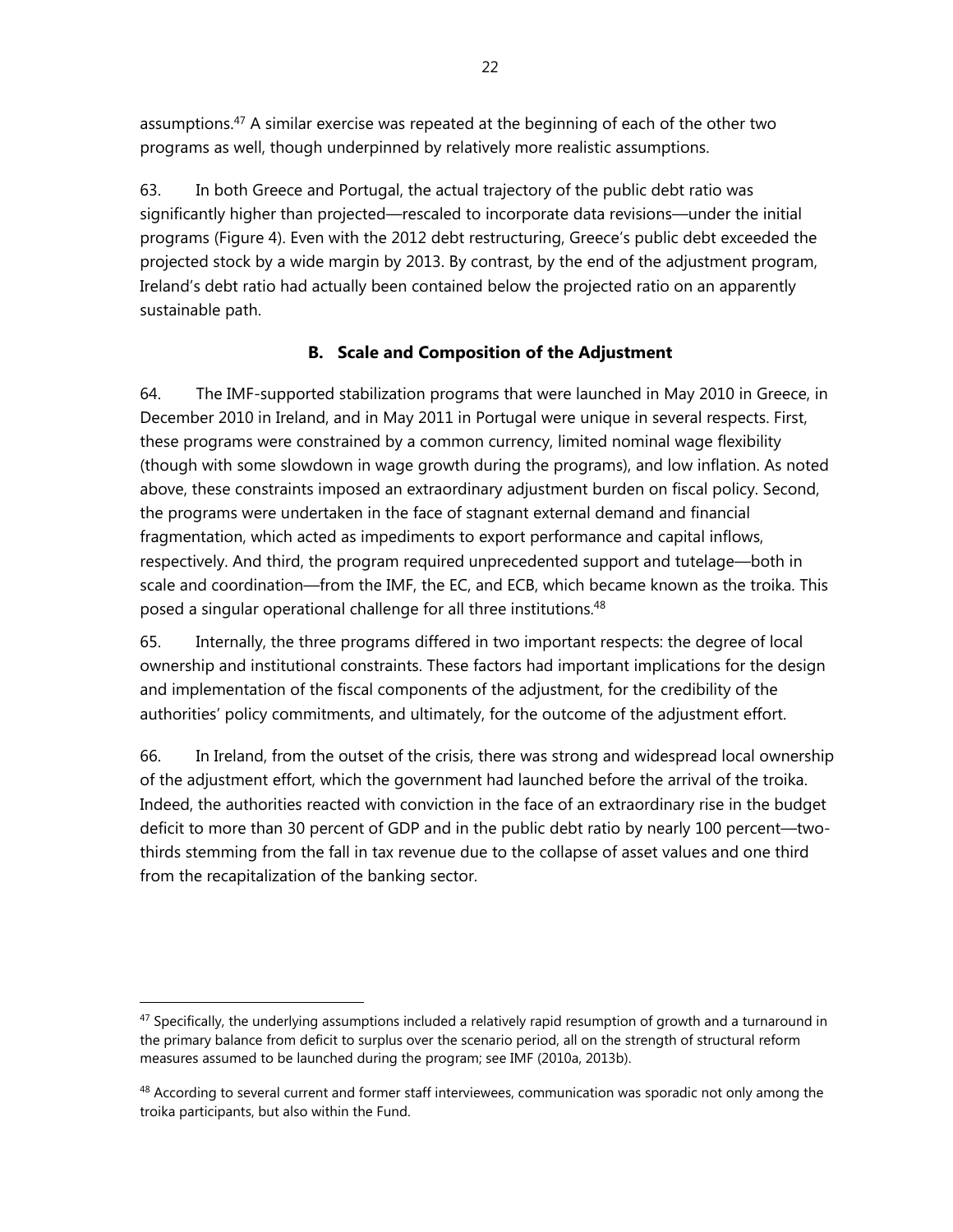

Source: IMF *World Economic Outlook* and author's estimates.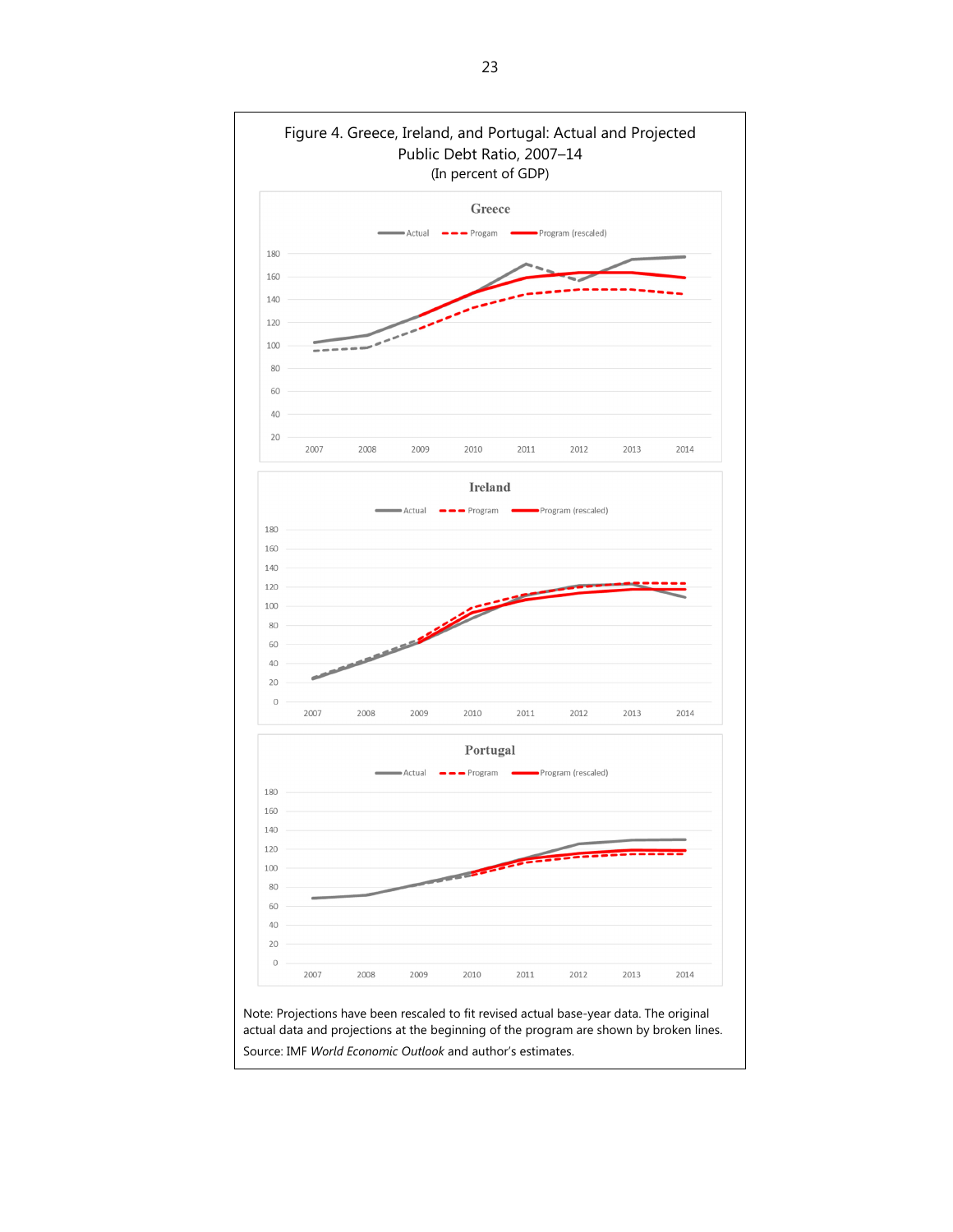67. In Portugal, by the beginning of 2011, the government's initial denial of the crisis gave way to negotiation of an Extended Arrangement that was honored by the succeeding coalition government—though without completing the final review, whereby the program lapsed without the final disbursement. The resulting implicit consensus among political parties as well as other stakeholders lasted until the fall of 2012, when the government made a failed attempt to shift a portion of the social security payroll tax obligation from employers to employees—as part of an internal "fiscal devaluation" and to offset the budgetary cost of a Constitutional Court decision to annul a proposed expenditure-saving measure—without consulting social partners. Following an equally failed attempt (in line with an initial commitment under the program) to shift part of the employers' payroll tax to an increase in the value-added tax (VAT), $49$  the government opted for a significant hike in the personal income tax. Subsequently, opposition parties withdrew support for the program and pledged to reverse some fiscal measures if elected.

68. In Greece, following a period of denial that lasted well into 2010, the political leadership never really identified itself with the policy requirements of the program. As reported by various interviewees, successive governments blamed the outside world, to a greater or lesser degree, for the hardships imposed by the fiscal measures under the program. Lack of ownership throughout the program was a serious handicap to successful implementation.

69. Whereas in Ireland institutional constraints were minimal, in Greece, and to a lesser degree in Portugal, they posed a major stumbling block in the design and delivery of the fiscal adjustment. Despite being classified as an advanced economy by virtue of its euro area membership, by all accounts Greece's institutional capacity in the judicial process, tax administration, expenditure control, and statistical services was below that in practically any other European economy. In Portugal, apart from some weaknesses in public financial management, the program was affected by several decisions by the Constitutional Court—some of them unforeseen at the time of legislation—which struck down certain fiscal measures that the Court interpreted as being contrary to the acquired rights of citizens, especially public employees, that were enshrined in the Constitution.

70. Given the extent of their fiscal imbalances and accumulated public debt, in the context of the common currency and real wage rigidity, all three countries faced a major fiscal adjustment

 $49$  The government expected that the shift in the payroll tax burden to employees would have an equivalent positive budgetary effect because of the saving in the government's own gross wage bill (which would be transferred to public sector employees). This was the type of fiscal devaluation initially envisioned in the IMFsupported program. This idea was inspired by Blanchard (2007) and had been implemented with mixed success several decades earlier in Italy ("*fiscalizazzione degli oneri sociali*"); see the analysis in Kopits (1982). Internal simulations by EC staff with the QUEST model indicated that neither proposal would have any effect on Portugal's competitiveness; instead, the tax saving would be absorbed mainly as a windfall in Portugal's nontradable sector. In the end, despite its conceptual attractiveness to improve external competitiveness and its hoped-for beneficial fiscal impact, the proposed partial shift of the employers' payroll tax was opposed even by employers because of its potential adverse consequences for labor relations.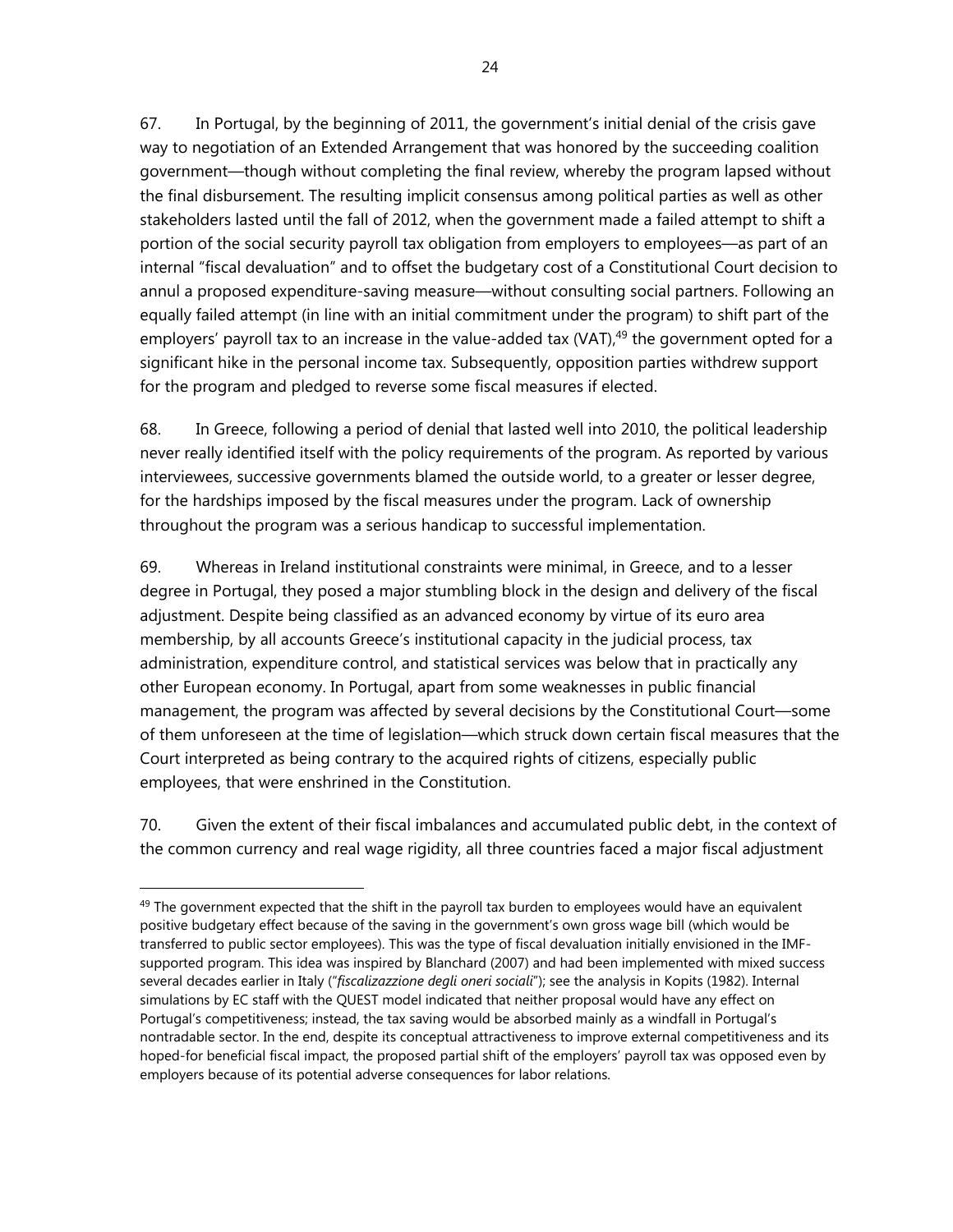need. Therefore, inevitably, each program entailed a large-scale front-loaded budgetary consolidation, which was rendered onerous by the lack of access to market financing and by the stagnant economic environment in major trading partner countries. While the EU institutions, particularly the ECB, insisted on compliance with the statutory deficit ceiling of 3 percent of GDP by the end of the program period, the Fund's objective was to restore public debt sustainability. The resulting fiscal targets were seen by staff as a compromise between the two positions.

71. In both size and speed, the envisaged adjustments ranked among the largest in recent decades<sup>50</sup>—with the possible exception of the recent adjustment in Latvia, also undertaken under a hard exchange rate peg. Most outside observers and some inside the Fund expressed the view that the fiscal adjustment was probably excessive, but for the most part unavoidable not only because of the regional economic contraction but also because of the limits on financing available from private and official sources.<sup>51</sup> Nonetheless, some observers, including within the Fund, questioned whether the extent of the fiscal adjustment should have been as procyclical apparently designed using low underlying fiscal multipliers.<sup>52</sup> The debate over the size of the multipliers, though of interest from an analytical point of view, was regarded as of limited practical relevance, given the need to meet a very large financing requirement under each program because early debt restructuring was ruled out.

72. With far less justification, however, for both Greece and Portugal, the nominal deficit ceiling was frequently revised in the course of the program, often in tandem with GDP, which contracted more than anticipated. The latter was tantamount to disallowing the operation of automatic stabilizers, thus aggravating the procyclicality of the fiscal stance, which in turn widened the nominal deficit and exacerbated the contraction—a self-defeating approach, much like the case of a dog chasing its own tail. By contrast, in the case of Ireland, no such revisions were undertaken during the program and the stabilizers were permitted to operate, possibly contributing to the fiscal correction and an earlier recovery.

73. All told, the actual primary fiscal adjustment ranged from 9 percent of GDP in Greece to 10½ percent of GDP in Ireland, with Portugal recording 9½ percentage points. However, the annual retrenchment was comparatively much larger in Greece insofar as the Greek program lasted two years, while in the other two countries the retrenchment took place over a three-year

<sup>50</sup> See Tsibouris and others (2006).

 $51$  The external financing constraint, including the initial reluctance to undertake large-scale debt restructuring, was the reason given by some interviewees for the over-optimism of the macro-fiscal forecasts and long-term debt projections for Greece by IMF management and senior staff to justify the SBA for Greece at the Executive Board.

 $52$ Blanchard and Leigh (2013) found evidence that fiscal multipliers were underestimated and growth forecasts were optimistic in the adjustment programs. In fact, the multiplier of 0.5, assumed uniformly for all three programs on the basis of OECD estimates, ignored the wide range of multiplier values across countries under different conditions. The assumed value was particularly low for Greece, given its relatively closed economy.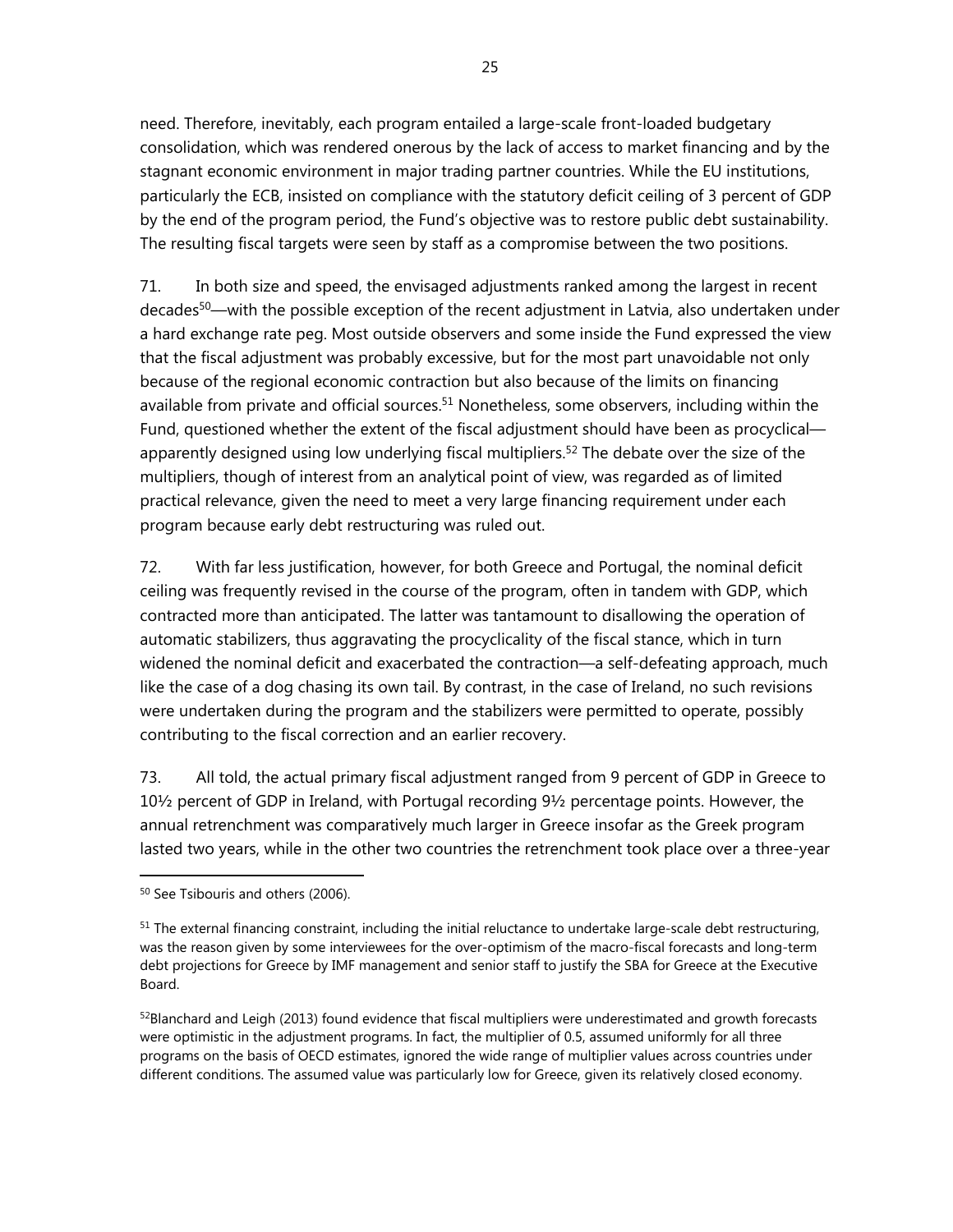| Table 1. Greece, Ireland, and Portugal: Fiscal Adjustment During the Program<br>(As percent of GDP) |        |         |          |  |
|-----------------------------------------------------------------------------------------------------|--------|---------|----------|--|
|                                                                                                     | Greece | Ireland | Portugal |  |
| Primary balance, projection                                                                         | 9.6    | 10.9    | 8.9      |  |
| Primary balance                                                                                     | 8.9    | 10.5    | 9.5      |  |
| Revenue (excluding interest)                                                                        | 5.8    | 1.1     | 4.7      |  |
| Expenditure (excluding interest)                                                                    | $-3.1$ | $-9.4$  | $-4.8$   |  |
| Source: IMF staff reports and World Economic Outlook.                                               |        |         |          |  |

period. Remarkably, in each case, the actual adjustment deviated by less than one percentage point from the initially programmed adjustment (Table 1).<sup>53</sup>

74. The composition of the fiscal consolidation varied significantly across the three programs. Whereas in Portugal the adjustment in the primary budget deficit was split evenly between revenue hikes and spending cuts (contrary to the initially programmed reliance on mostly acrossthe-board expenditure cuts), in Greece two-thirds of the consolidation took place in the form of increased revenue. By contrast, in Ireland almost the entire adjustment consisted of expenditure reductions. Thus, except in Ireland, the composition of the adjustment is likely to have had an unfavorable impact on output.54

75. A closer look at composition reveals additional doubts regarding the quality of the adjustment in terms of longer-run effects on economic growth and public debt sustainability. It is well known that increments in property taxes and indirect taxes on goods and services are less distortionary than hikes in income and payroll taxes; also, in general, tax-base broadening is far preferable to statutory tax rate increases.<sup>55</sup> On the expenditure side, cuts in wages, pensions, and subsidies are preferable to cuts in productive investment; furthermore, rationalization of the public sector work force to retain productive employees, and targeting of social benefits, can actually be favorable to growth.

76. From this perspective, program implementation was in some instances harmful to growth and, as a corollary, inimical to debt sustainability. For example, the reliance in Greece and

<sup>55</sup> See the evidence for OECD member countries in Kneller and others (1999).

<sup>53</sup> It should be noted that Table 1 is based on calendar year data (2010–12 for Greece, 2009–13 for Ireland, and 2011–14 for Portugal), which do not coincide with the program period. In the case of Ireland, 2009 was used as the base year for the calculation, rather than 2010 when primary expenditures included the one-off capitalization of the banking sector.

<sup>&</sup>lt;sup>54</sup> According to Alesina and Ardagna (forthcoming), the higher the proportion of a fiscal adjustment achieved by expenditure cuts, the more likely its favorable impact on activity. Similarly, Perotti, Strauch, and von Hagen (1998) found that at least 70 percent of a successful adjustment is comprised of expenditure cuts.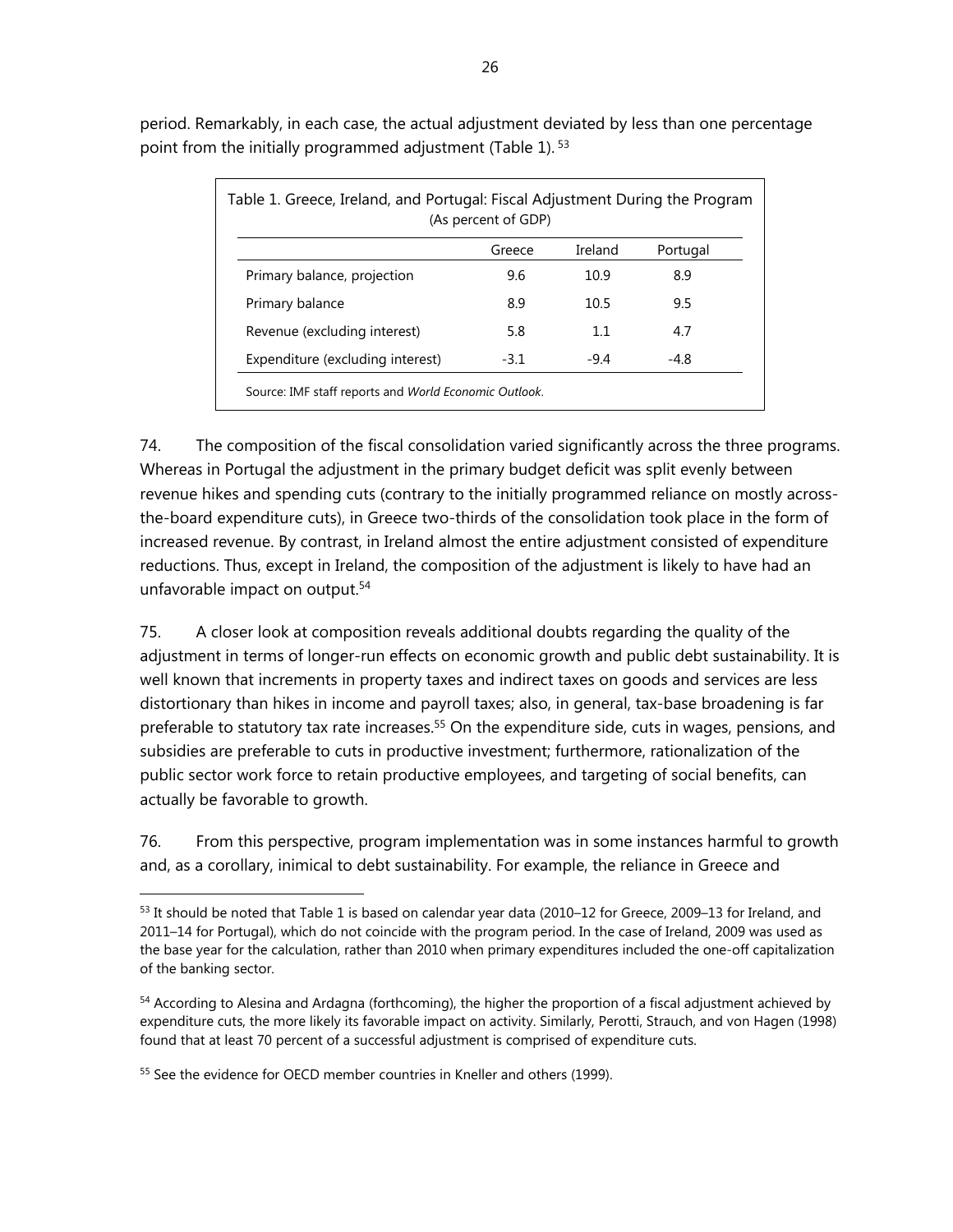Portugal on tax rate increases (and less on tax-base broadening), investment spending cuts, and across-the-board wage freezes or reductions (rather than trimming the workforce) seems to have been a strategy favored on political grounds by the authorities and endorsed at least tacitly by the Fund.<sup>56</sup> In Portugal the Fund backed the merger of certain defined-contribution private pension funds with the defined-benefit public pension system—thus compounding the future public debt burden with additional contingent liabilities for the sake of a short-run reduction in the budget deficit. Also, to ensure compliance with the deficit ceiling, the Portuguese authorities imposed a heavy income-tax surcharge, apparently endorsed by the Fund.

77. Admittedly, when confronted with solvency and liquidity problems, "policymakers may not be in a position to select an optimal tradeoff between quality and speed of adjustment" (Tsibouris and others, 2006). Yet, as indicated above, repressed deficits—through recourse to contrived short-run measures rather than sound policies—just like repressed inflation, are usually distortionary and self-defeating for restoring public debt sustainability.

## **C. Structural Conditionality**

78. Structural fiscal measures comprised an integral component of the adjustment programs in Greece and Portugal, and to a much lesser extent in Ireland, reflecting mainly differences in institution-building needs among the three countries. From the Fund's perspective, structural conditionality in the three programs, which was mainly in the fiscal and financial areas, was to be determined by its likely contribution to medium- to long-run fiscal sustainability and economic growth, as well as by the objective of introducing internationally accepted standards of good practice. By contrast, for the EU institutions, which were responsible for other areas, structural conditionality was formulated primarily to comply with EU single-market regulations. Accordingly, whereas in the Fund programs most structural measures were macro-critical, in the EU programs they were not.

79. Along these lines, while the Irish EFF-supported program contained only eight prior actions and structural benchmarks in the fiscal area, the Portuguese EFF-supported program prescribed 30 structural conditions (more than one half of them in the form of prior actions) and the Greek SBA 27 structural conditions (fewer than one fourth in the form of prior actions) in this area (Appendix Tables A1, A2, and A3). Unlike in Ireland and Portugal where the conditions were set over a three-year period, the structural conditions in Greece had to be met within two years. Actually, the number of measures required of Greece appears considerably higher when taking into account that each condition includes multiple measures in considerable detail.

80. In Ireland, the two key fiscal structural measures were (i) the adoption of a sound rulesbased fiscal framework and an independent fiscal council, enacted in the Fiscal Responsibility

<sup>&</sup>lt;sup>56</sup> Across-the-board wage freezes or cuts were perhaps justified given the very generous wage awards in the previous decade.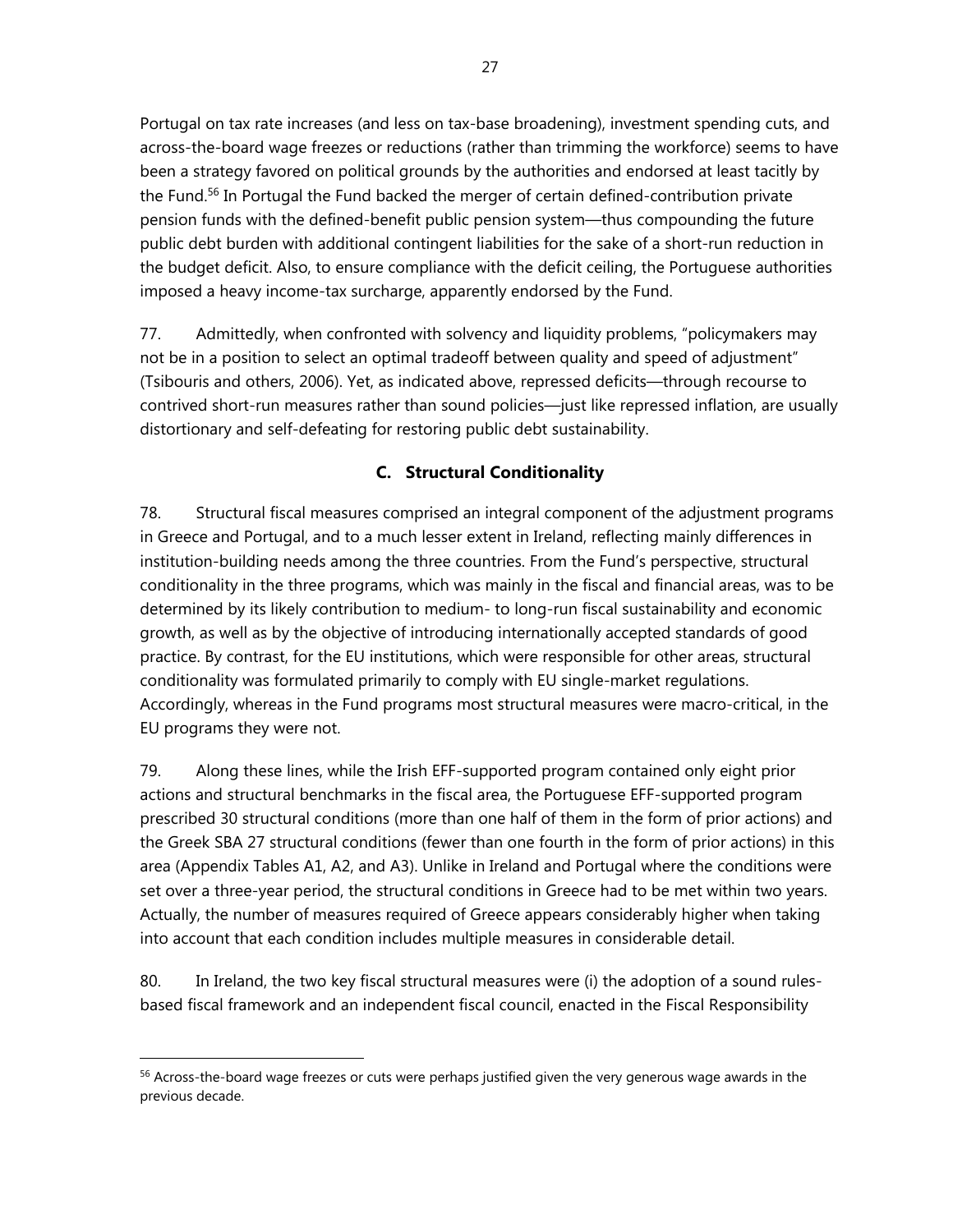Law, and (ii) the development of an effective medium-term budgetary strategy, with binding multiyear expenditure ceilings. Both conditions were met in a timely fashion.

81. By contrast, the SBA-supported program for Greece and the EFF-supported program for Portugal each included an extraordinary number of structural fiscal measures—even though these were not binding performance criteria<sup>57</sup>—when compared to other Fund-supported programs. According to IMF staff members and country officials interviewed for this evaluation,<sup>58</sup> the proliferation of measures in successive quarterly reviews of these two programs was in response not only to administrative weaknesses but also to mistrust in the authorities' commitment to reform.<sup>59</sup> The multiplicity of measures to be undertaken almost simultaneously, at times without adequate prioritization, imposed a considerable implementation burden on the government personnel.<sup>60</sup> Many structural measures were supported by recommendations from Fund technical assistance, as discussed in the next section.

82. In Portugal, most measures involved improvements in public financial management and an expenditure review, whose implementation was much slower and less comprehensive than initially envisaged. Major legislative actions encompassed the amendment of the budgetary framework, local government finances, and public pensions. In addition, tax and customs administration were streamlined in some operational and structural aspects. For the most part, these steps were completed as programmed, though in some cases with considerable delay. Several measures, especially those intended to prune social entitlements and to reverse the generous increases in government wages and pensions granted in previous years, were shelved and replaced by a significant increase in the income-tax burden, including a surcharge plus a solidarity levy.<sup>61</sup> The government explained the Constitutional Court's decisions as a reason for substituting tax hikes for expenditure cuts. Others who were interviewed for this evaluation argued, on the other hand, that the government could have anticipated some of the Court's decisions on the basis of past precedents and prepared backup spending cuts in the event of a

<sup>57</sup> In 2009, Fund conditionality was streamlined so that structural measures could no longer be specified as performance criteria (with which compliance by a specified target date is necessary for disbursements). Prior actions of course had to be met at the time of Board approval or review of a program, whereas deviation from structural benchmarks could be permitted through waivers granted on a discretionary basis.

<sup>58</sup> No authorities from Greece were interviewed for this paper.

 $59$  According to Fund staff members involved in negotiations with the authorities in Greece, the structural reform measures that were incorporated in laws passed by parliament were so riddled with loopholes that it was necessary subsequently to specify additional prior actions to close the loopholes.

 $60$  This view was stressed by a senior Portuguese official in charge of implementing budgetary reforms.

 $61$  In 2013, the average effective tax rate is estimated to have increased by more than 6 percentage points to over 16 percent (in addition to the 11 percent social security tax) on gross personal income. The corresponding increase in the top income bracket was 12 points to nearly 52 percent.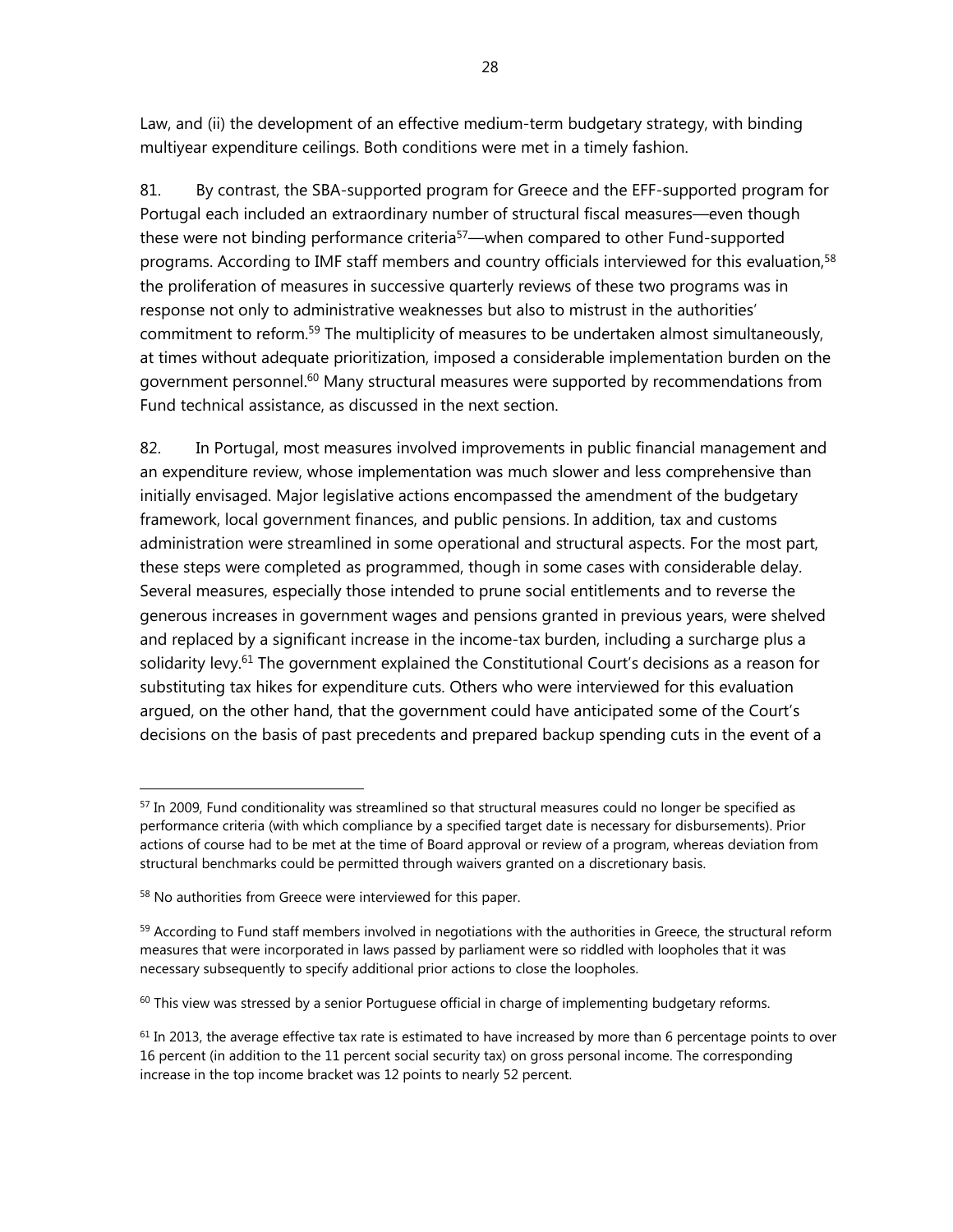possible adverse ruling.<sup>62</sup> The fiscal devaluation, consisting of a reduction of the employers' share of the payroll tax for social security, to be offset by an increase in the VAT rate or some other equal-revenue measure, was the only benchmark that did not materialize under the program—as discussed above.

83. In Greece, structural conditionality covered the entire gamut of public finances, including public financial management, taxation, subnational governments, state-owned enterprises, and public pensions. On the whole, progress was fitful and subject to reversals for various reasons, most of which were beyond the control of Fund staff. A major factor was the high turnover of senior officials. Indeed, lack of local managerial continuity, coupled with frequent political interference, prevented the completion of many tasks envisaged in the program, despite the appreciation of the IMF staff's work voiced by the technical personnel at government ministries and agencies. For example, tax administration was without a head for more than a year; more recently, a highly competent head (so described by IMF and EC staff) was removed after a year in office for unexplained reasons.

84. Perhaps the most successful fiscal reform during the Greek program was achieved in public pensions, with technical assistance from the Fund and the EC. Specific steps envisaged toward restoring the solvency of the pension regime included: an increase in the standard and early retirement ages, a reduction in the statutory wage-to-pension replacement rate, cuts in marginal accrual rates, an extension in the calculation of the pension base to lifetime earnings, and indexation of pensions to inflation. Some of these measures await full implementation; in addition, a large number of pension schemes have yet to be unified under the central system. Another area of some progress has been the creation of a fiscal council, which in its initial phase was highly political, but has more recently been replaced by an independent institution attached to Parliament.

85. A measure that stands out in the Greek case was the government's apparent commitment to privatize state-owned enterprises and other state-owned property—at the behest of the Fund staff—with proceeds valued at 50 billion euros in the fourth review. Although intended primarily to help close the immediate financing gap, the privatization would have conferred lasting benefits in terms of increased efficiency in the corporate sector. In retrospect, the targeted amount proved unrealistic. Lack of broader support and adequate technical preparation blocked this initiative during the program period.<sup>63</sup>

 $62$  In Ireland, the government consulted with the court before introducing potentially contentious measures to ensure judicial validation.

 $63$  According to internal government calculations at the time, the state owned about 100 properties with a book value that was estimated at 300 billion euros and with a market value of some 70 billion euros. On this basis, the objective of selling assets worth 50 billion euros was deemed feasible by some Fund staff members interviewed. In the opinion of EC staff, the targeted proceeds from privatization were highly unrealistic. Privatization, in any event, encountered strong opposition from various interest groups, according to interviews with IMF staff.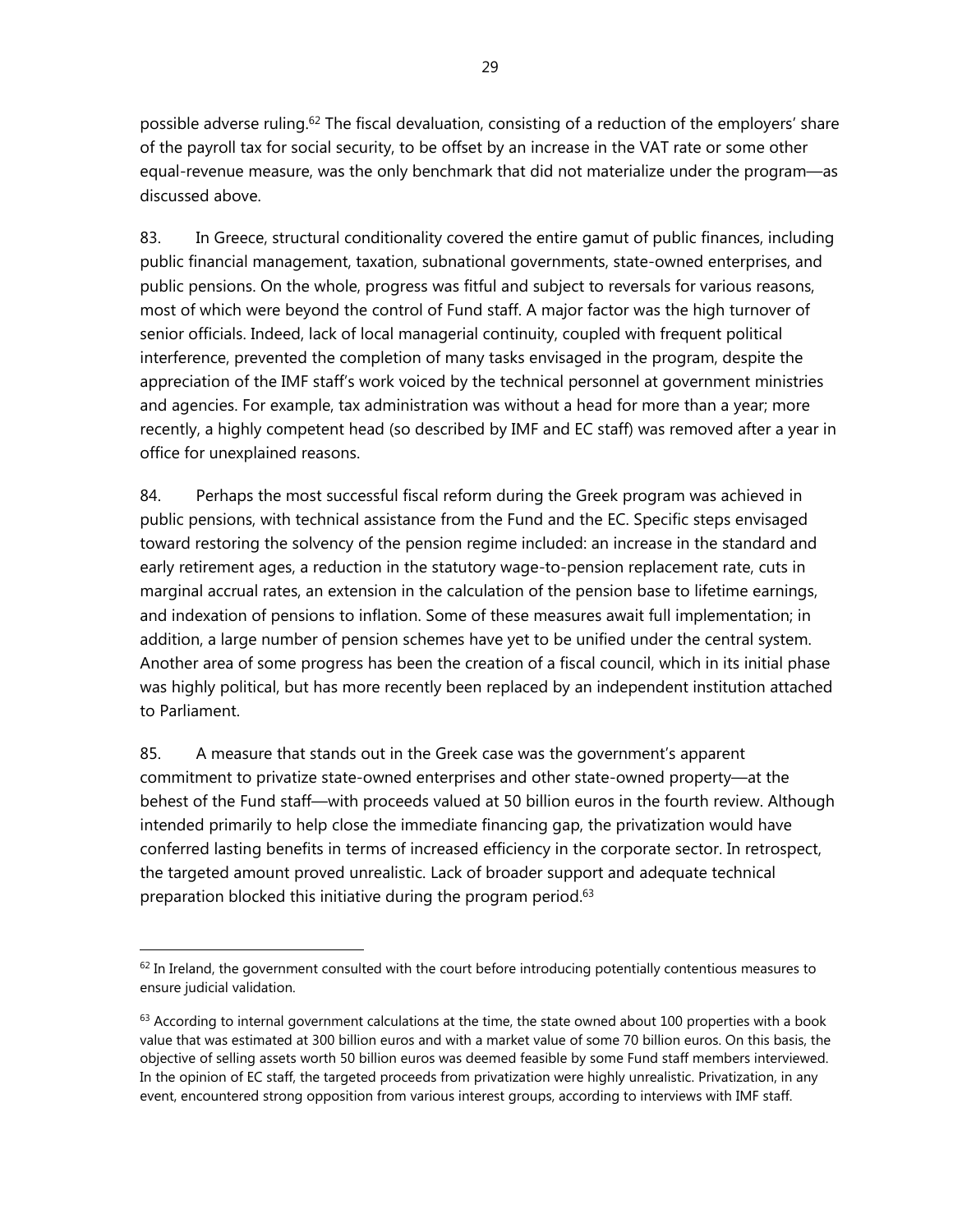86. Overall, structural conditionality in Greece's adjustment program was widely viewed as a means to build much-needed institutions that would pave the way for public debt sustainability. In essence, the goal—elusive at best—seems to have been a regime shift toward improved governance in the public finances, characterized by institutions that ensured transparency and predictability in fiscal policymaking.

## **D. Public Outreach**

87. The success of a large-scale fiscal adjustment hinges to a large extent on public support, which in turn depends on timely availability of information on the design and implementation of its components, and—even more important—on their underlying rationale and anticipated socioeconomic impact.<sup>64</sup> The need for transparency and communication becomes crucial where public support and/or government ownership are scant or altogether absent. This is particularly the case with regard to structural and stop-gap measures in the fiscal area, as taxes and subsidies are typically among the most visible measures and touch directly the welfare of households and enterprises. On this score, the track record of the national authorities and the troika was uneven across the three countries.

88. Ironically, the program's objective, rationale, and fairness were most transparent and most effectively communicated by the authorities and IMF representatives in Ireland, where the extent of local ownership was the highest. Openness and frequent media contacts may have contributed significantly to the success of the program. In anticipation of, and during, the program, government leaders regularly explained the fiscal strategy and policy measures and their likely impact, as well as the steps to alleviate adverse repercussions. With encouragement by the authorities, Fund staff held press conferences at regular intervals, after most program reviews, to brief the public on progress under the program.

89. In Portugal, contacts between the IMF staff and the public were less frequent but intensified at a later phase in the program, as a new IMF mission head met with various media representatives almost after every visit. In one instance, the head of a technical assistance mission on public financial management participated in a televised parliamentary budget committee meeting, which was well received by the legislators and the media.

90. Lack of transparency and public outreach was most pronounced in Greece on several counts. For one, the flow of information from the government to the general public and to the

 $64$  According to the Executive Board, "The primary responsibility for communicating policy intentions and program content to the public rests with the authorities themselves, but the IMF can play an important supporting role. Many staff missions are already engaged in communication with the public, and this activity has often proved to be helpful. Generalizing that type of activity could reap dividends, but it would need to be a genuine two-way exchange that respects a country's circumstances; is carried out in coordination with the authorities, and avoids perceptions of the Fund as overly intrusive" (IMF, 2001b).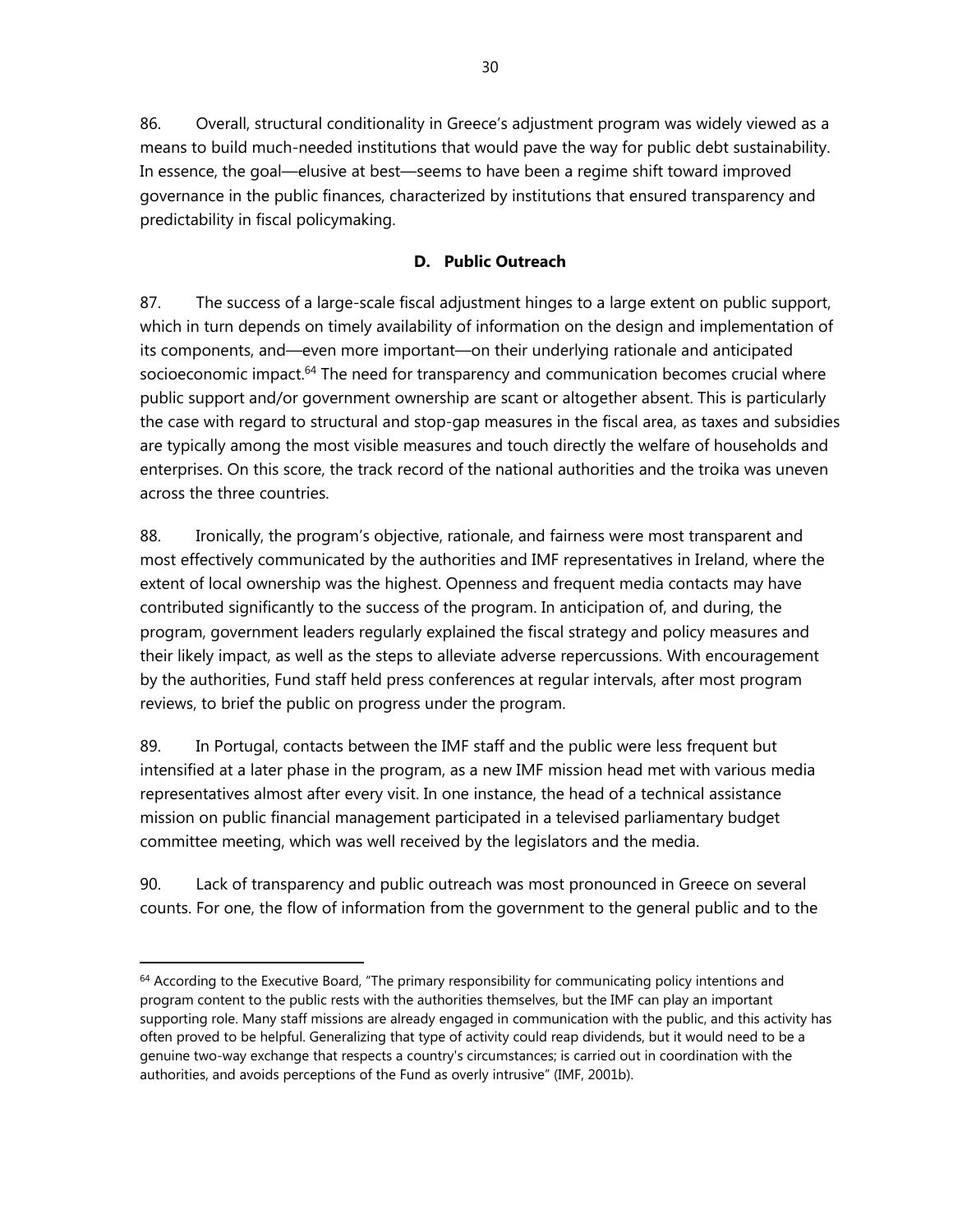IMF and the EC on fiscal developments was rather infrequent and incomplete.<sup>65</sup> For another, this was paralleled by the lack of communication from the IMF and EU institutions to the public. Following a press conference held in February 2011 in Athens, the troika had no more contacts with the local media.<sup>66</sup> In addition, a culture of opacity prevailed around the Greek program both within the Fund and toward the general public.<sup>67</sup> These developments not only failed to generate local ownership for the program, but rather contributed to weaken it further.

91. A related area was the apparent lack of sufficient concern expressed publicly by the IMF and EU institutions in addressing the social costs of the programs, possibly as compared to a counterfactual no-adjustment scenario. Although in the design of fiscal measures under the program, Fund staff paid attention to protecting the more vulnerable segments of the population, this concern was not adequately communicated. Focusing publicly on the distribution of the adjustment burden (say, by income level or sectors), along with suggested targeted fiscal measures to alleviate hardship for those seriously affected, can help create greater support for an adjustment. In general, national authorities in the program countries did little to quantify or communicate the social and economic effects of the programs. As an exception, the Irish authorities published an initial appraisal of the impact of the pre-troika fiscal adjustment on low-income households and of a package of measures intended to alleviate it. In Greece after the evaluation period, the new Parliamentary Budget Office published estimates of the distributional consequences of the fiscal adjustment (Greece, Parliamentary Budget Office, 2014). The Fund could have done more to discuss and circulate publicly estimates of the distributional effects of the adjustment in Greece and Portugal, possibly during the program.<sup>68</sup>

 $65$  The problem was compounded by the risk faced by government employees in being charged for treason for having provided information to foreigners. Under a recently enacted law, any government official who served in the period 2009–14 may be summoned to appear in front of a special investigative committee to testify about releasing information to foreigners.

 $66$  The press conference by the troika team was widely regarded as counterproductive, attributed mainly to the surprise announcement of the privatization of state-owned assets, without prior negotiation or preparation—as indicated above. From then on, the only contacts with the media consisted of background press interviews with senior IMF staff.

<sup>&</sup>lt;sup>67</sup> Several interviewees observed that the limited flow of information within members of the mission for Greece might have prevented fuller exploration of alternative approaches. Some recalled tensions within the troika and between the IMF and the national authorities.

 $68$  For Greece, measurement of the distributional impact was admittedly complex. According to the ex post evaluation of the SBA by the IMF (2013b), the impact on job losses was rather uneven between public and private sectors. On the other hand, micro simulations by Avram and others (2013) on the basis of a tax-benefit model suggest that the net direct impact of the fiscal consolidation on household disposable income, as measured by changes in the Gini coefficient, was favorable. These results are briefly summarized in IMF (2014a, Box 1).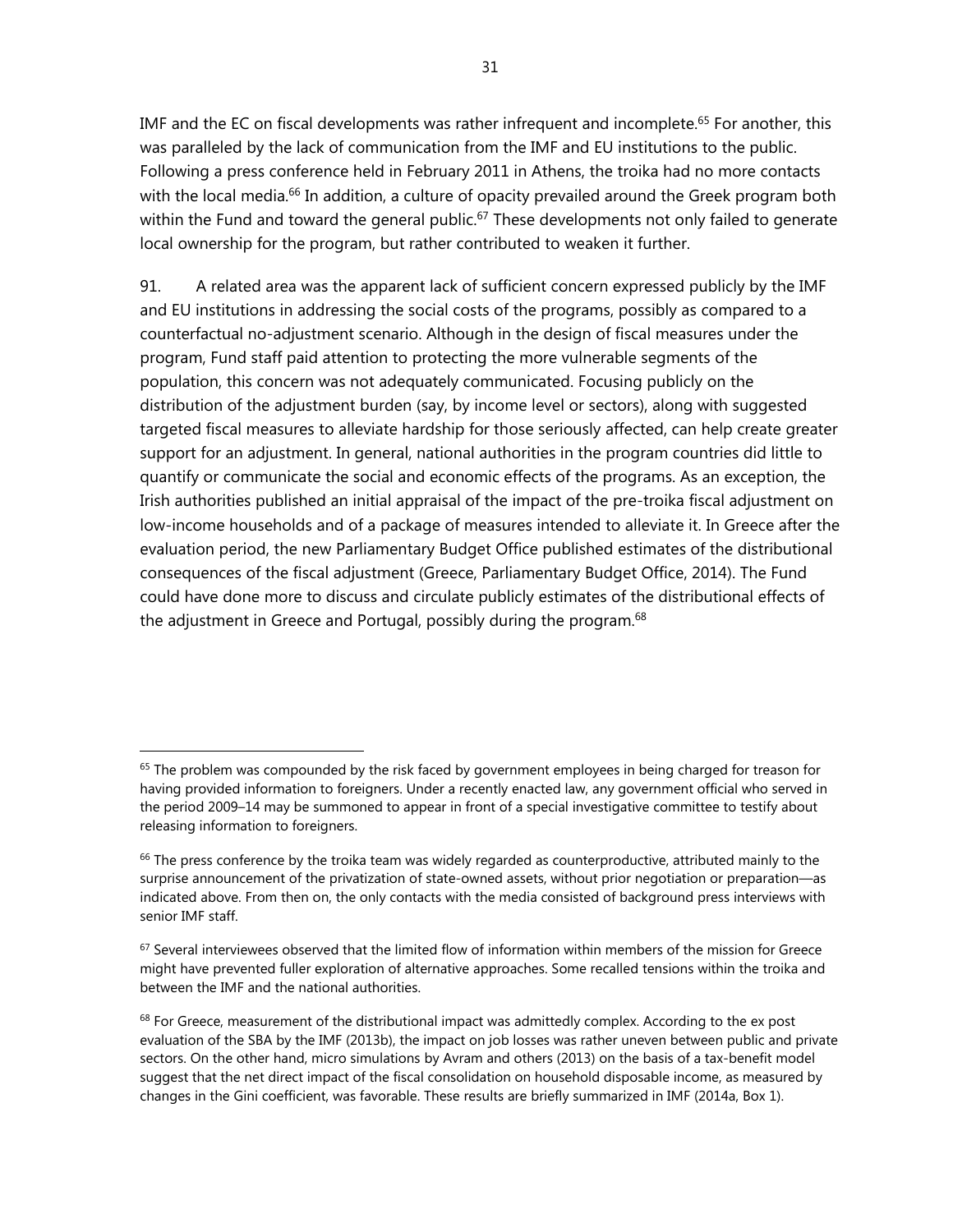## **V. TECHNICAL ASSISTANCE**

92. From the beginning of the crisis, FAD staff were called upon to provide specialized technical assistance (TA) with utmost urgency over practically the entire range of public finances, on a scale comparable only to the task faced during the post-socialist transition of the 1990s. The bulk of the assistance was concentrated in Greece, followed by Portugal, while the need for TA in Ireland was minimal—as illustrated by a tally of missions for each country by major area of fiscal policy and administration (Table 2).

| Table 2. Greece, Ireland and Portugal: IMF Technical Assistance, 2005–14<br>(Number of missions)                      |        |         |          |       |
|-----------------------------------------------------------------------------------------------------------------------|--------|---------|----------|-------|
|                                                                                                                       | Greece | Ireland | Portugal | Total |
| Macro-fiscal framework                                                                                                |        |         |          | 2     |
| Public finance management                                                                                             | 21     |         | 8        | 30    |
| Treasury operations                                                                                                   | 2      |         |          | 2     |
| Expenditure policy (including review)                                                                                 | 11     |         |          | 15    |
| Tax policy                                                                                                            | 15     |         | 2        | 17    |
| Tax (including social security) administration                                                                        | 63     |         | 8        | 71    |
| Fiscal Transparency, ROSCs                                                                                            | 2      |         |          | 5     |
| Total                                                                                                                 | 115    | 4       | 23       | 142   |
| Note: ROSCs = reports on standards and codes.<br>Source: IMF Fiscal Affairs Department, technical assistance reports. |        |         |          |       |

93. In Greece, the dearth of institutional capacity in the public finances compared to that in other EU members (including most post-socialist members that joined since 2004) first became apparent in 2005 when, at the authorities' request, the FAD fielded TA missions in social security, public financial management, and taxation. By the onset of the crisis in early 2010, FAD staff members who headed TA missions to Greece rated the country's institutional capacity in public finances as comparable to that of a low-income developing economy. Parenthetically, the staff's surprise at the low level of administrative, professional, and statistical capacity in the fiscal area attests to the weakness of pre-crisis surveillance (including in fiscal transparency) and the insufficient transmission of country-specific information between consecutive missions.

94. Besides the obvious need for structural reform encompassing practically all aspects of public spending and taxation, as well as extra-budgetary operations (including social security, subnational governments, and state-owned enterprises), Greece's fiscal adjustment hinged on speedy progress in institution building across a wide spectrum. In particular, fiscal consolidation could not be undertaken without some elementary steps toward establishing effective tax collection and budgetary control. In addition to TA missions, this effort entailed continuous hands-on assistance by a large team of resident experts and multiple follow-up staff visits. In principle, the Fund staff provides TA at the request of a member government, quite separately from any program conditionality. But, given the magnitude of the institution-building task in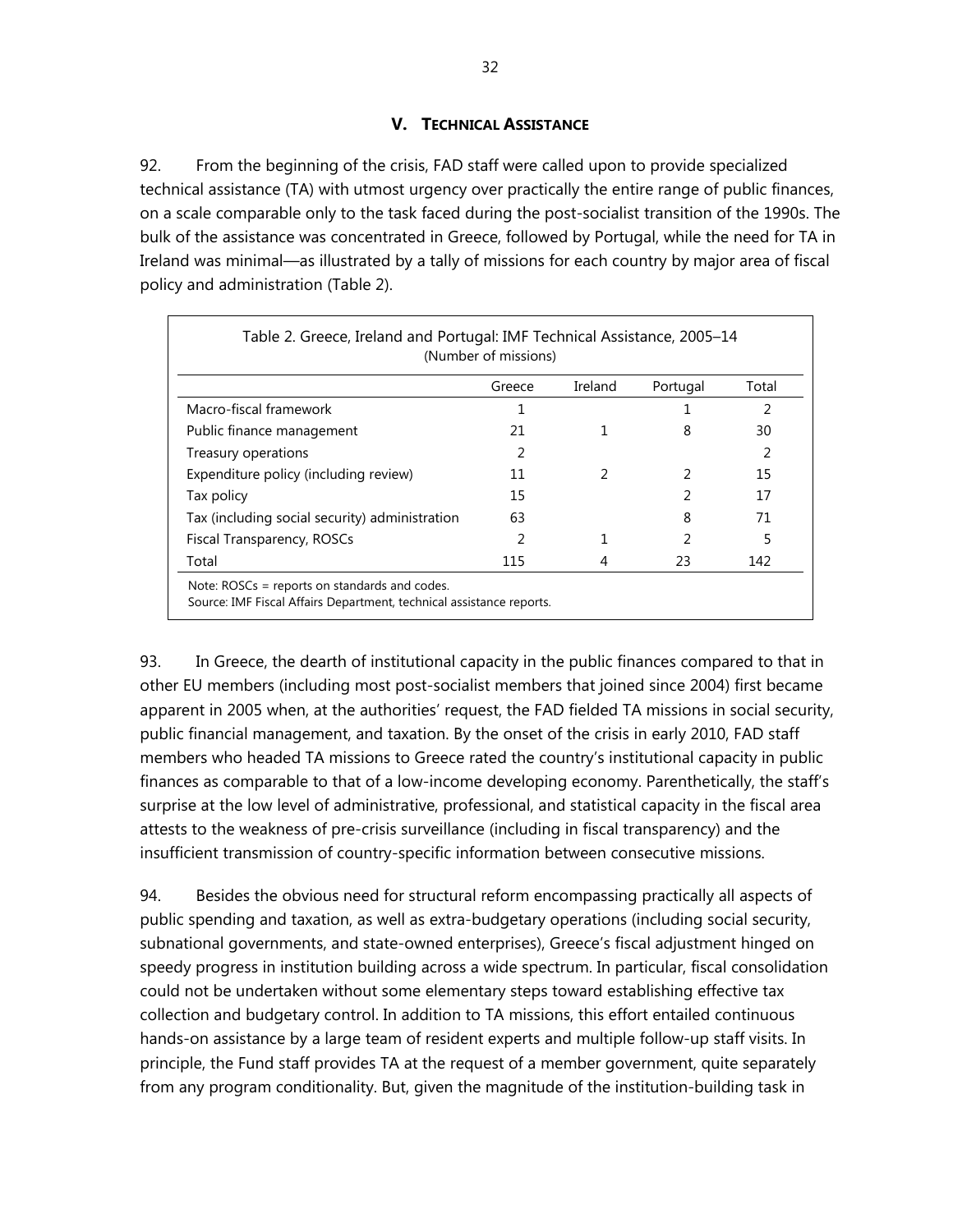Greece, it was necessary to rely on TA recommendations to formulate structural fiscal measures for purposes of prior action and structural benchmarks. FAD and EUR staff reported that they worked closely and productively in this endeavor but, given the magnitude of the task and the limited window of opportunity for lasting progress, TA in the fiscal area should have been better prioritized during the program.

95. FAD's technical assistance advice to Greece, as reflected in its mission reports, was on the whole sound, candid, and timely.<sup>69</sup> But the delivery of TA was handicapped by insufficient prioritization; ad hoc decision making, with moving targets in multiple initiatives that occasionally had a tenuous bearing on macro-fiscal adjustment; and severe limits on Greece's capacity to absorb TA due to the lack of adequate institutional and political support. By and large, at a technical level, the Greek counterparts had a receptive attitude toward TA. However, according to FAD staff members, the willingness of Greek officials to cooperate was undermined by lack of support from the political authorities—which was due to a large extent to frequent leadership changes at ministries and administrative agencies, and to a general atmosphere of distrust.<sup>70</sup>

96. The task at hand was further complicated by difficulties in coordinating with the Task Force for Greece (TFGR), which was established in 2011 under the umbrella of the EC to identify and coordinate the technical assistance that Greece needed in order to meet the terms of the EU/IMF program. The Task Force relied heavily on consultants from EU member countries to provide TA, some of which FAD staff found to be unhelpful to Greece's immediate needs. In the area of tax administration, for example, a national TA provider underplayed the need for autonomy of tax administration, whereas FAD staff considered autonomy essential for generating much-needed government revenues and for withstanding the extraordinary pressures exerted continuously by interest groups and political parties on the tax authorities. TFGR coordinators, on their part, argued that IMF TA experts did not sufficiently appreciate the continental European approach to public finances and that they focused mainly on organizational and managerial issues and elucidating good practices rather than on providing hands-on training for staff at various levels. In the views of several IMF staff members, the need to coordinate with the TFGR added an extra hurdle to the efficient delivery of TA.<sup>71</sup> Results have been uneven at best. By the

 $69$  The only exception was in the area of fiscal transparency, on which—as staff members themselves admitted missions were conducted on a superficial and legalistic level. Reports on the Observance of Standards and Codes (ROSCs) were ridden with euphemistic characterizations, presumably to avoid embarrassing the authorities in public, especially as evidenced by the pre-crisis report (IMF, 2006). A more candid analytical approach was adopted only during the crisis (IMF, 2012b).

 $70$  The reluctance of government officials to provide data was widely ascribed to a fear that they would be taken to task, and possibly accused of treason, for revealing information that could be detrimental to the national interest—as evidenced by the felony charges brought against the head of the statistical office in 2013.

 $71$  Perhaps the only comparable exercise was the large-scale TA that the IMF provided in 1990 to the former Soviet Union, involving cooperation among four international financial institutions. In that case, there was a clear division of labor among clearly demarcated areas, with the Fund taking responsibility for TA in the public finances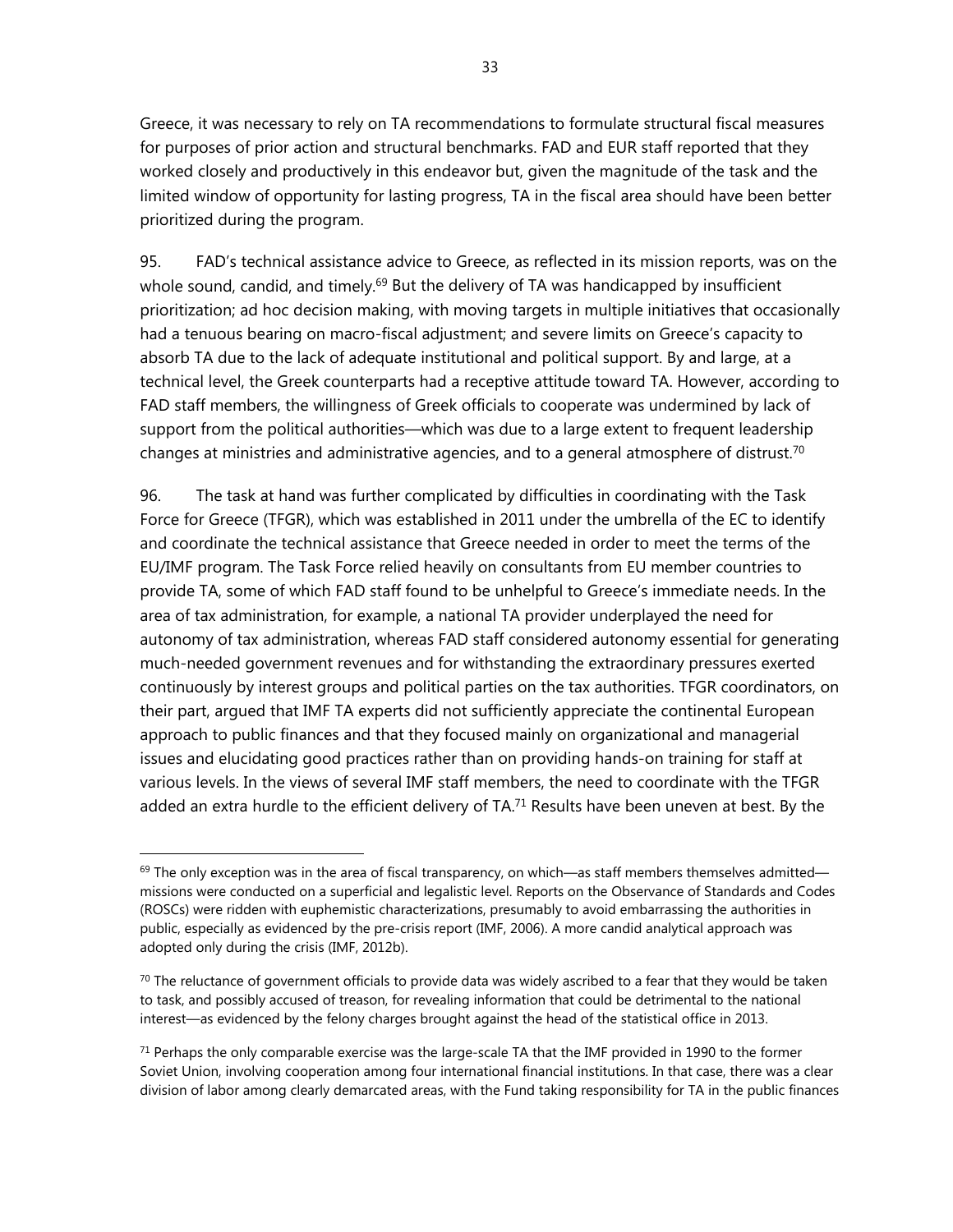second year of the program, some progress had been achieved in tax administration and in the reform of public pensions, but these achievements in part unraveled after the program period.

97. In Ireland and Portugal, both management and delivery of TA were much easier in both substantive and operational aspects. In fact, FAD TA to Ireland was peripheral insofar as the fiscal adjustment could be implemented with practically no need for institution building. In both countries, the IMF was the sole provider of TA in public finances, with relatively limited input from EU institutions. Moreover, the authorities welcomed Fund assistance and were cooperative at all levels. For these and perhaps other reasons, TA was far more successful in Ireland and Portugal than in Greece. In Portugal, advice in tax administration was implemented and headway was made in improving public financial management.

## **VI. SUMMARY AND MAJOR LESSONS**

98. This assessment of the Fund's role in the fiscal aspects of the euro crisis reveals a mixed track record. Overall, whereas pre-crisis fiscal surveillance was for the most part not effective, the fiscal components of the stabilization programs, as well as the related TA provided by the Fund, may be regarded on balance as positive under the prevailing circumstances in the euro area. The evaluation of the experience before and during the euro area crisis offers a number of lessons, some of which corroborate those derived from an earlier evaluation of IMF performance in the run-up to the crisis.<sup>72</sup> A number of weaknesses, and concomitant lessons, noted herein have been remedied or are in the process of being corrected.

99. Fund surveillance of public finances in euro area member countries during the decade up to the beginning of the crisis was characterized by complacency as well as by a "Europe is different" mindset. While IMF fiscal advice for the euro area as a whole was broadly appropriate, assessments of the fiscal stance, transparency, sustainability and risks in fiscally vulnerable countries were rather superficial and mechanistic. Undue reliance was placed on vigilance by EU institutions in monitoring and enforcing the rules-based fiscal framework enshrined in the Stability and Growth Pact. The Fund adopted the prevailing conventional wisdom that external imbalances did not matter within the euro area. Although IMF staff stressed the need for fiscal discipline in euro area members, it did not highlight the possibility that fiscal imprudence could lead to a debt crisis in a currency area. Arguably, light surveillance of euro area member countries contributed directly or indirectly to the metastasis of the financial crisis into a fullfledged public debt crisis in at least three euro area members.

 $\overline{a}$ (headed by the author), monetary policy, and the foreign exchange and payments system. See IMF, IBRD, OECD, and EBRD (1991).

 $72$  The concluding observations of the IEO evaluation of Fund performance prior to the global financial crisis were summarized in IEO (2011) under four headings: analytical weaknesses, organizational impediments, internal governance problems, and political constraints. Along similar lines, it can be argued that such features in Fund fiscal surveillance contributed to its failure to help prevent the euro crisis.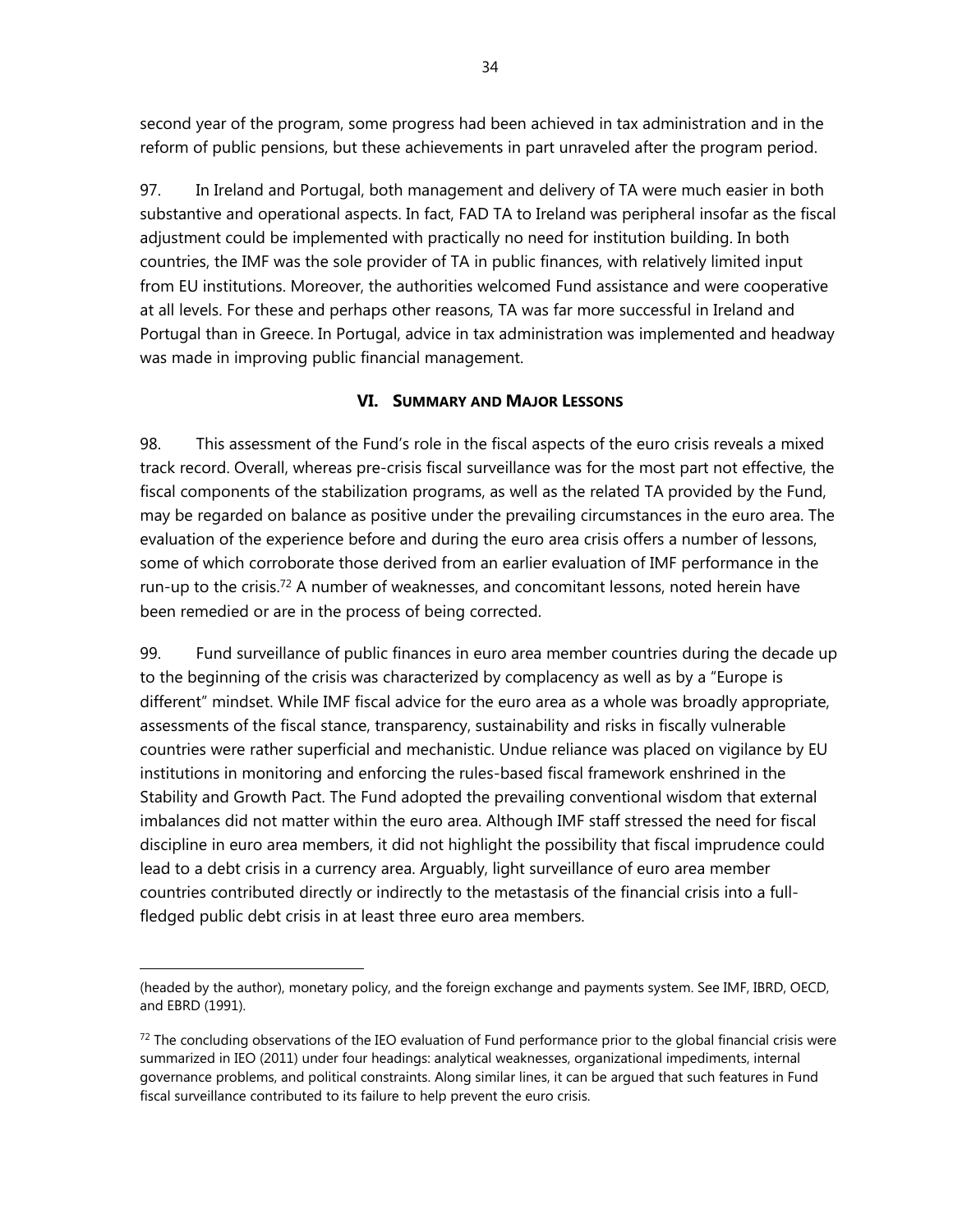100. Lessons for the Fund from the pre-crisis surveillance experience are rather straightforward. First, fiscal surveillance needs to be applied with uniform rigor and candor across advanced, emerging-market, and developing economies, with full awareness that, under certain conditions, current account deficits driven by persistent government budget deficits or private sector overborrowing, or both, may well result in a sudden stop in financing from abroad. This lesson cannot be overemphasized for members of a currency union, insofar as any remedial action, following a crisis, must be borne largely by an extraordinary fiscal adjustment. Second, surveillance should probe the fiscal fundamentals and identify critically any deficit or expansionary procyclical bias in the conduct of fiscal policy and excessive optimism in fiscal forecasts, rather than be guided by market perceptions reflected in sovereign risk premiums. Third, countries that are deemed fiscally vulnerable over a prolonged period should be subject to enhanced surveillance, which could help detect weaknesses in fiscal institutions. Furthermore, if a government is found to have repeatedly misreported or suppressed basic public-finance statistics, it should be declared in breach of Article VIII. Fourth, Fund staff should employ stateof-the-art techniques for estimating the structural budget balance (e.g., with the underlying output gap augmented by asset prices) and assessing fiscal sustainability (e.g., complementing the standard template with estimates of an intertemporal public sector balance sheet and risk (e.g., complementing the risk-assessment matrix with stochastic methods such as the value-atrisk approach). The decision of the Fund to respond to the euro crisis without a candid and realistic assessment of fiscal sustainability and financing need (to determine the case for exceptional access and debt restructuring) created a considerable burden on Fund resources and, arguably, a large fiscal adjustment for the crisis-hit euro area countries, especially Greece.

101. The Fund-supported euro area stabilization programs were constrained in several important respects: membership in a common currency area, stagnant external demand, and financial fragmentation within the euro area. In addition, the programs in Greece and Portugal were subject to institutional impediments and weak or eroding ownership. These conditions placed an extraordinary burden on fiscal adjustment, institution building, and public communication, particularly in Greece and Portugal. But the ensuing size of the adjustment may have been excessive in these countries, where the assumed underlying fiscal multipliers were too small and the automatic stabilizers were prevented from operating during the course of the program. Also, the composition of the adjustment in some programs was biased in favor of taxrate increases rather than pruning expenditures. The attempt to correct for the latter with growth-supporting structural fiscal conditionality was less than successful, partly because of the apparent lack of prioritization in the face of institutional impediments. Fund technical assistance, which was mainly intended to support the structural fiscal reform measures, could have been delivered at a pace and in a manner that were more commensurate with the local resources and environment, especially in Greece. All along, the Fund did not use communication channels effectively, except in Ireland.

102. The Fund's experience with the fiscal aspects of the euro crisis provides a number of lessons as regards financial assistance, program design and implementation, structural

35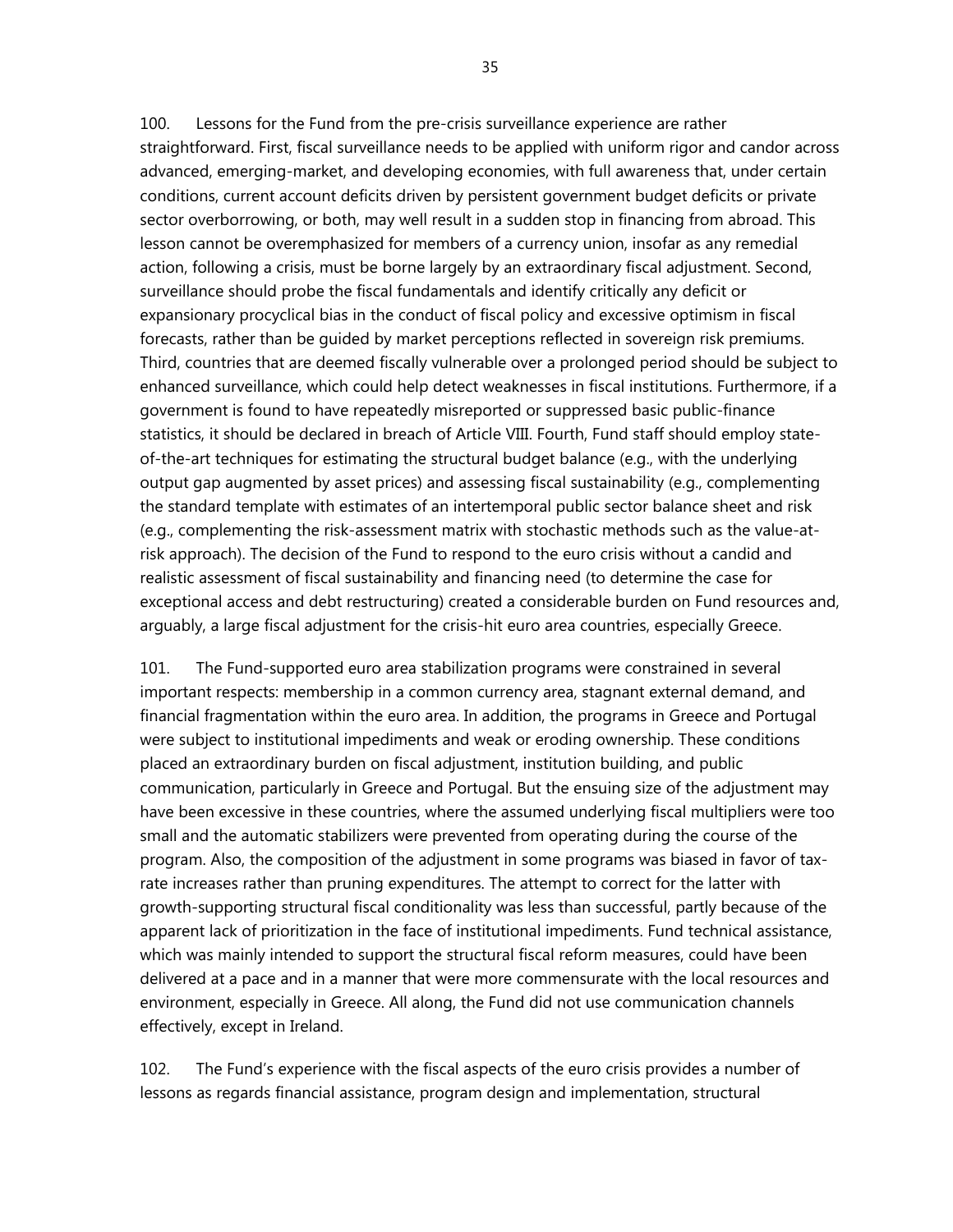conditionality, communication, and technical assistance. First, financial support should be predicated on a realistic analysis of the sustainability of public debt and, if necessary, on a debt restructuring adequate to bring about fiscal sustainability within a reasonable time horizon; in turn, such analysis and prerequisites can help tailor and phase a realistic fiscal adjustment. Second, in the design of the scale and time-path of the fiscal adjustment it is necessary to avoid insofar as possible an excessively procyclical stance; in any event, automatic stabilizers should be permitted to operate in the course of a given program year. Third, in general, the adjustment should have a heavier expenditure component than tax component, while productive investment outlays and broadening the effective tax base should be favored. Fourth, structural fiscal conditionality, as well as any supporting technical assistance, should be adequately paced and well prioritized, taking into account local implementation capacity as well as institutional and cultural impediments, and spelling out *ex ante* adequate fallback options in the event that such impediments materialize. Finally, managing an effective and frequent public outreach and promoting transparency are essential ingredients for the success of an adjustment, especially in countries where the authorities' credibility and public support are limited.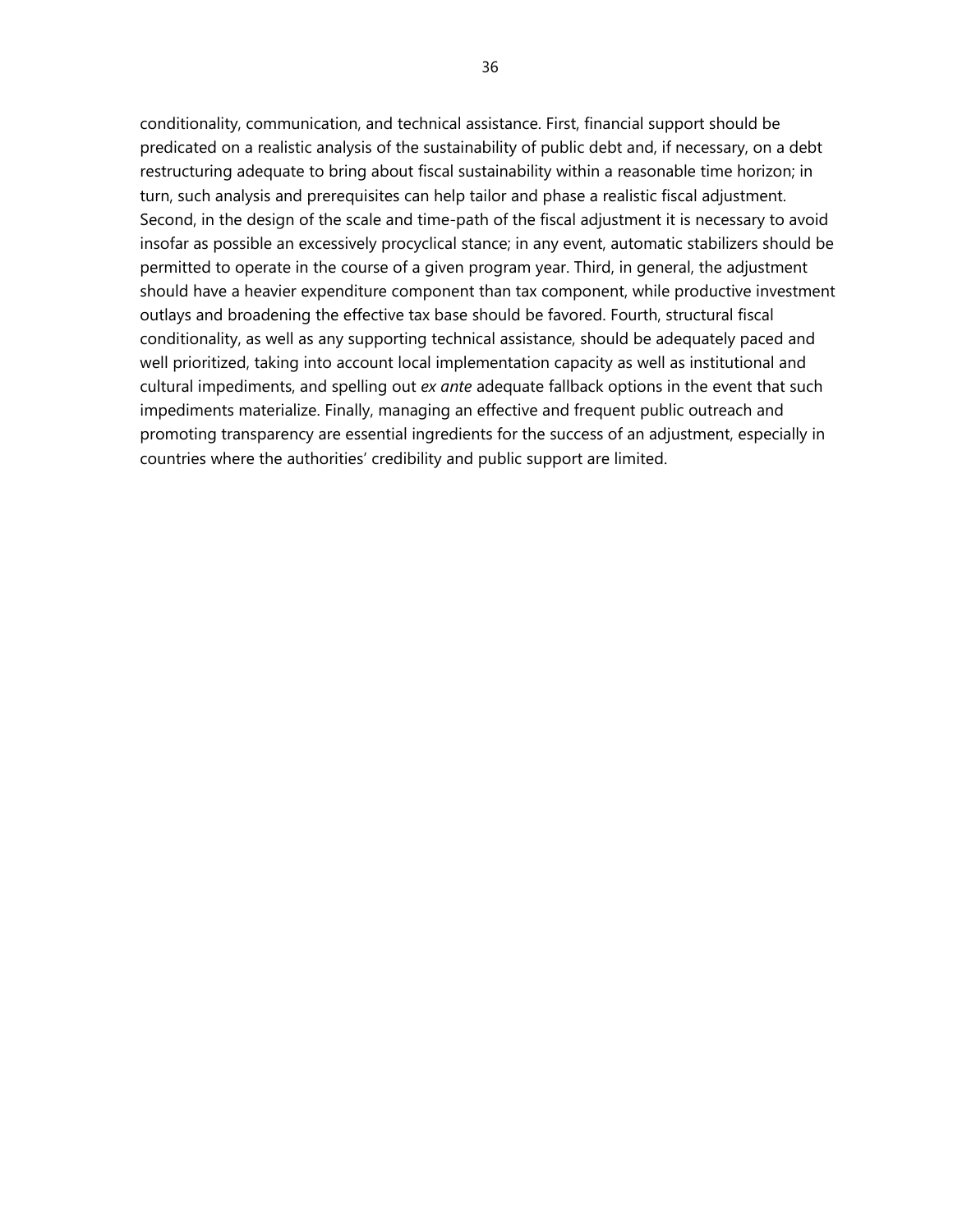# **Appendix Table A1. Greece: Structural Fiscal Conditionality Under the SBA, May 2010–March 2012**

| <b>Prior Actions</b>                                                                                                                                                                                                                                                                                                                                                                                                                                                                                                                                                                                                                                                     | <b>Test Date</b> | <b>Status</b>  |
|--------------------------------------------------------------------------------------------------------------------------------------------------------------------------------------------------------------------------------------------------------------------------------------------------------------------------------------------------------------------------------------------------------------------------------------------------------------------------------------------------------------------------------------------------------------------------------------------------------------------------------------------------------------------------|------------------|----------------|
| Reduce public wage bill by cutting bonuses/allowances; and pension bonuses (except<br>minimum pensions).                                                                                                                                                                                                                                                                                                                                                                                                                                                                                                                                                                 | Start            | Met            |
| Increase standard VAT rate from 21 percent to 23 percent and reduced rate from 10<br>percent to 11 percent and excise tax rates on alcohol, tobacco, and fuel with a yield of at<br>least $E1.25$ billion in the remainder of 2010.                                                                                                                                                                                                                                                                                                                                                                                                                                      | Start            | Met            |
| Appoint staff team and leader in GAO responsible for general government in-year cash<br>reporting.                                                                                                                                                                                                                                                                                                                                                                                                                                                                                                                                                                       | Start            | Met            |
| Parliament to approve medium-term budget strategy (MTFS).                                                                                                                                                                                                                                                                                                                                                                                                                                                                                                                                                                                                                | 4th review       | Met            |
| Government to legislate key fiscal-structural reforms in an MTFS Implementation Bill.                                                                                                                                                                                                                                                                                                                                                                                                                                                                                                                                                                                    | 4th review       | Met            |
| Government to complete key actions to implement the various measures approved in the<br>context of the first MTFS reform bill and anticipated in the second set of reform bills,<br>including the reform of the public sector wage grid and the closure and/or merger of extra-<br>budgetary funds.                                                                                                                                                                                                                                                                                                                                                                      | 5th review       | Not applicable |
| Government to enact spending reductions (including pensions and earmarked spending<br>and advanced removal of the heating fuel subsidy); revenue measures (including reducing<br>PIT thresholds and reductions).                                                                                                                                                                                                                                                                                                                                                                                                                                                         | 5th review       | Not applicable |
| <b>Structural Benchmarks</b>                                                                                                                                                                                                                                                                                                                                                                                                                                                                                                                                                                                                                                             | <b>Test Date</b> | <b>Status</b>  |
| Adopt and start to implement a reorganization of sub-central government with the aim to<br>reduce the number of local administrations and elected/appointed officials (Kalikrates).                                                                                                                                                                                                                                                                                                                                                                                                                                                                                      | Jun-10           | Met            |
| Submit to parliament amendments to Law 2362/1995 to (i) require the MoF to present a<br>three-year fiscal and budget strategy, (ii) introduce top-down budgeting with expenditure<br>ceilings for the State budget and multi-year contingency margins, (iv) require a<br>supplementary budget for any overspending above the contingency, (v) and introduce<br>commitment controls. The amended law should be immediately effective, including in the<br>context of the 2011 budget.                                                                                                                                                                                     | Jun-10           | Met            |
| The National Actuarial Authority to produce a report to assess whether the parameters of<br>the new system significantly strengthen long-term actuarial balance.                                                                                                                                                                                                                                                                                                                                                                                                                                                                                                         | Jun-10           | Met with delay |
| Adopt a comprehensive pension reform that reduces the projected increase in public<br>spending on pensions over the period 2010-60 to 21/2 percent of GDP.                                                                                                                                                                                                                                                                                                                                                                                                                                                                                                               | $Sep-10$         | Met            |
| Establish a commitment register in all line ministries and public law entities. Begin<br>publishing monthly data on general government in-year fiscal developments (including<br>arrears).                                                                                                                                                                                                                                                                                                                                                                                                                                                                               | $Sep-10$         | Met            |
| Publish 2009 financial statements of the ten largest loss-making public enterprises, audited<br>by chartered accountants, on the official website of the Ministry of Finance.                                                                                                                                                                                                                                                                                                                                                                                                                                                                                            | $Sep-10$         | Met            |
| Put in place an effective project management arrangement (including tight MOF oversight<br>and five specialist taskforces) to implement the anti-evasion plan to restore tax discipline<br>through: strengthened collection funds-of the largest debtors; a reorganized large<br>taxpayer unit focused on the compliance of the largest revenue contributors; a strong audit<br>enforcement and recovery of tax arrears-coordinated with the social security program to<br>defeat pervasive evasion by high-wealth individuals and high income self-employed,<br>including prosecution of the worst offenders; and a strengthened filing and payment<br>control program. | $Sep-10$         | Met            |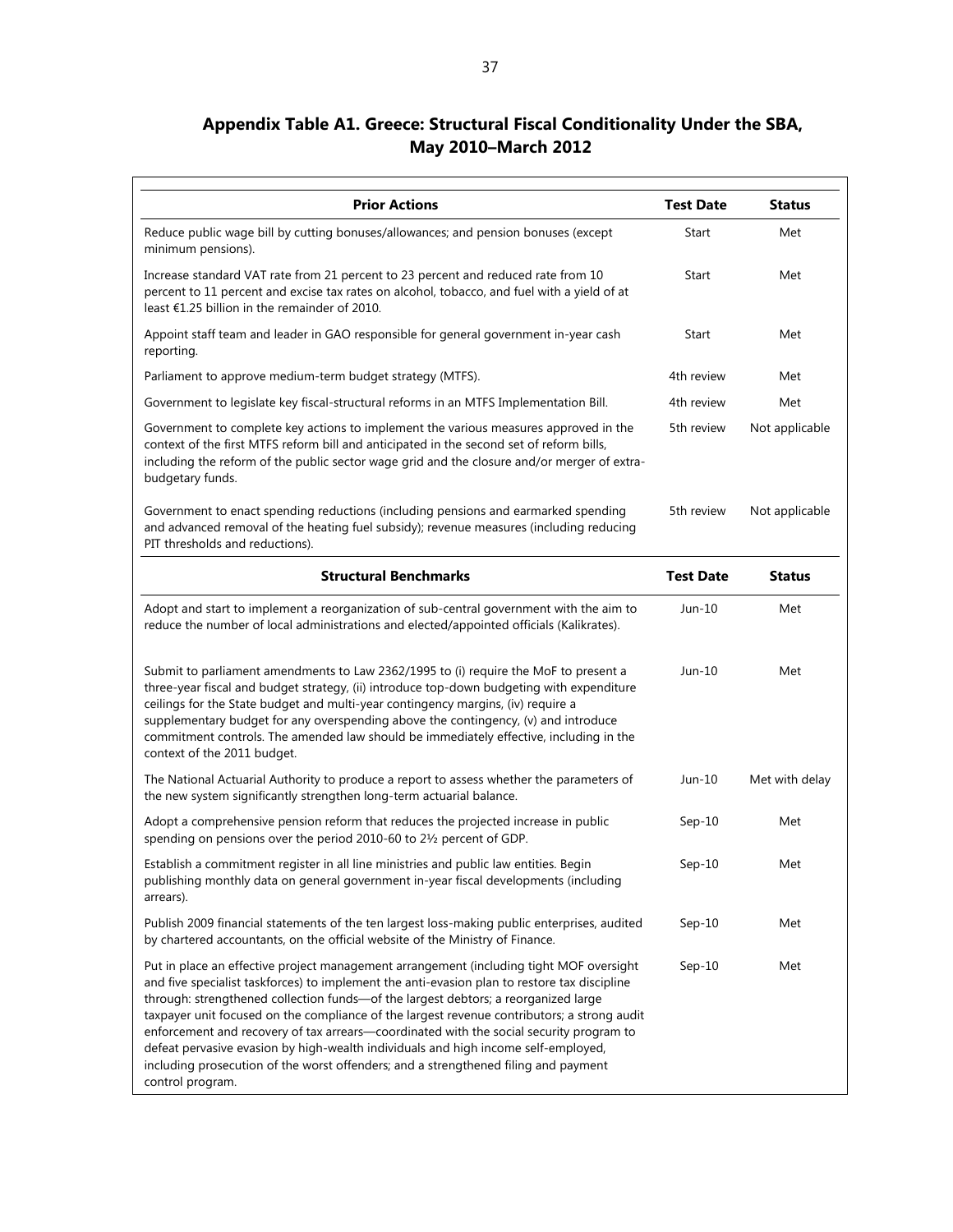| Publish a detailed report by the Ministry of Finance in cooperation with the single payment<br>authority on the structure and levels of compensation and the volume and dynamics of<br>employment in the general government.                                                                                                                                                                                                                                                                                                                                                                         | $Dec-10$ | Met with delay |
|------------------------------------------------------------------------------------------------------------------------------------------------------------------------------------------------------------------------------------------------------------------------------------------------------------------------------------------------------------------------------------------------------------------------------------------------------------------------------------------------------------------------------------------------------------------------------------------------------|----------|----------------|
| Adopt new Regulation of Statistical Obligations for the agencies participating in the Greek<br>Statistical System.                                                                                                                                                                                                                                                                                                                                                                                                                                                                                   | $Dec-10$ | Met with delay |
| Pass legislation to: (i) streamline the administrative tax dispute and judicial appeal<br>processes; (ii) remove impediments to the exercise of core tax administration functions<br>(e.g., centralized filing enforcement and debt collection, indirect audit methods, and tax<br>returns processing); and (iii) introduce a more flexible human resource management system<br>(including the acceleration of procedures for dismissals and of prosecution of cases of<br>breach of duty).                                                                                                          | $Feb-11$ | Met with delay |
| Appointment of financial accounting officers in all line ministries and major general<br>government entities (with the responsibility to ensure sound financial controls).                                                                                                                                                                                                                                                                                                                                                                                                                           | $Mar-11$ | Met with delay |
| Publish the medium-term budget strategy paper, laying out time-bound plans to address:<br>(i) restructuring plans for large and/or lossmaking state enterprises; (ii) the closure of<br>unnecessary public entities; (iii) tax reform; (iv) reforms of public administration; (v) the<br>public wage bill; and (vi) military spending.                                                                                                                                                                                                                                                               | Apr-11   | Met with delay |
| Articulate a strategic plan of medium-term revenue administration reforms to fight tax<br>evasion.                                                                                                                                                                                                                                                                                                                                                                                                                                                                                                   | $Jun-11$ | Met with delay |
| Publish three consecutive months of consistent arrears and consolidated general<br>government fiscal reports (excluding small local governments).                                                                                                                                                                                                                                                                                                                                                                                                                                                    | $Jun-11$ | Met with delay |
| Adopt the necessary changes to enact the plan to reform the general government<br>personnel system.                                                                                                                                                                                                                                                                                                                                                                                                                                                                                                  | $Jun-11$ | Met with delay |
| Government to enact legislation in the context of MTFS implementation (phase II) to:<br>(i) introduce pension adjustment bill stipulating freezes through 2015, introducing<br>individual social security numbers, caps, means testing, and rationalizing benefits of<br>pension funds; (ii) introduce single public pay scale bill, temporarily freeze automatic<br>progression, and halve productivity allowance; and (iii) close 40 small public entities, merge<br>25 more small entities, and close an additional 10 large entities under line ministries and in<br>the social security sector. | Aug-11   | Met with delay |
| Government to achieve quantitative targets set under its anti-tax evasion plan.                                                                                                                                                                                                                                                                                                                                                                                                                                                                                                                      | $Dec-11$ | Not applicable |
| Parliament to approve a tax reform package, including (i) a simplification of the code of<br>books and records, (ii) the elimination of several tax exemptions and preferential regimes<br>under the corporate income tax and the VAT; (iii) simplification of the VAT and property tax<br>rate structures; and (iv) a more uniform treatment of individual capital income.                                                                                                                                                                                                                          | $Mar-12$ | Not applicable |
| Government to undertake a thorough review of public expenditure programs to identify [3]<br>percent of GDP in additional measures (including a 1 percent of GDP buffer of potential<br>additional measures).                                                                                                                                                                                                                                                                                                                                                                                         | $Jun-12$ | Not applicable |
| Government to meet newly introduced and more ambitious targets for audits and debt<br>collection and the resolution of administrative appeals.                                                                                                                                                                                                                                                                                                                                                                                                                                                       | $Dec-12$ | Not applicable |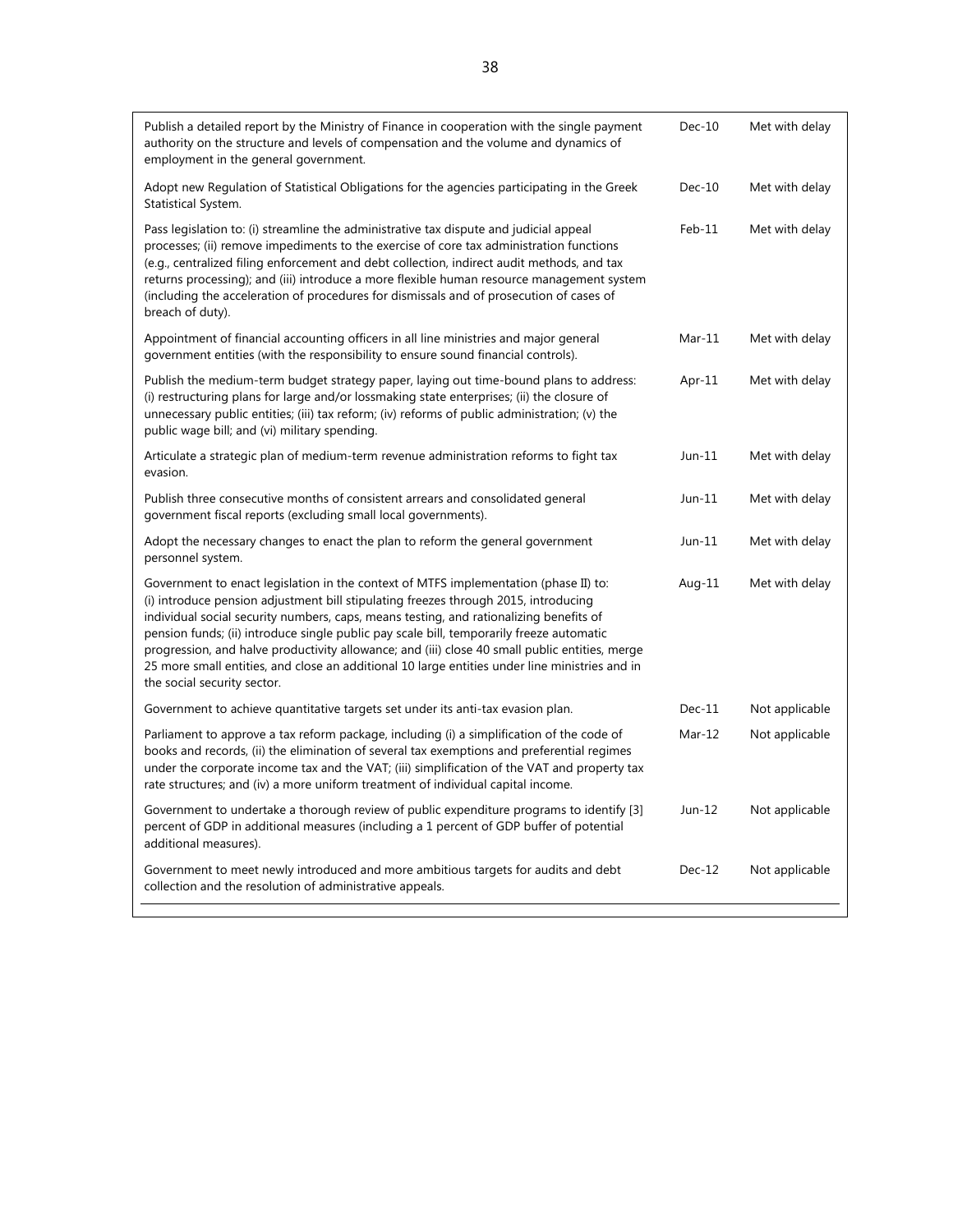| Appendix Table A2. Ireland: Structural Fiscal Conditionality Under EFF, |  |
|-------------------------------------------------------------------------|--|
| December 2010–December 2013                                             |  |

| <b>Prior Actions</b>                                                                                                                                             | <b>Test Date</b>       | <b>Status</b> |
|------------------------------------------------------------------------------------------------------------------------------------------------------------------|------------------------|---------------|
| Submit the 2011 Budget to Dáil Éireann                                                                                                                           | Start                  | Met           |
| Ensure strict budget neutrality of the jobs initiative in 2011 and over the period to<br>2014 by specifying fully costed offsetting measures                     | $2nd$ review           | Met           |
| Submit the 2012 Budget to the Oireachtas                                                                                                                         | $4th$ review           | Met           |
| Submit Budget 2013 to the Oireachtas                                                                                                                             | 8 <sup>th</sup> review | Met           |
| <b>Structural Benchmarks</b>                                                                                                                                     | <b>Test Date</b>       | <b>Status</b> |
| Establish a Budget Advisory Council                                                                                                                              | $J$ un-11              | Met           |
| Introduce a medium-term expenditure framework with binding multi-annual<br>expenditure ceilings with broad coverage and consistent with the fiscal consolidation | $Jul-11$               | Met           |
| Submit to parliament, as part of the Fiscal Responsibility Bill, a legal framework for the<br>Fiscal Advisory Council ensuring its independence                  | $Dec-11$               | Met           |
| Publish 2014 Budget                                                                                                                                              | $Oct-13$               | Met           |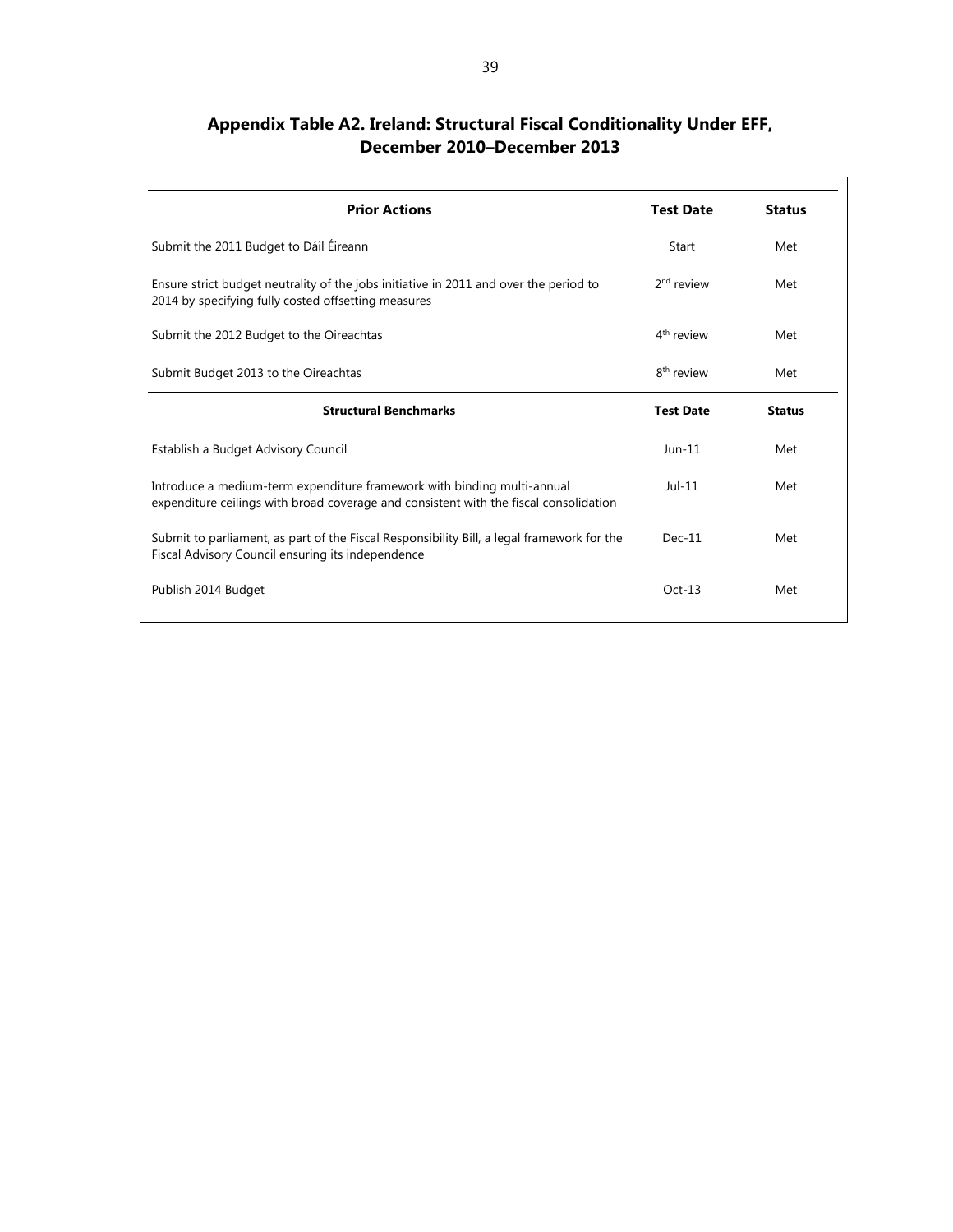# **Appendix Table A3. Portugal: Structural Fiscal Conditionality Under EFF, June 2011–June 2014**

 $\overline{1}$ 

Ť.

| <b>Prior Actions</b>                                                                                                                                                                                                                                                                                                                                                                                                                                                                                                                                          | <b>Test Date</b> | <b>Status</b> |
|---------------------------------------------------------------------------------------------------------------------------------------------------------------------------------------------------------------------------------------------------------------------------------------------------------------------------------------------------------------------------------------------------------------------------------------------------------------------------------------------------------------------------------------------------------------|------------------|---------------|
| Prepare a comprehensive inventory of the existing tax expenditures (including all types of<br>exemptions, deductions, and reduced rates), by type of tax, along with their costing<br>estimates.                                                                                                                                                                                                                                                                                                                                                              | Start            | Met           |
| Establish temporary task force of judges to clear tax cases worth above euro 1 million.                                                                                                                                                                                                                                                                                                                                                                                                                                                                       | Start            | Met           |
| Approve a standard definition of arrears and commitments.                                                                                                                                                                                                                                                                                                                                                                                                                                                                                                     | Start            | Met           |
| Prepare a comprehensive report on 10 SOEs posing the largest potential fiscal risks to the<br>state. The report would cover (i) concrete plans, per enterprise, for reducing its operational<br>costs, consistent with an average cut of at least 15 percent in the sector over 2009 levels;<br>(ii) a planned revision of the tariffs.                                                                                                                                                                                                                       | Start            | Met           |
| Issue an instruction to general government units requiring that from January 1, 2012,<br>(i) commitments must be controlled against available funds recorded in the accounting<br>system and evidenced by authorized commitment documents ("cabimento") bearing valid<br>commitment numbers; (ii) all other commitments would be considered illegal and not<br>eligible for payment; and (iii) any public official incurring such illegal commitment or<br>expenditure will be subject to specified penalties in accordance with the budget<br>framework law. | 1sr review       | Met           |
| Issue an instruction to general government units to ensure that systems and procedures<br>will comply, by end-December 2011, with the revised budget execution rule, as set out in<br>the above instruction.                                                                                                                                                                                                                                                                                                                                                  | 1sr review       | Met           |
| Parliamentary approval of a 2012 budget consistent with the program.                                                                                                                                                                                                                                                                                                                                                                                                                                                                                          | 2nd review       | Met           |
| Pass a resolution of the Council of Ministers on a strategy document to clear the stock of<br>domestic arrears of the general government and SOE hospitals, establishing the<br>governance arrangements for prioritization and payment decisions.                                                                                                                                                                                                                                                                                                             | 3rd review       | Met           |
| Submit to Parliament the 2013 budget consistent with the program.                                                                                                                                                                                                                                                                                                                                                                                                                                                                                             | 5th review       | Met           |
| Adopt by the Council of Ministers and publish the medium-term fiscal framework that<br>includes fully-specified measures to meet the 2014 deficit target.                                                                                                                                                                                                                                                                                                                                                                                                     | 7th review       | Met           |
| Submit to Parliament the supplementary budget that includes measures needed to meet<br>the 2013 fiscal objective.                                                                                                                                                                                                                                                                                                                                                                                                                                             | 7th review       | Met           |
| Submit to parliament a draft 2014 budget consistent with the general government deficit<br>target of 4 percent of GDP.                                                                                                                                                                                                                                                                                                                                                                                                                                        | 9th review       | Met           |
| Submit to Parliament a draft law or a budget provision to implement the single wage-<br>scale PER measure.                                                                                                                                                                                                                                                                                                                                                                                                                                                    | 9th review       | Met           |
| Submit to Parliament a supplementary budget to enact the necessary changes to the<br>existing extraordinary solidarity contribution on pensions (CES), consistent with the<br>general government deficit target of 4 percent of GDP.                                                                                                                                                                                                                                                                                                                          | 10th review      | Met           |
| Approve the decree law on the increase in the beneficiaries' contributions to the special<br>health insurance schemes (ADSE, SAD, and ADM).                                                                                                                                                                                                                                                                                                                                                                                                                   | 10th review      | Met           |
| Specify fiscal measures consistent with achieving the general government deficit target of<br>2.5 percent of GDP in 2015.                                                                                                                                                                                                                                                                                                                                                                                                                                     | 11th review      | Met           |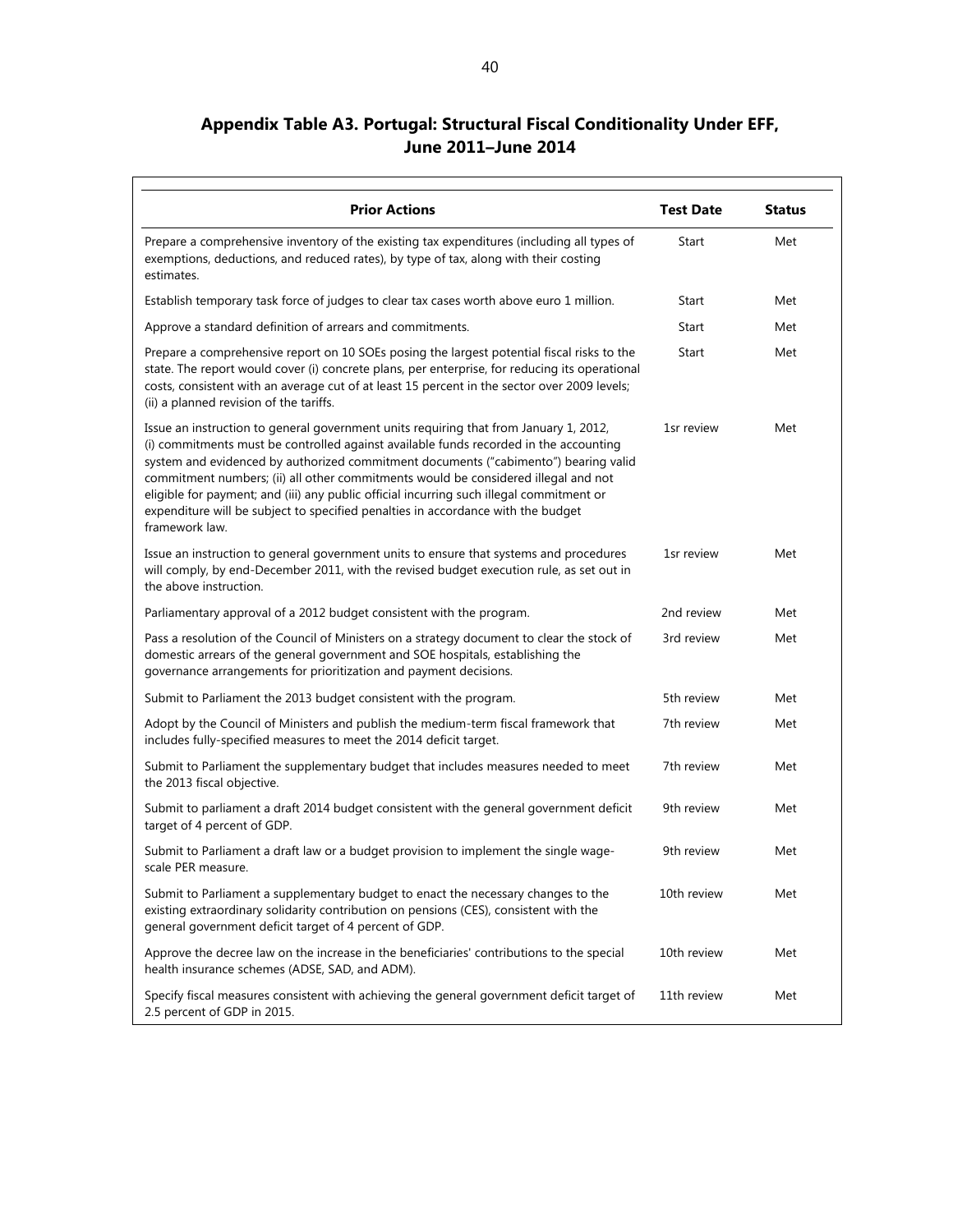| <b>Structural Benchmarks</b>                                                                                                                                                                                                                                                                                    | <b>Test Date</b>              | <b>Status</b>  |
|-----------------------------------------------------------------------------------------------------------------------------------------------------------------------------------------------------------------------------------------------------------------------------------------------------------------|-------------------------------|----------------|
| Finalize calibration of fiscal reform to reduce unit labor costs via deficit-neutral<br>reduction in employers' share of social security contributions.                                                                                                                                                         | $Jul-11$                      | Not met        |
| Publish a fiscal strategy document for the general government which will specify 4-year<br>medium-term economic and fiscal forecasts, supporting analysis and underlying<br>assumptions, and 4-year costings of new policy decisions.                                                                           | Aug-11                        | Met            |
| Conduct and publish the results of a survey of arrears of general government entities<br>and SOEs for all categories of expenditure as of end-June 2011.                                                                                                                                                        | Aug-11                        | Met            |
| Based on assessment from EU/IMF technical assistance on the budgetary implications<br>of main public-private partnership programs, recruit a top tier international accounting<br>firm to complete a more detailed study of PPPs and identify areas for deeper analysis<br>by an international consulting firm. | $Dec-11$                      | Met with delay |
| Prepare a report on SOEs based on forecast financial statements assessing their<br>financial prospects, potential government exposure, and scope for orderly privatization.                                                                                                                                     | $Feb-12$                      | Met with delay |
| Revise and submit to Parliament the draft regional public finance law.                                                                                                                                                                                                                                          | Mar-12 ; reset to<br>$Dec-12$ | Met with delay |
| Develop a specific program for unwinding Parpublica.                                                                                                                                                                                                                                                            | Apr- $12$                     | Met            |
| Develop a PFM strategy covering the next three years, to be attached to the 2013<br>budget.                                                                                                                                                                                                                     | $Sep-12$                      | Met            |
| Implement a full-fledged Large Taxpayer Office (LTO), to cover audit, taxpayer services,<br>and legal functions concerning all large taxpayers, including the adoption of account<br>managers.                                                                                                                  | $Dec-12$                      | Met            |
| Update projections of the medium-term energy tariff debt path and identify policy<br>options to eliminate the tariff debt by 2020.                                                                                                                                                                              | $Jun-13$                      | Met            |
| Submit to Parliament a draft law on the redesigned mobility pool.                                                                                                                                                                                                                                               | Jun-13                        | Met            |
| Submit to Parliament a new draft public administration labor law that will aim at<br>aligning current public employment regime to the private sector rules, including for<br>working hours and holiday time, and termination of tenure.                                                                         | $Jul-13$                      | Partially met  |
| Submit to Parliament a legislative proposal that increases the statutory retirement age<br>to 66 years.                                                                                                                                                                                                         | $Jul-13$                      | Met with delay |
| Submit to Parliament a legislative proposal that aligns the rules and benefits of the<br>public sector pension fund (CGA) to the general pension regime.                                                                                                                                                        | $Jul-13$                      | Met with delay |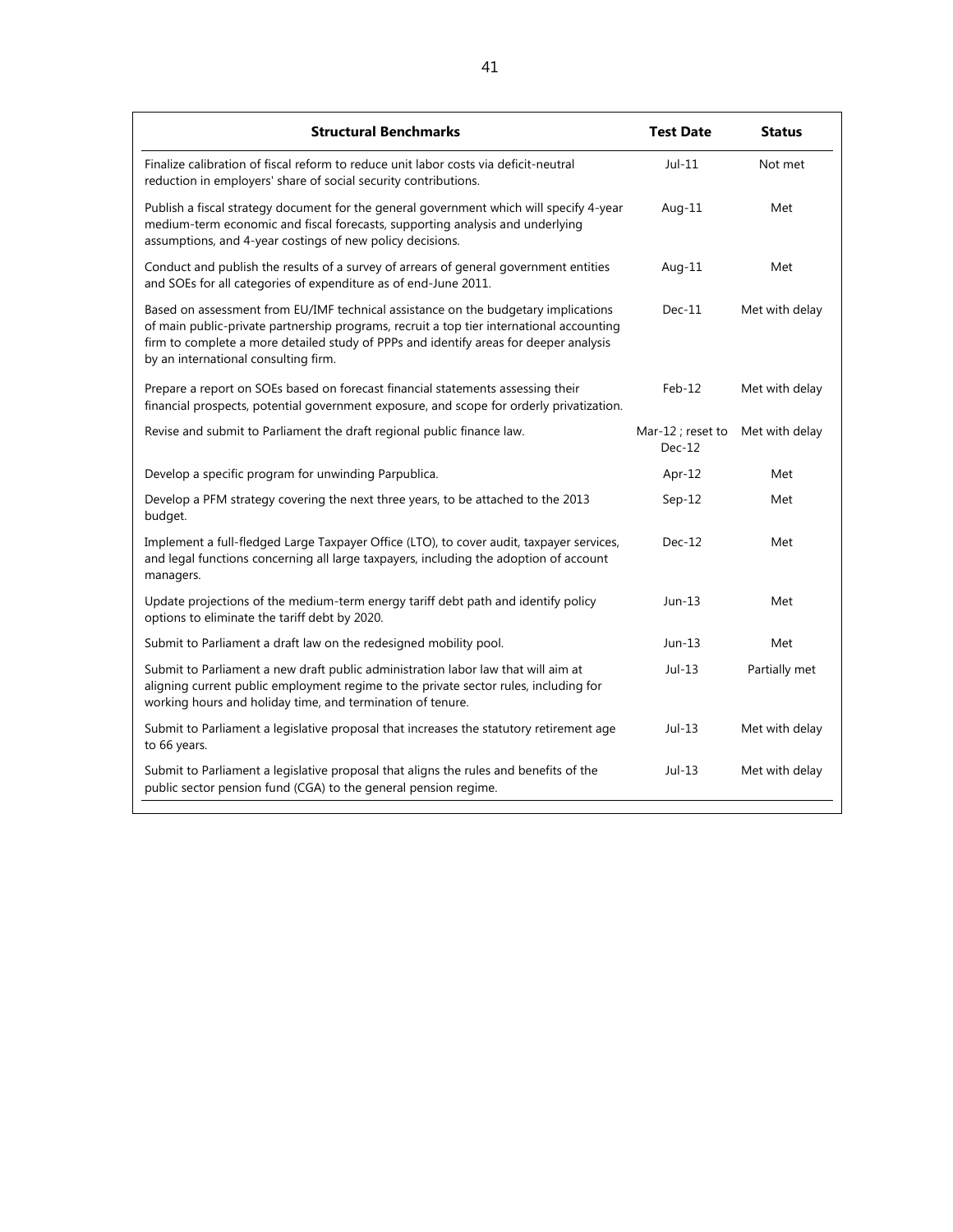#### **REFERENCES**

- Alesina, A., and S. Ardagna (forthcoming), "The Design of Fiscal Adjustments," *Tax Policy and the Economy.*
- Allard, C., and others, 2013, "Toward a Fiscal Union for the Euro Area," IMF Staff Discussion Note SDN/13/09, September, Washington, DC: International Monetary Fund.
- Alt, J., D. Lassen, and J. Wehner, 2014, "It Isn't Just about Greece: Domestic Politics, Transparency, and Fiscal Gimmickry in Europe," *British Journal of Political Science*, May: 1-10.
- Avram, S., F. Figari, C. Leventi, H. Levy, J. Navicke, M. Matsaganis, E. Militaru, A. Paulus, O. Rastringina, and H. Sutherland, 2013, "The Distributional Effects of Fiscal Consolidation in Nine EU Countries," EUROMOD Working Paper Series EM2/13, February 11, Institute for Social and Economic Research, University of Essex.
- Banque Nationale de Belgique, 2006, *Rapport annuel 2005*, February, Brussels.
- Barnes, S., D. Davidsson, and L. Rawdanowicz, 2012, "Europe's New Fiscal Rules," OECD Economics Department Working Paper No. 972, Paris: OECD.
- Barnhill, T., and G. Kopits, 2003, "Assessing Fiscal Sustainability under Uncertainty," IMF Working Paper WP/03/79, April, and published in *Journal of Risk*, Summer 2004, 6 (4): 31-53.
- Blanchard, O., 2007, "Adjustment within the Euro: the Difficult Case of Portugal," *Portuguese Economic Journal* 6: 1-21.
- Blanchard, O., and D. Leigh, 2013, "Growth Forecast Errors and Fiscal Multipliers," IMF Working Paper WP/13/1, January, Washington, DC: International Monetary Fund.
- Blanchard, O., and F. Giavazzi, 2002, "Current Account Deficits in the Euro Area: The End of the Feldstein-Horioka Puzzle?" *Brookings Papers on Economic Activity*, No. 2, pp. 147-86. Washington, DC: Brookings Institution.
- Bordo, M. 2014, "TARGET Balances, Bretton Woods, and the Great Depression" *Vox EU*, March 21.
- Buiter, W. H., and A. C. Sibert, 2005, "How the Eurosystem's Treatment of Collateral in its Open Market Operations Weakens Fiscal Discipline in the Eurozone," in *Fiscal Policy and the Road to the Euro*, pp. 29-58, Warsaw: National Bank of Poland.
- Buti, M., and G. Giudice, 2002, "Maastricht Fiscal Rules at Ten: An Assessment," *Journal of Common Market Studies* 40: 823-48.
- Cecchetti, S. G., M. S. Mohanty, and F. Zampoli, 2011, "Achieving Growth Amid Fiscal Imbalances: The Real Effects of Debt," in *Achieving Maximum Long-Run Growth*, *A Symposium Sponsored by the Federal Reserve Bank of Kansas City*, *August, Jackson Hole, Wyoming*, pp. 145-98.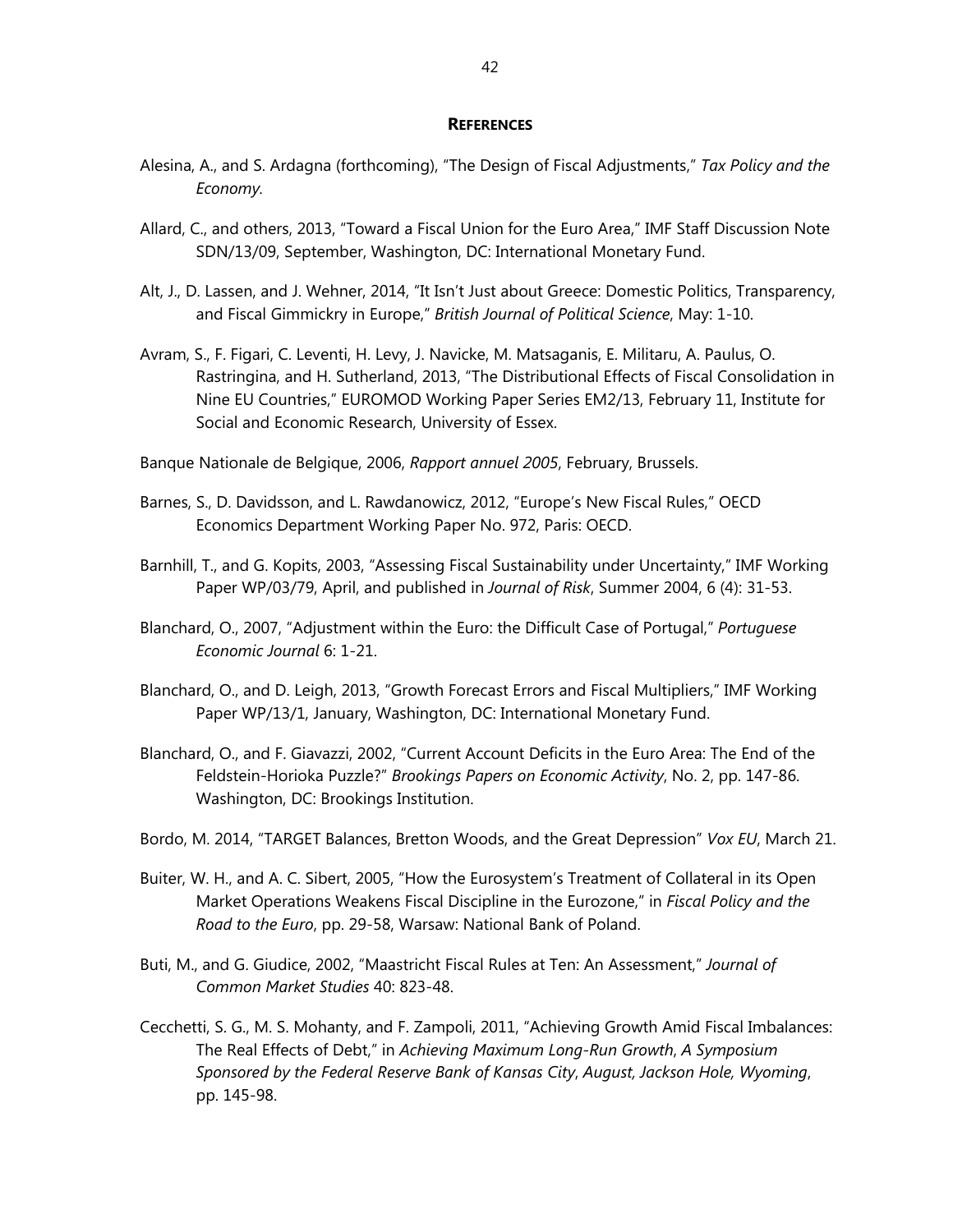- Constâncio, V., 2000, "Statement by Governor Vitor Constâncio at his Swearing-in Ceremony," February 23, Lisbon: Bank of Portugal.
- De Grauwe, P., and Y. Ji, 2013, "Self-Fulfilling Crises in the Eurozone: An Empirical Test," *Journal of International Money and Finance* 34: 15-36.
- Dhar, S., 2014, "IMF Macroeconomic Policy Advice in the Financial Crisis Aftermath," IEO Background Paper BP/14/07 (Washington: Independent Evaluation Office of the International Monetary Fund).
- Donovan, D., and A. Murphy, 2013, *The Fall of the Celtic Tiger: Ireland and the Euro Debt Crisis*, Oxford: Oxford University Press.
- European Commission, 2013a, *Vade Mecum on the Stability and Growth Pact*, European Economy Occasional Papers No. 151, May, Brussels: European Commission.
- ———, 2013b, *Building a Strengthened Fiscal Framework in the European Union: A Guide to the Stability and Growth Pact*, European Economy Occasional Papers No. 150, May, Brussels: European Commission.
- Frankel, J., and J. Schreger, 2013, "Over-Optimistic Official Forecasts and Fiscal Rules in the Eurozone," *Review of World Economics* 149 (2): 247-272.
- Greece, Parliamentary Budget Office, 2014, *Fiscal Adjustment: How Fair is the Distribution of Burdens?* Athens.
- Independent Evaluation Office of the International Monetary Fund (IEO), 2011, *IMF Performance in the Run-Up to the Financial and Economic Crisis: IMF Surveillance in 2004-07*, (Washington: International Monetary Fund).
	- ———, 2014, *IMF Response to the Financial and Economic Crisis* (Washington: International Monetary Fund).
- International Monetary Fund, 1998, "EMU and the Fund—Use of Fund Resources and Use of Euros in the Fund's Operational Budget—Preliminary Considerations," EBS/98/132, August 4 (Washington).
- ———, 2001a, "Ireland: Staff Report for the 2001 Article IV Consultation," SM/01/218, July 11, (Washington).
- ———, 2001b, "IMF Reviews Strengthening Country Ownership of Fund-Supported Programs," PIN/01/125, December 14 (Washington).
- ———, 2002, "Assessing Sustainability," May 28 (Washington).
- ———, 2003, "Euro Area Policies: Staff Report for the 2003 Article IV Consultation with Member Countries," IMF Country Report No. 03/229, August 7 (Washington).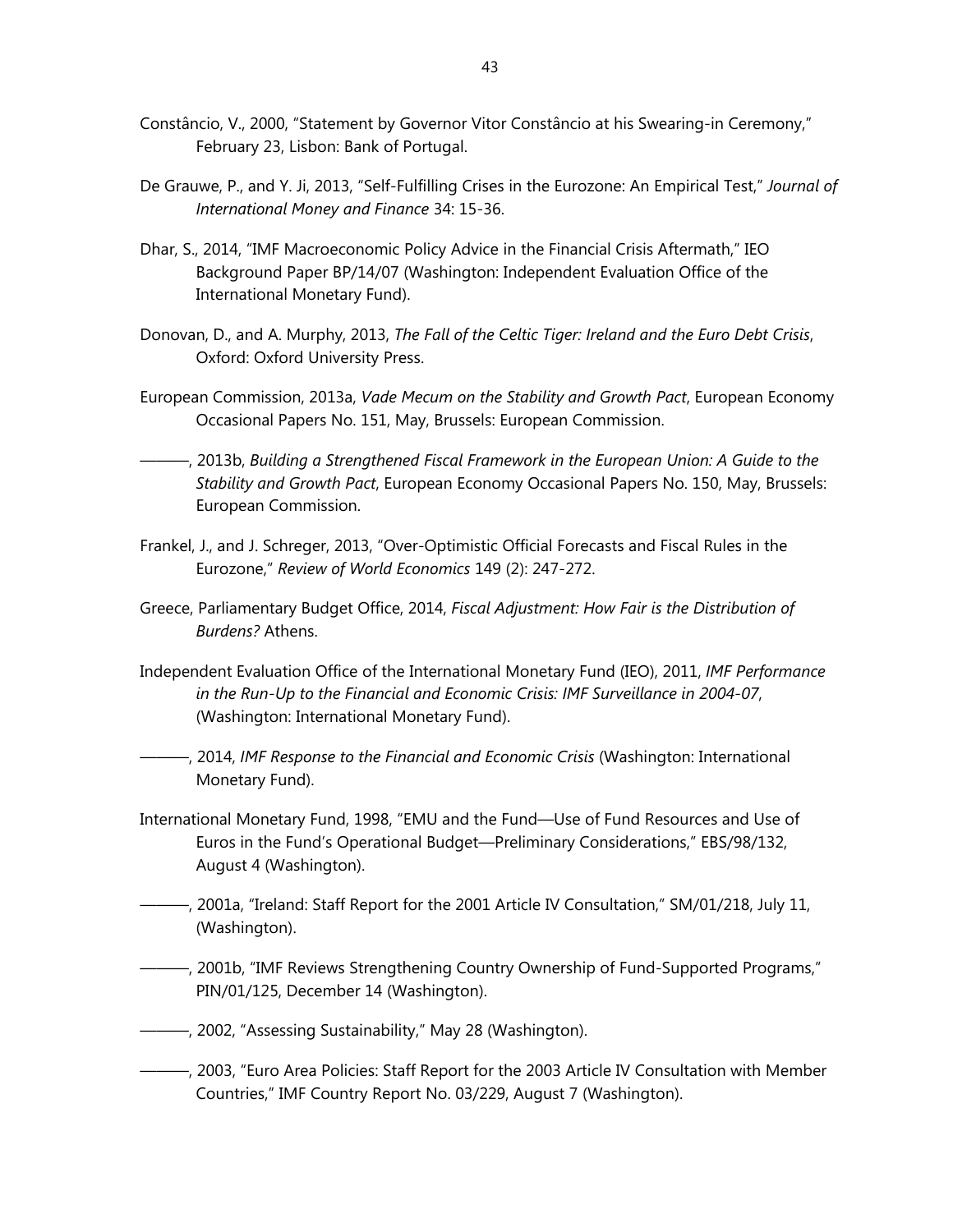- ———, 2004, "Euro Area Policies: Staff Report for the 2004 Article IV Consultation with Member Countries," IMF Country Report No. 04/234, July 2, (Washington).
- ———, 2005, "Euro Area Policies: Staff Report for the 2005 Article IV Consultation with Member Countries," IMF Country Report No. 05/265, July 7 (Washington).
- ———, 2006, "Greece: Report on the Observance of Standards and Codes (ROSC, Fiscal Transparency Module)," IMF Country Report No. 06/49, February (Washington).
- ———, 2008, "Euro Area Policies: Staff Report for the 2008 Article IV Consultation with Member Countries," IMF Country Report No. 08/262, July 2 (Washington).
- ———, 2009a, "Ireland: Staff Report for the 2009 Article IV Consultation," IMF Country Report No.09/195, June (Washington).
- ———, 2009b, "Euro Area Policies: Staff Report for the 2009 Article IV Consultation with Member Countries," IMF Country Report No. 09/223, July 1 (Washington).
- ———, 2009c, "Greece: Selected Issues," IMF Country Report No. 09/245, July 2 (Washington).
- ———, 2010a, "Greece: Staff Report on Request for Stand-By Arrangement," IMF Country Report No. 10/110, May 10 (Washington).
- ———, 2010b, "Euro Area Policies: Staff Report for the 2010 Article IV Consultation with Member Countries," IMF Country Report No. 10/221, July 1 (Washington).
- ———, 2011a, "Euro Area Policies: Staff Report for the 2011 Article IV Consultation with Member Countries," IMF Country Report No. 11/184, July 1 (Washington).
- ———, 2011b, "Modernizing the Framework for Fiscal Policy and Public Debt Sustainability Analysis," IMF Policy Paper, August 5 (Washington).
- ———, 2012a, "Euro Area Policies: Staff Report for the 2012 Article IV Consultation with Member Countries," IMF Country Report No. 10/221, July 3 (Washington).
- ———, 2012b, "Fiscal Transparency, Accountability, and Risk," IMF Policy Paper, August 12, (Washington).
- ———, 2013a, "Staff Guidance Note for Public Debt Sustainability Analysis in Market-Access Countries," May 9 (Washington).
- ———, 2013b, "Greece: Ex Post Evaluation of Exceptional Access under the 2010 Stand-By Arrangement," May 20 (Washington).
- ———, 2013c, "Ireland: Fiscal Transparency Assessment," IMF Country Report No. 13/209, July (Washington).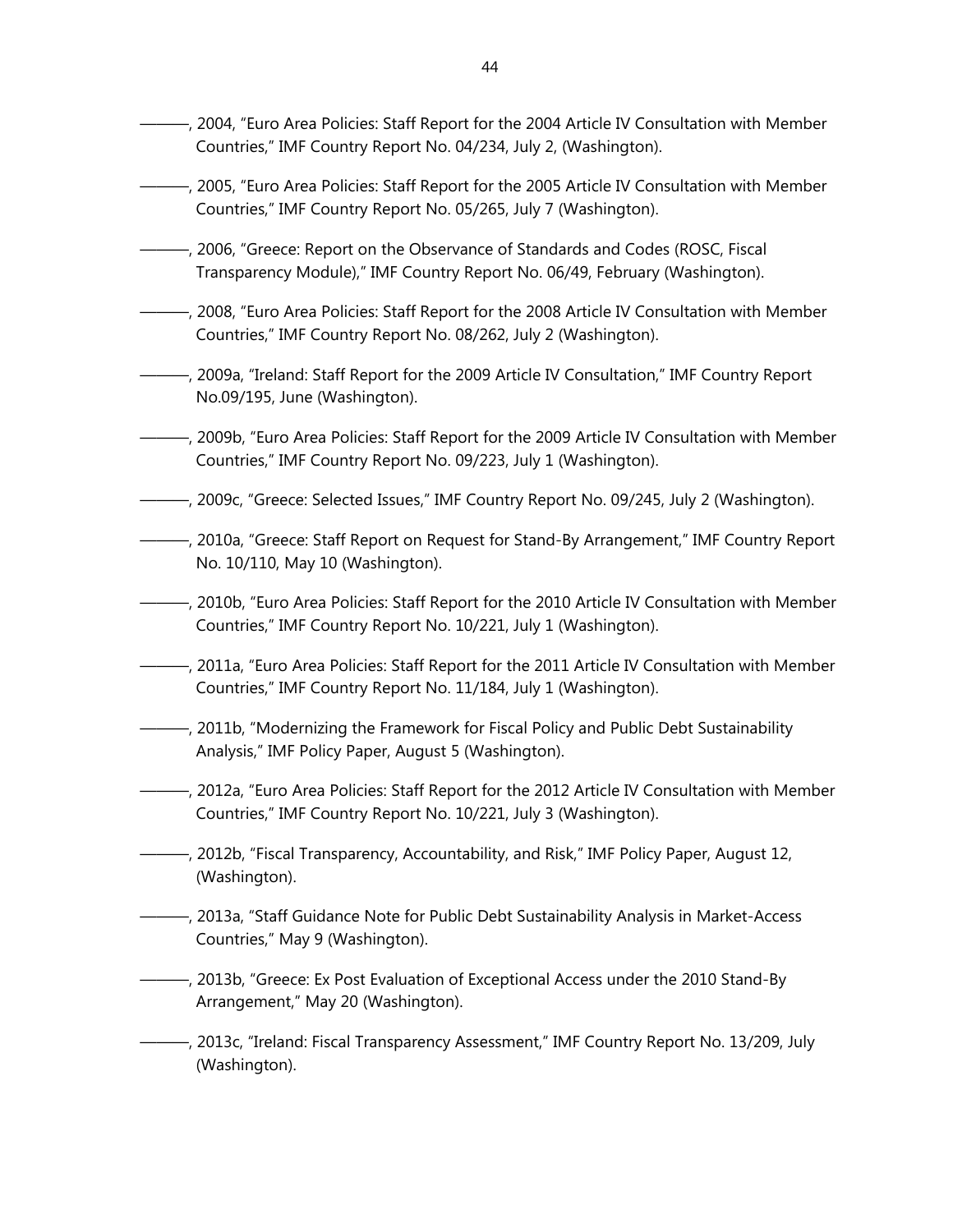- ———, 2014a, "Greece: Fifth Review under the Extended Fund Facility," IMF Country Report 14/151, June (Washington).
- ———, 2014b, "Euro Area Policies: Staff Report for the 2014 Article IV Consultation with Member Countries," IMF Country Report No. 14/198, July 25 (Washington).
- ———, 2014c, "Portugal: Fiscal Transparency Evaluation," IMF Country Report No. 14/306, October (Washington).
- ———, 2015, "Ireland: Ex Post Evaluation of Exceptional Access under the 2010 Extended Arrangement," January (Washington).
- International Monetary Fund, World Bank, Organization for Economic Cooperation and Development, and European Bank for Reconstruction and Development (IMF, IBRD, OECD, and EBRD), 1991, *A Study of the Soviet Economy,* February, vols. 1-3, Paris: OECD.
- Jaeger, A., and L. Schuknecht, 2004, "Boom-Bust Phases in Asset Prices and Fiscal Policy Behavior," IMF Working Paper WP/04/54, April (Washington: International Monetary Fund).
- Kanda, D., 2010, "Asset Booms and Structural Fiscal Positions: The Case of Ireland," IMF Working Paper WP/10/57, March (Washington: International Monetary Fund).
- Kincaid, Russell, 2016, "The IMF's Role in the Euro Area Crisis: What Are the Lessons from the IMF's Participation in the Troika?," IEO Background Paper No. BP/16-02/06 (Washington: International Monetary Fund).
- Kneller, R., M. Bleany, and N. Gemmel, 1999, "Fiscal Policy and Growth: Evidence from OECD Countries," *Journal of Public Economics* 74: 171–190.
- Koester, G. B., P. Mohl, and A. van Riet, 2012, "The New EU Fiscal Governance Framework: A Quantum Leap or Only Small Steps Ahead?" Paper presented at the ECB-IMF Conference on Reforming EU Fiscal Governance, Frankfurt, December 13–14. Available at: http://www.euroframe.org/files/user\_upload/euroframe/docs/2013/EUROF13\_Koester\_M ohl v Riet.pdf.
- Kopits, G., 1982, "Factor Prices in Industrial Countries" *IMF Staff Papers* 29 (September): 437–466 (Washington: International Monetary Fund).
- ———, 2014a, "Ireland's Fiscal Framework: Options for the Future," *Economic and Social Review* 45 (1): 135–158.
- ———, 2014b, "Coping with Fiscal Risk: Analysis and Practice," *OECD Journal on Budgeting* 14 (1): 47–71.Kopits, G., and S. Symansky, 1998, *Fiscal Policy Rules*, IMF Occasional Paper No. 162 (Washington: International Monetary Fund).

Leipold, A., 2011, "Non sprechiamo l'occasione del Fondo," *Il Sole 24 Ore*, November 6.